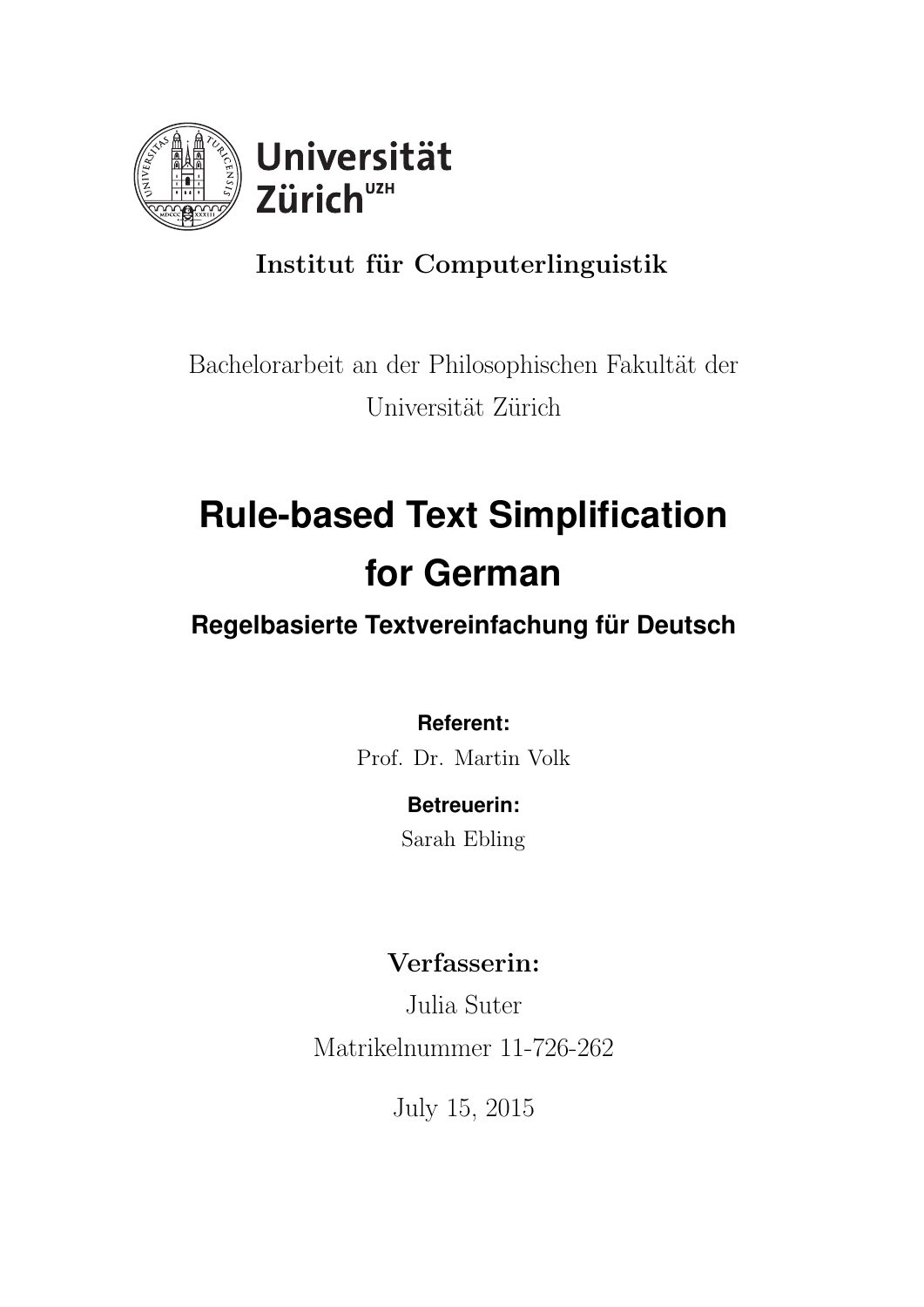## <span id="page-1-0"></span>**Abstract**

Plain Language is a linguistic phenomenon aimed at making texts comprehensible and accessible to everyone, including people with low literacy skills. Plain Language is characterised by reduced lexical and syntactic complexity, explanations of difficult words and a clearly structured layout. During the past few years, Automatic Text Simplification has gained in importance and systems for generating Plain Language have been developed for several languages. However, no such system has been created for the simplification of German texts. Thus, I have developed a rule-based Automatic Text Simplification system that translates standard German to Simple German. Since it is based on the syntactic parsing analysis of the source text, it is focused on syntactic simplification, although it also accesses additional resources and tools to reduce lexical complexity and provide complementary information. For a short example text, the system was able to generate a well-comprehensible translation that is comparable in syntactic complexity to its human reference translation. Further development of the system is required to reduce lexical complexity and improve syntactic simplification.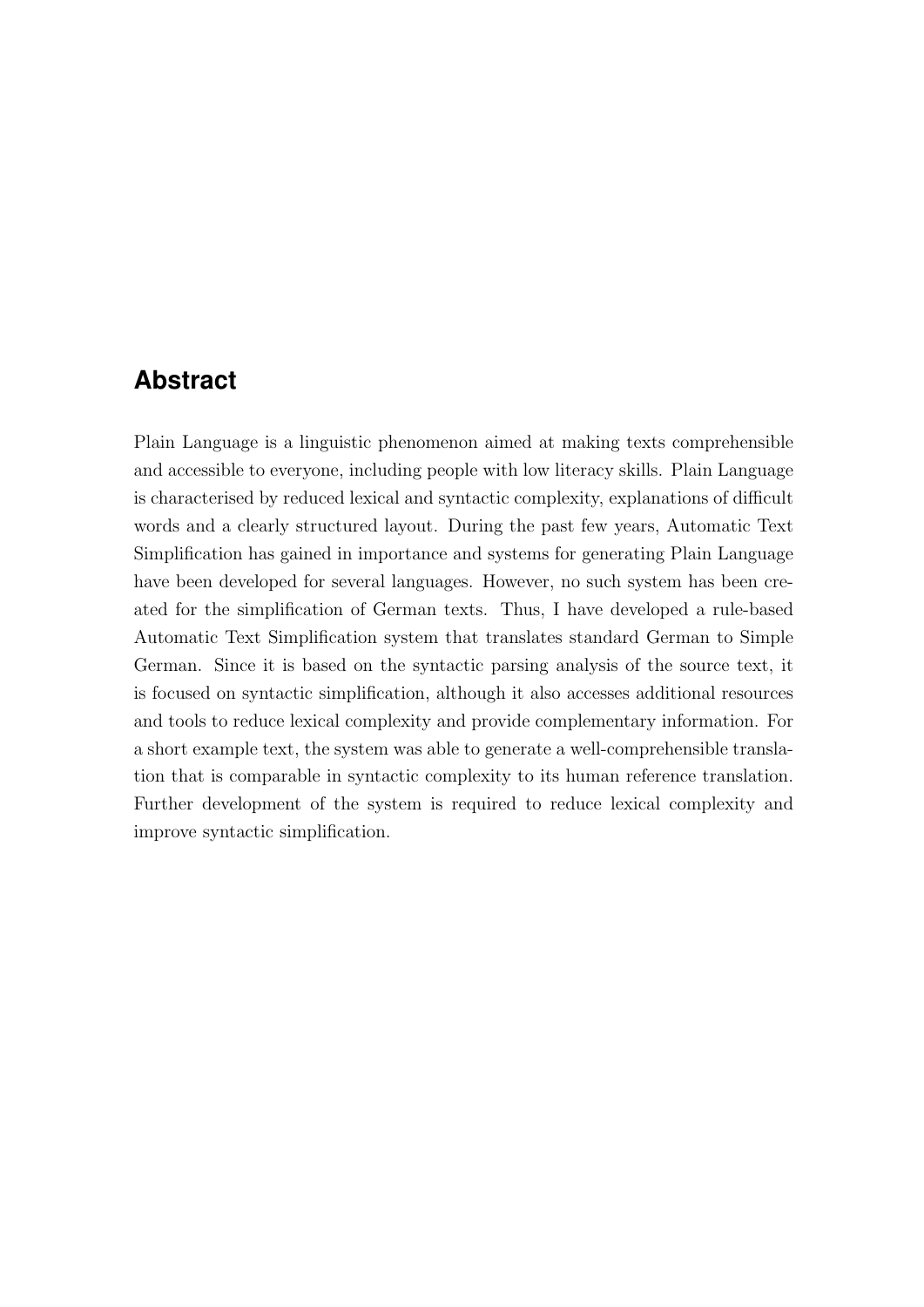## <span id="page-2-0"></span>**Zusammenfassung**

Leichte Sprache hat zum Ziel, Texte für alle verständlich und zugänglich zu machen, auch für Menschen mit Leseschwierigkeiten. Leichte Sprache weist eine geringe lexikalische und syntaktische Komplexität auf. Schwierige Wörter werden erklärt und der Text wird klar strukturiert dargestellt. In den letzten Jahren hat sich Automatische Textvereinfachung etabliert und für verschiedene Sprachen wurden Systeme zur Automatischen Generierung von Leichter Sprache entwickelt. Es gibt jedoch noch kein System zur Vereinfachung von deutschen Texten. Daher habe ich ein regelbasiertes System zur Automatischen Textvereinfachung entwickelt, das deutsche Alltagssprache in Leichte Sprache ¨ubersetzt. Da es auf der syntaktischen Analyse des Ausgangstextes basiert, nimmt es hauptsächlich syntaktische Vereinfachungen vor. Allerdings habe ich weitere Tools und Resourcen eingebaut, die die lexikalische Komplexität verringern und zusätzliche Informationen liefern. Mein System kann für einen kurzen Beispieltext eine gut verständliche Übersetzung erzeugen, die von der syntaktischen Komplexität her mit der Experten-Übersetzung verglichen werden kann. Das System muss noch weiterentwickelt werden, um den Ausgangstext auf lexikalischer Ebene stärker zu vereinfachen und die syntaktische Vereinfachung zu verbessern.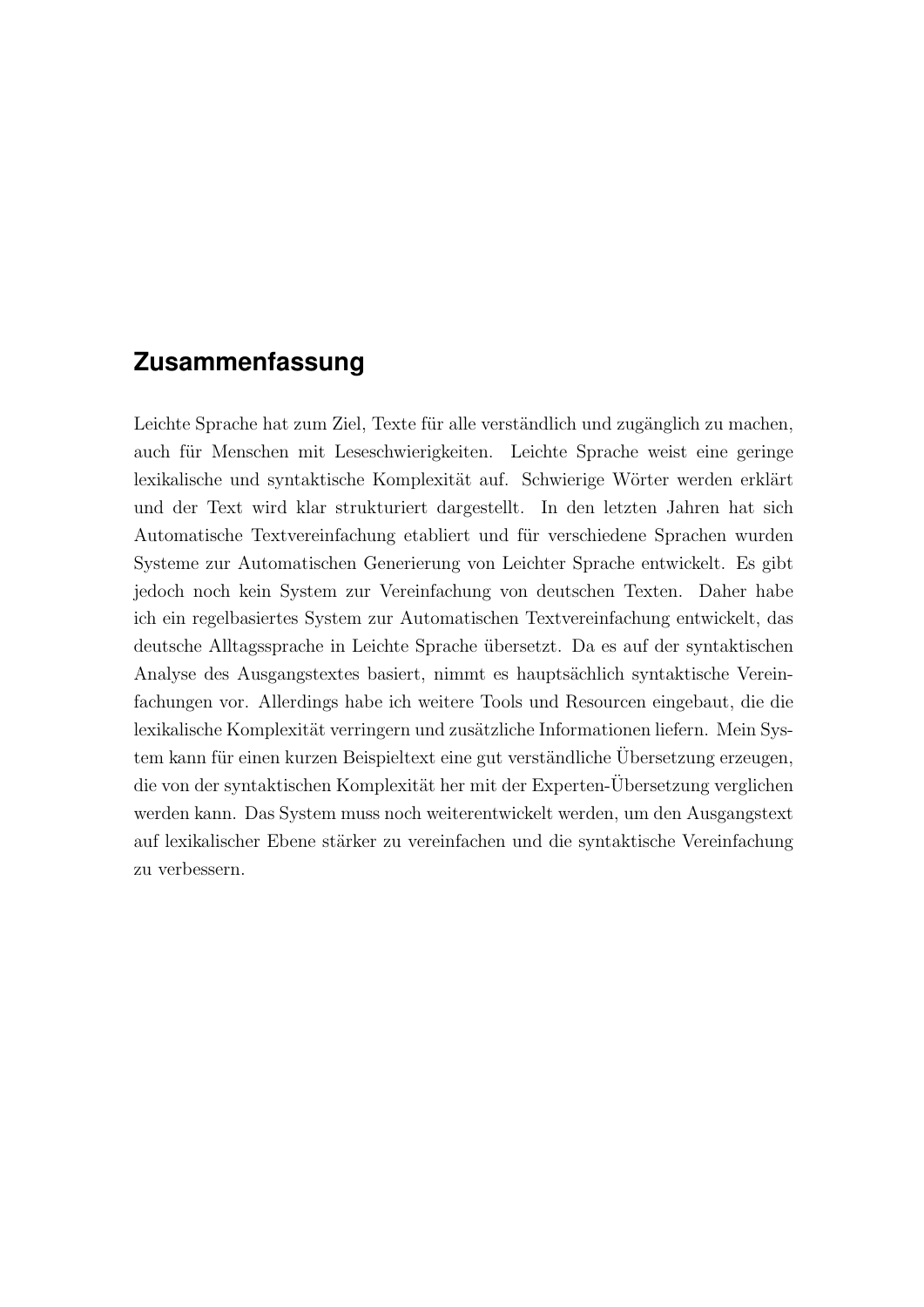# <span id="page-3-0"></span>**Acknowledgement**

I would like to thank all the people who helped and supported me during my Bachelor thesis.

First of all, I would like to thank Sarah Ebling who introduced me to the topic of Plain Language and agreed to supervise my work, even though she is currently working abroad. I am grateful for her swift email responses, her advice and feedback, and her encouraging words. I would also like to thank Martin Volk, who took the time to read the first draft of my work and functions as supervisor of my Bachelor thesis.

Special thanks to Bettina Ledergerber and Patrizia Napoli from Pro Infirmis Zurich who invited me to the Büro für Leichte Sprache for an interesting discussion. They helped me see beyond the linguistic side of Plain Language and introduced me to its social aspects. I would also like to thank France Santi for providing Simple German translations on short notice.

I am grateful for the technical support and patience of Adrian van der Lek and Matthias Fluor. And I would like to thank Jonas Hartmann for encouraging me and proof-reading my thesis, even at late hours.

Last but not least, I would like to thank my mother who took great interest in my thesis and discussed linguistic aspects of Simple German with me over dinner. Thanks to both my mother and brother for supporting and motivating me throughout my studies.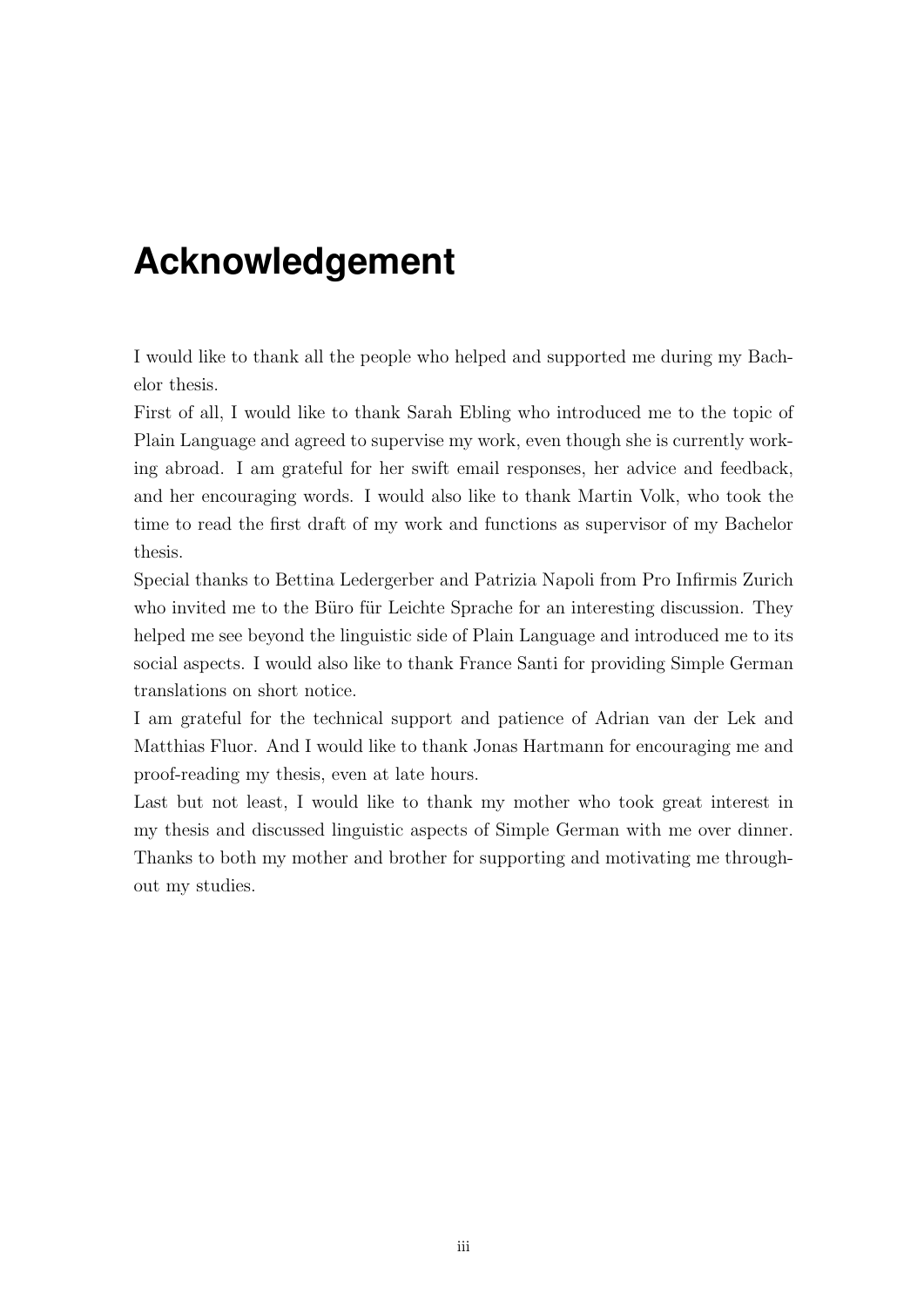# <span id="page-4-0"></span>**List of Acronyms**

| <b>ATS</b>  | Automatic Text Simplification    |
|-------------|----------------------------------|
| <b>CNL</b>  | Controlled Natural Language      |
| <b>NLP</b>  | Natural Language Processing      |
| <b>PBMT</b> | Phrase-based Machine Translation |
| <b>POS</b>  | Part-of-speech                   |
| <b>SMT</b>  | Statistical Machine Translation  |
| <b>TS</b>   | <b>Text Simplification</b>       |
|             |                                  |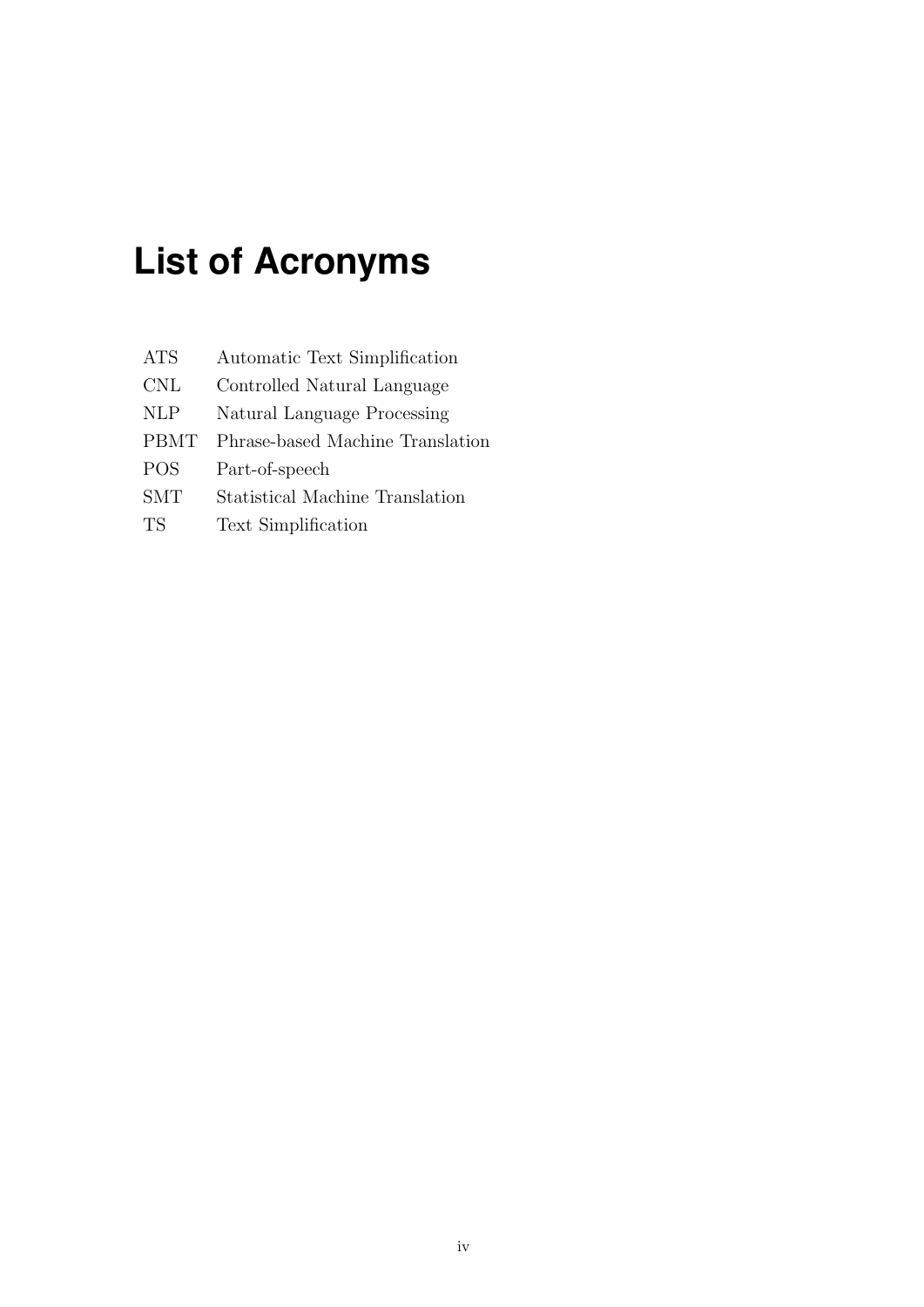# **Table of Contents**

|                                      | <b>Abstract</b>                                        |                                      | $\mathbf{i}$   |  |  |  |  |
|--------------------------------------|--------------------------------------------------------|--------------------------------------|----------------|--|--|--|--|
|                                      | ii<br>Zusammenfassung                                  |                                      |                |  |  |  |  |
|                                      | iii<br><b>Acknowledgement</b>                          |                                      |                |  |  |  |  |
|                                      |                                                        | <b>List of Acronyms</b>              | iv             |  |  |  |  |
| 1                                    |                                                        | <b>Introduction</b>                  | 1              |  |  |  |  |
| $\mathbf 2$<br><b>Plain Language</b> |                                                        |                                      | 3              |  |  |  |  |
|                                      | 2.1                                                    |                                      | 3              |  |  |  |  |
|                                      | 2.2                                                    |                                      | 5              |  |  |  |  |
|                                      | 2.3                                                    | Target Groups                        | $\overline{7}$ |  |  |  |  |
|                                      | 2.4                                                    |                                      | 8              |  |  |  |  |
| <b>Guidelines</b><br>3               |                                                        |                                      | 10             |  |  |  |  |
|                                      | 3.1                                                    |                                      | 11             |  |  |  |  |
|                                      | 3.2                                                    |                                      | -12            |  |  |  |  |
|                                      | 3.3                                                    |                                      | 12             |  |  |  |  |
|                                      | 3.4                                                    |                                      | 14             |  |  |  |  |
|                                      | 3.5                                                    |                                      | 15             |  |  |  |  |
|                                      | 3.6                                                    |                                      | 15             |  |  |  |  |
| 4                                    |                                                        | <b>Automatic Text Simplification</b> | 16             |  |  |  |  |
|                                      | 4.1                                                    |                                      | 16             |  |  |  |  |
|                                      | 4.2                                                    |                                      | 18             |  |  |  |  |
| 5                                    | <b>Rule-based Text Simplification for German</b><br>21 |                                      |                |  |  |  |  |
|                                      | 5.1                                                    |                                      | 21             |  |  |  |  |
|                                      | 5.2                                                    |                                      | 21             |  |  |  |  |
|                                      |                                                        | 5.2.1                                | 21             |  |  |  |  |
|                                      |                                                        | 5.2.2                                | 22             |  |  |  |  |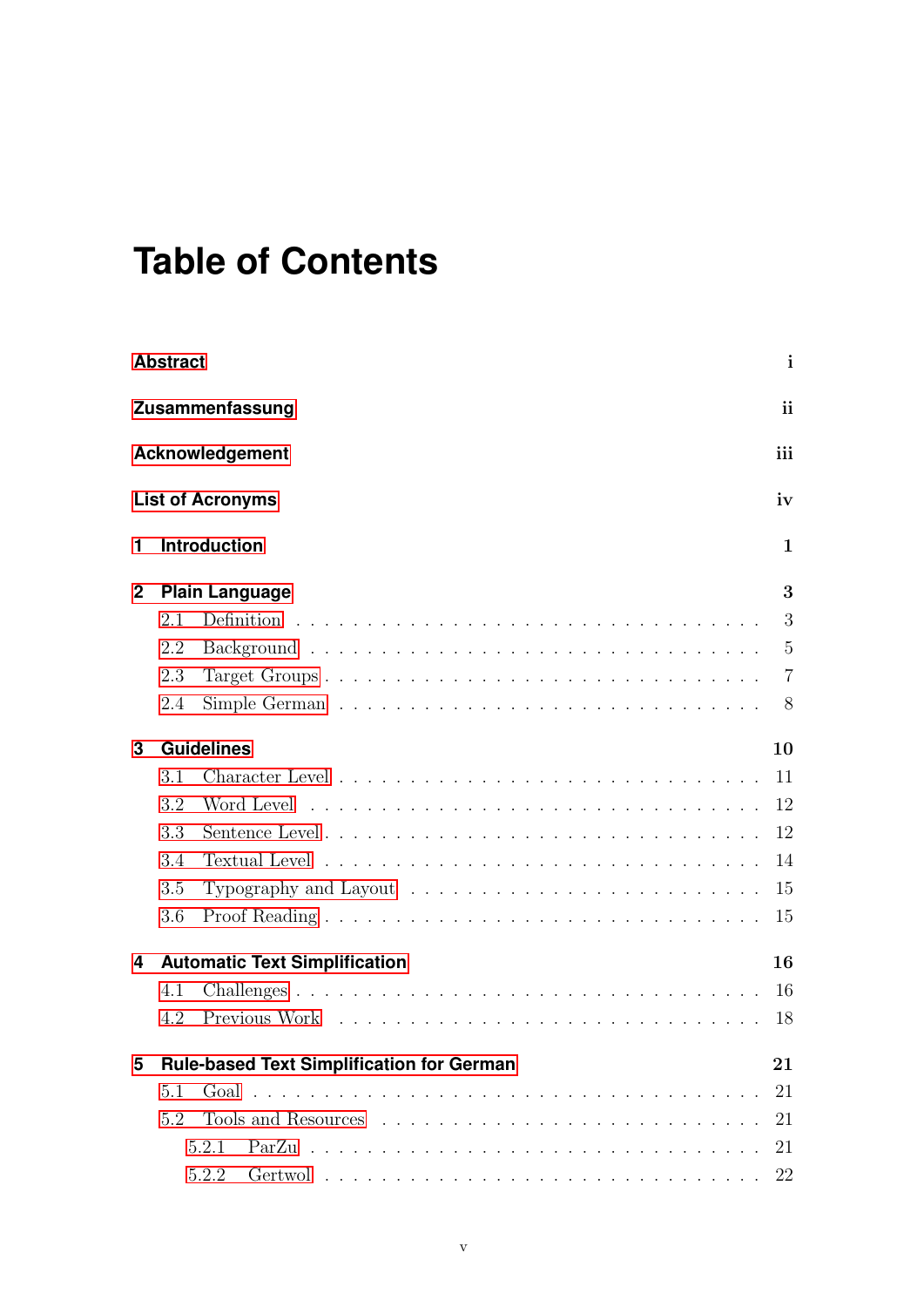|                         | 5.2.3                                   |                                  | 22 |  |  |
|-------------------------|-----------------------------------------|----------------------------------|----|--|--|
|                         | 5.2.4                                   |                                  |    |  |  |
|                         | 5.2.5                                   |                                  |    |  |  |
|                         | 5.2.6                                   |                                  |    |  |  |
|                         | 5.3                                     |                                  |    |  |  |
|                         | 5.3.1                                   |                                  |    |  |  |
|                         | 5.3.2                                   |                                  |    |  |  |
|                         | 5.3.3                                   |                                  | 31 |  |  |
| 6                       |                                         | <b>Evaluation and Discussion</b> | 32 |  |  |
|                         | 6.1                                     |                                  | 32 |  |  |
|                         | 6.2                                     |                                  | 34 |  |  |
| $\overline{7}$          | <b>Conclusion</b>                       |                                  | 36 |  |  |
| 37<br><b>References</b> |                                         |                                  |    |  |  |
| A                       | <b>Evaluation Texts</b><br>$\mathbf{A}$ |                                  |    |  |  |
| в                       | <b>List of Python Scripts</b><br>Ð      |                                  |    |  |  |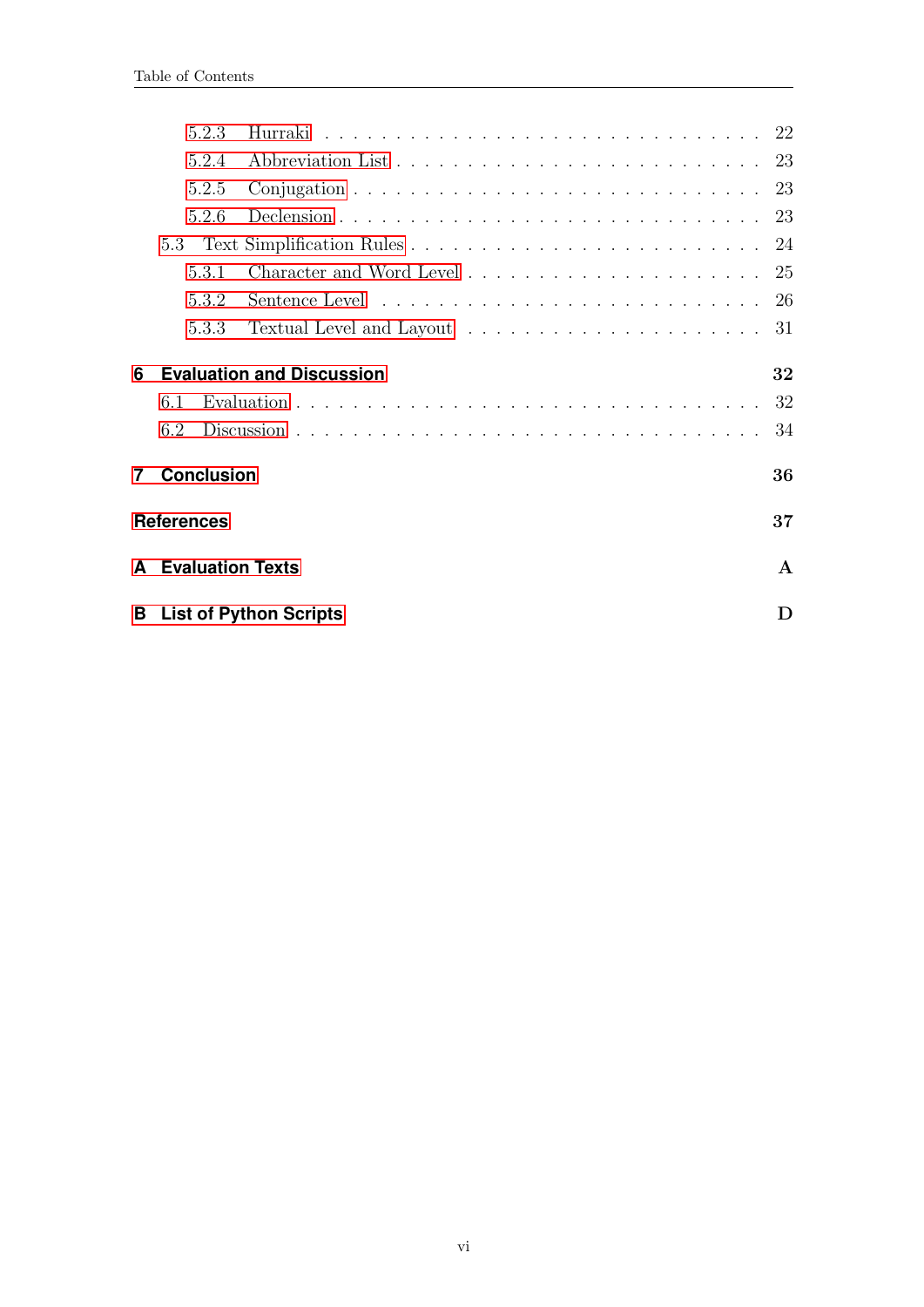# <span id="page-7-0"></span>**1 Introduction**

Information is one of the most important resources of our time. However, this resource is not accessible to everyone. Complex language keeps important information away from people with reading difficulties and excludes them from society. A special kind of language is needed to guarantee access to information for everyone. This is called Plain Language.

Plain Language or Easy-to-read Language is a linguistic phenomenon that aims at making texts understandable for people who have difficulties reading and processing written language. This includes not only cognitively impaired people but also functional illiterates, prelingual deafs, people suffering from dementia or other neurodegenerative diseases, and immigrants. Texts written in complex language form a considerable obstacle and hinder access to important information and knowledge. Accessible information plays an essential role in the inclusion process of people with physical or mental disabilities into society. Therefore, many organisations that support handicapped people encourage the use of Plain Language, provide information about their organisation and everyday life in Plain Language or even offer translation services. The United Nations Convention on the Rights of Persons with Disabilities  $(germ.$  UN-Behindertenrechtskonvention)<sup>1</sup> states that important information must be accessible to persons with disabilities in a form that enables them to understand their rights, participate in society and make decisions on their own. Plain Language is the key to accessibility in communication and has therefore become a modern research topic in linguistics, cognitive science and social studies.

Plain Language is characterized by low lexical and syntactic complexity. The sentences are short and usually contain only one piece of information at a time. Difficult vocabulary and complex syntactic structures are avoided. The structure of the text is emphasised with visual markers (headlines, indentations) and examples and accompanying pictures explain complicated issues. Most texts written in Plain Language have been translated from an original source written in standard language. Various guidelines suggest rules for generating Plain Language, although these rules are dis-

<sup>1</sup><http://www.behindertenrechtskonvention.info/>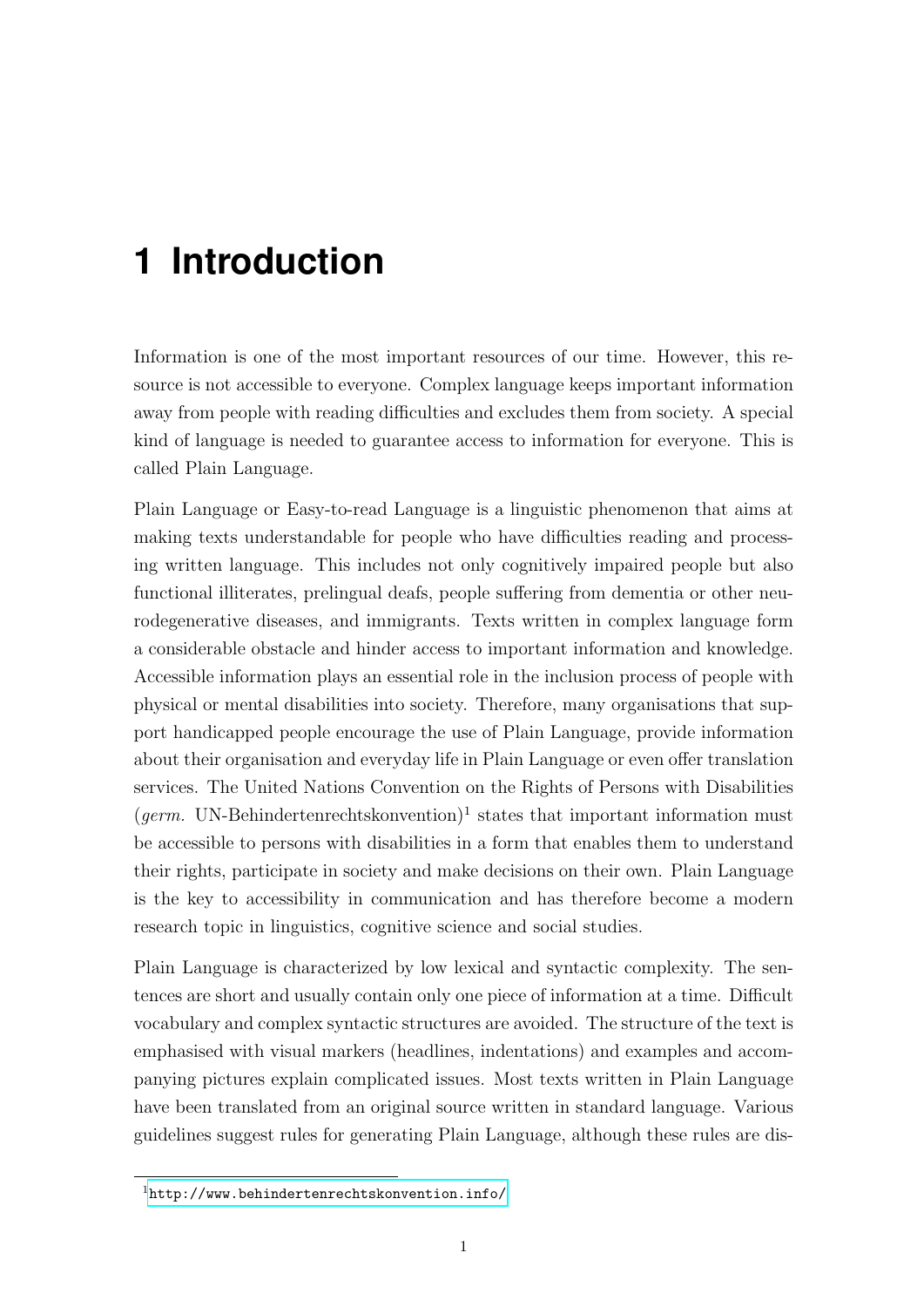puted by experts and remain subject of research. Translations into Plain Language are usually performed by a trained translator or person working for an organisation for people with disabilities.

While Automatic Text Simplification has been developed for several languages (e.g. English, Swedish, Portuguese), there exists no equivalent approach for the simplification of German texts. This Bachelor thesis is a first attempt at filling this gap. I aim to develop a rule-based system for Automatic Text Simplification for German that translates a text written in standard German into Simple German, or at least a simplified version of German. My goal is to examine if and how rule-based Text Simplification can produce Plain Language and what rules for lexical and syntactic simplification are most relevant and suitable for the implementation. My Text Simplification approach is built on the basis of syntactic parsing of the source text and rules extracted from the various guidelines of Simple German that simplify the structure of complex sentences. In addition I will include various resources that help simplify the text on the lexical level.

In Chapter [2,](#page-9-0) I will present the concept of Plain Language in general, discuss the target groups and then focus on Simple German (Leichte Sprache). Chapter [3](#page-16-0) demonstrates the guidelines for simplifying German texts. In Chapter [4,](#page-22-0) I will explain the purpose and challenges of Text Simplification, followed by a brief overview on previous work done on the field. In Chapter [5,](#page-27-0) I will present my own work on Automatic Text Simplification for German. I will start by introducing the auxiliary tools and then present the simplification rules I selected and briefly explain the implementation of each. I will evaluate my system and discuss the results in Chapter [6,](#page-38-0) and conclude my work in Chapter [7.](#page-42-0)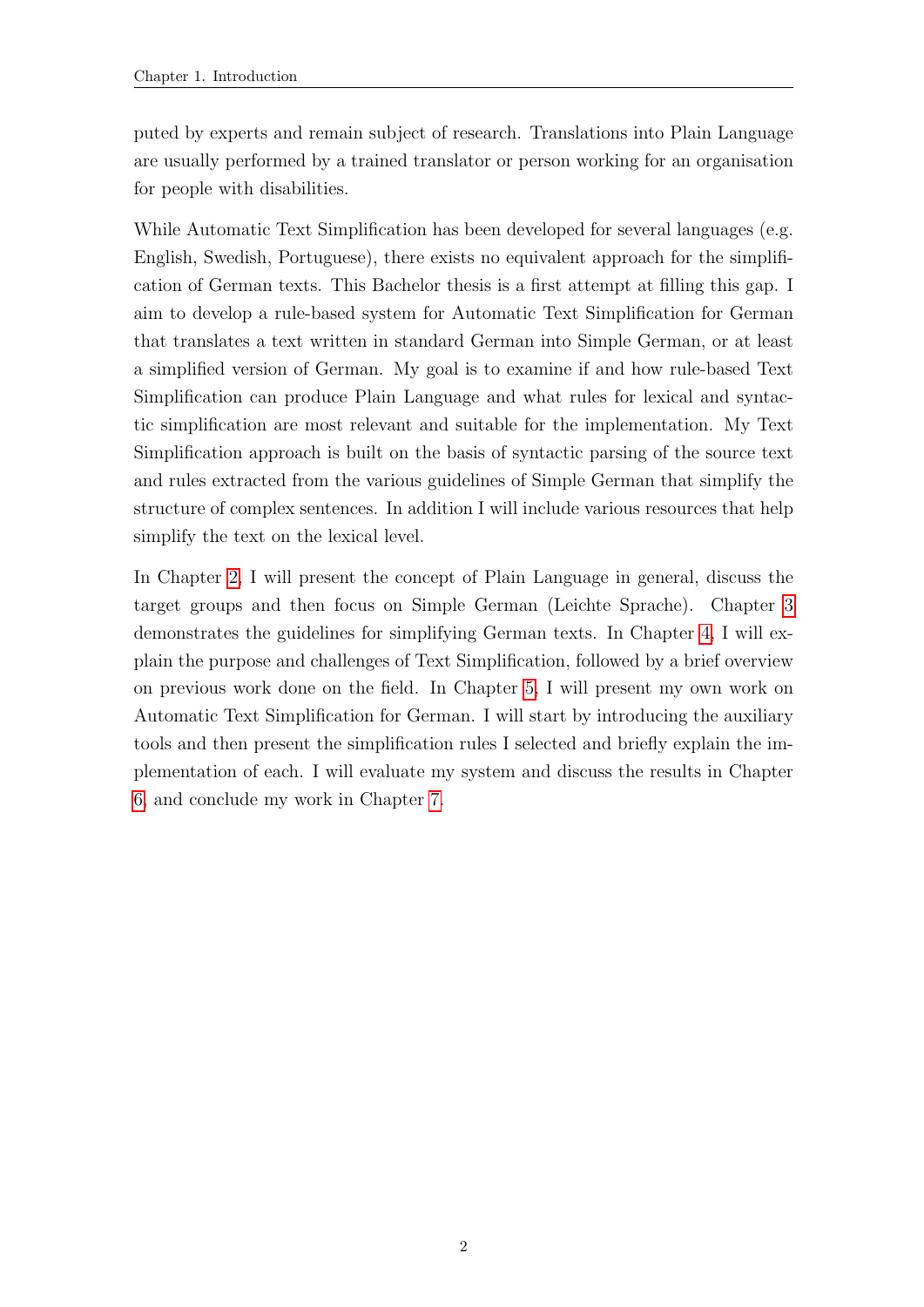# <span id="page-9-0"></span>**2 Plain Language**

## <span id="page-9-1"></span>**2.1 Definition**

Plain Language is written communication that is understandable by all, including readers with low literacy skills. It presents information in a well-structured and clearly written way and explains difficult words and concepts using examples and pictures. Plain Language stands out by reduced lexical and syntactic complexity, meaning that only basic vocabulary and simple syntactic structures are allowed. There is preferably only one sentence per line, printed in a large, sans-serif font. Headlines, clear paragraphs and indentations emphasise the structure of the text [\[Netzwerk Leichte Sprache, 2009\]](#page-45-0), [\[Maass et al., 2014,](#page-45-1) 61-74].

Plain Language has gained in importance during the last 50 years, but it is still a very young field of research and the lack of clear definitions can cause confusion when discussing the topic. For example, the terms *Plain Language*, *Easy-to-read* Language and Simple Language are often used interchangeably, even though they (can) represent different concepts. Simple Language usually refers to language that uses short sentences and simpler grammar and vocabulary than standard language, while retaining the complex information given in the text [\[Kellermann, 2014\]](#page-44-0). Simple English Wikipedia<sup>1</sup> is an example for Simple Language: It is written in basic English, a controlled language that only uses the 850 most basic English words [\[Ogden,](#page-45-2) [1944\]](#page-45-2) and is aimed at students and English language learners as well as people with reading difficulties. The large number of articles (over 100'000) shows the desire and need for information in Simple Language. Simple Language, however, can still be too difficult to read for people with poor literacy skills. Plain Language shows even further reduced complexity in grammar and vocabulary and explains difficult concepts using additional information and examples. An optically well-structured layout facilitates the reading process. Professor Robert Eagleson, cofounder of the Center for Plain Legal Language at the University of Sydney and author of Writing in Plain English, defines Plain English as follows:

<sup>1</sup>[https://simple.wikipedia.org/wiki/Main\\_Page](https://simple.wikipedia.org/wiki/Main_Page)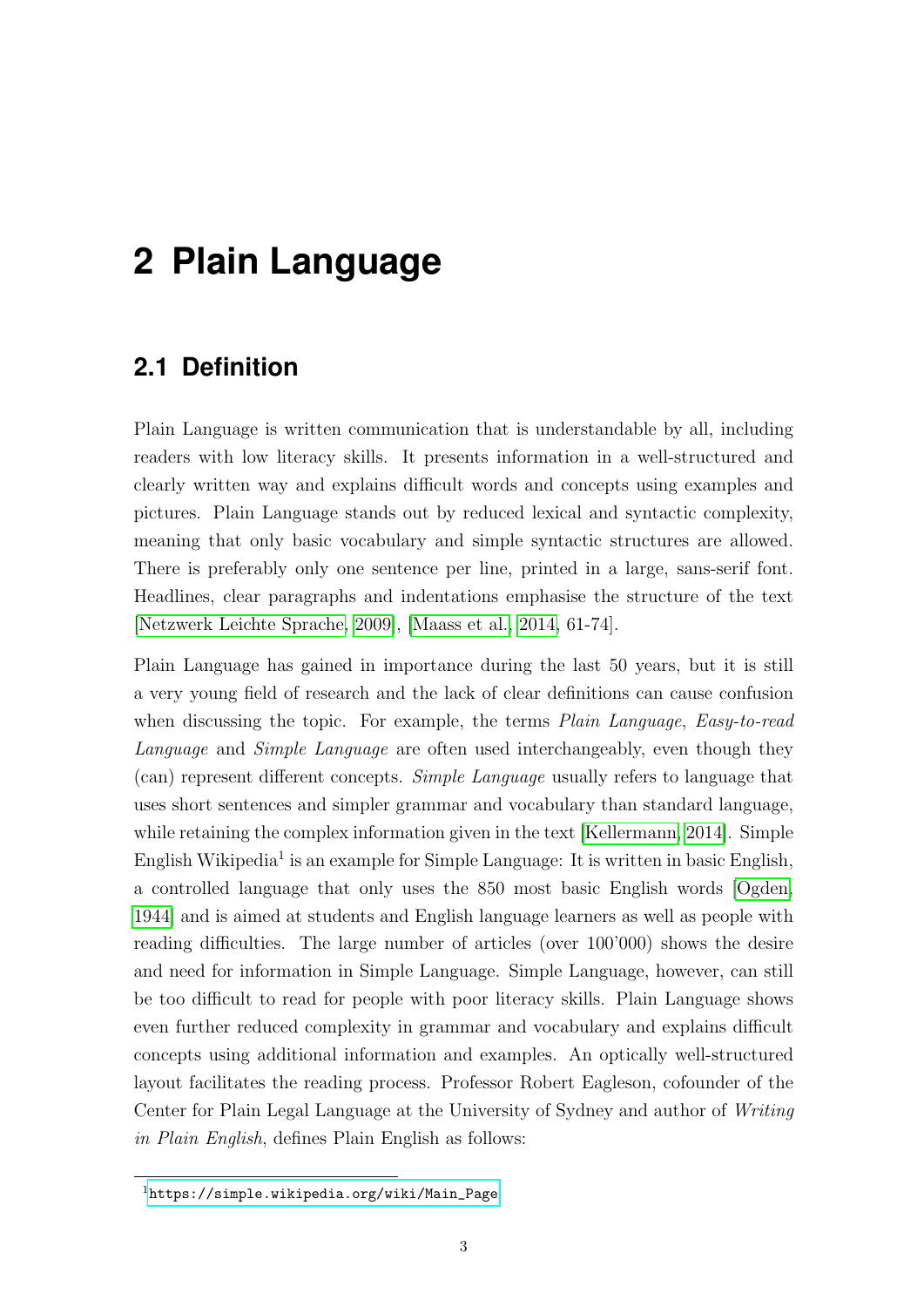Plain English is clear, straightforward expression, using only as many words as are necessary. It is language that avoids obscurity, inflated vocabulary and convoluted sentence construction. It is not baby talk, nor is it a simplified version of the English language. Writers of plain English let their audience concentrate on the message instead of being distracted by complicated language. They make sure that their audience understands the message easily [\[Eagleson, 1990,](#page-44-1) 4].

Plain Language falls under the category of Controlled Natural Languages (CNL), languages that are restricted in grammar and dictionary in order to reduce complexity and ambiguity. CNL can be divided into two groups: Those aiming at producing texts with enhanced readability for human readers (such as Plain Language), and those focusing on improving performance of Natural Language Processing tasks<sup>2</sup> [\[Kuhn, 2014\]](#page-45-3).

Although the term Plain Language is often used when it comes to simplifying legal, governmental and medical texts, organisations focusing on mentally disabled people seem to prefer the term Easy-to-read Language. The Center for Easy-to-Read in Sweden, Inclusion Europe, People First (see Chapter [2.2\)](#page-11-0) all exclusively use the term Easy-to-read (in English texts). I could not detect any difference in the definitions of the two terms but consider it important to notice the varying use, depending on the environment.

The German term to describe the concept of Plain Language is Leichte Sprache, which translates to *light language* or easy *language*. While *Plain English* seems to be prominent in literature on accessibility in communication, I could not find any mention of the term *Plain German* and will therefore use *Simple German* whenever I refer to Leichte Sprache for German, as was done in [\(Klaper et al.](#page-45-4) [\[2013\]](#page-45-4)). However, the use of the term Simple German should be discussed further since it can be a source of confusion due to the differing definitions of *Leichte Sprache* and *Einfache* Sprache. Distinguishing between Leichte Sprache and Einfache Sprache (simple language) presents a similar problem to differentiating Plain and Simple Language. Finding convincing distinction features is very difficult due to lack of research on this topic. We can observe, however, that Einfache Sprache is more complex and does not differ much from the original text in structure and content. Also, there are no explicit guidelines as there are for Leichte Sprache. Einfache Sprache is used when a text should be readable for people with low communication and reading skills, yet must not be altered as much as the principles of Leichte Sprache would

<sup>&</sup>lt;sup>2</sup>Attempto Controlled English for example can be automatically translated into first-order logic and serves as a knowledge representation language [\[Fuchs et al., 2008\]](#page-44-2)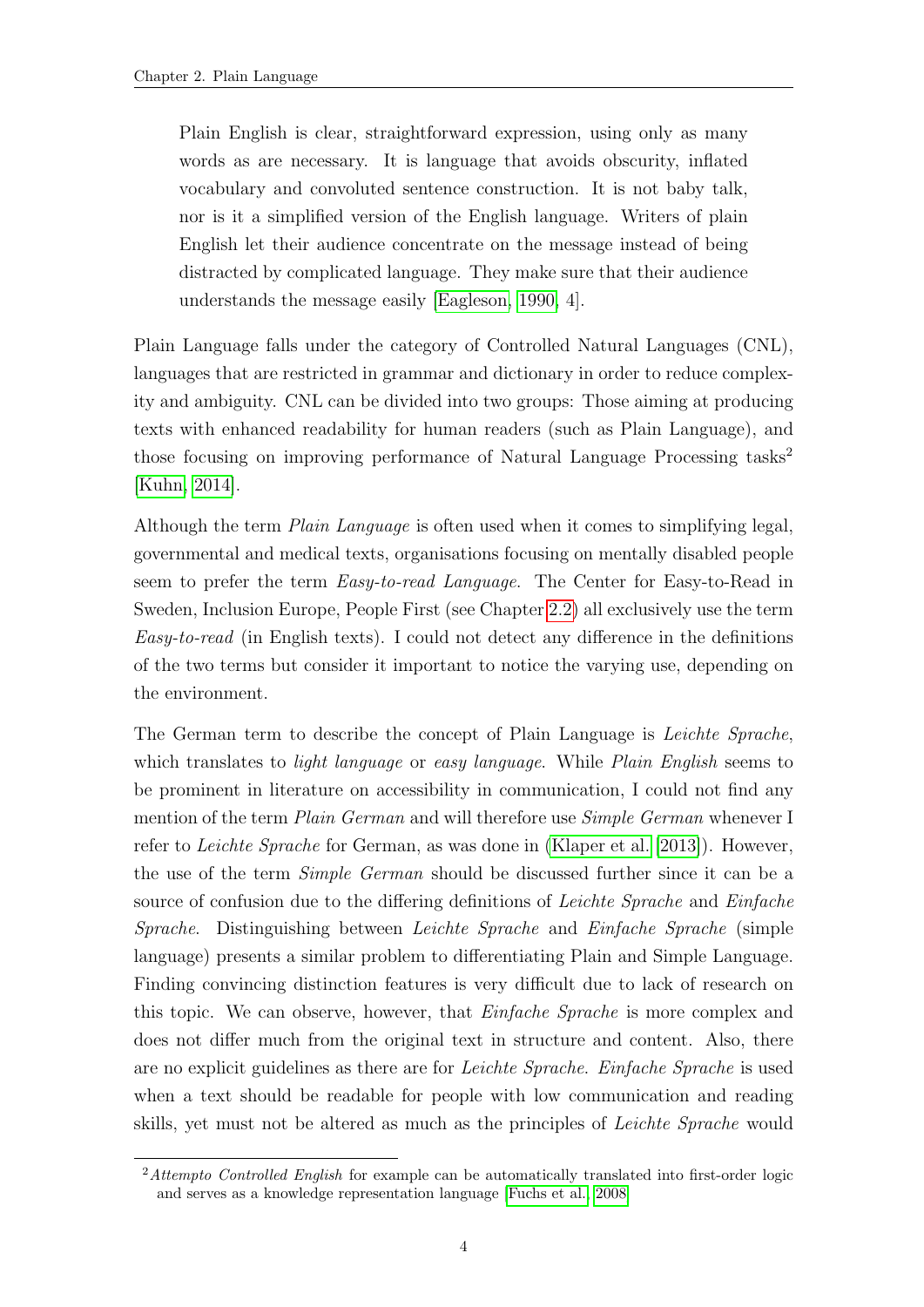demand [\[Bock, 2014,](#page-43-1) 21-22]. Kellermann finds a distinguishing criterion in the target group, saying that Leichte Sprache is geared toward people with learning disabilities, while *Einfache Sprache* can be helpful for a larger group of readers, such as people with poor reading and spelling skills, brain lesions, elderly people, deafs, immigrants, language learners and tourists [\[Kellermann, 2014\]](#page-44-0). The Netzwerk für Leichte Sprache (Network for Simple German) however, considers all these groups potential addressees of Leichte Sprache and therefore rejects this definition.

Since an important principle of Plain Language is the inclusion of meaningful examples, I conclude the definition section with Example [2.1,](#page-9-1) which demonstrates how a text can be simplified using *Leichte Sprache*<sup>3</sup>.

(2.1) Original Text:

Die ordentlichen Gerichte unterteilen sich auf Landesebene in Amts-, Landund Oberlandsgerichte. Sie sind für bürgerlich-rechtliche und strafrechtliche Verfahren sowie die freiwillige Gerichtbarkeit zuständig.

Text in Simple German:

### Ordentliche Gerichtsbarkeit

2 Personen streiten sich.

Die Personen gehen zu einem Gericht.

Die Personen gehen zu einem ordentlichen Gericht.

Ordentlich hat hier nichts mit sauber zu tun. Ordentliche Gerichte sind die streitigen Gerichte.

Das Wort streitig kommt von Streit.

Die ordentlichen Gerichte regeln Streite.

Zu den ordentlichen Gerichten gehören zum Beispiel:

- Amts·gerichte

- Und Land·gerichte

## <span id="page-11-0"></span>**2.2 Background**

Simplifying text to make it more readable and understandable is not a new idea and has been recognized as a complex task a long time ago. Cicero argues that one should avoid unnecessary words and ornaments to keep the speech as brief, precise and simple as possible, although he admits that achieving this effect is a difficult art (The Orator xxiii, 76-79).

<sup>3</sup>Example derived from [\[Maass, 2015,](#page-45-5) 7-8]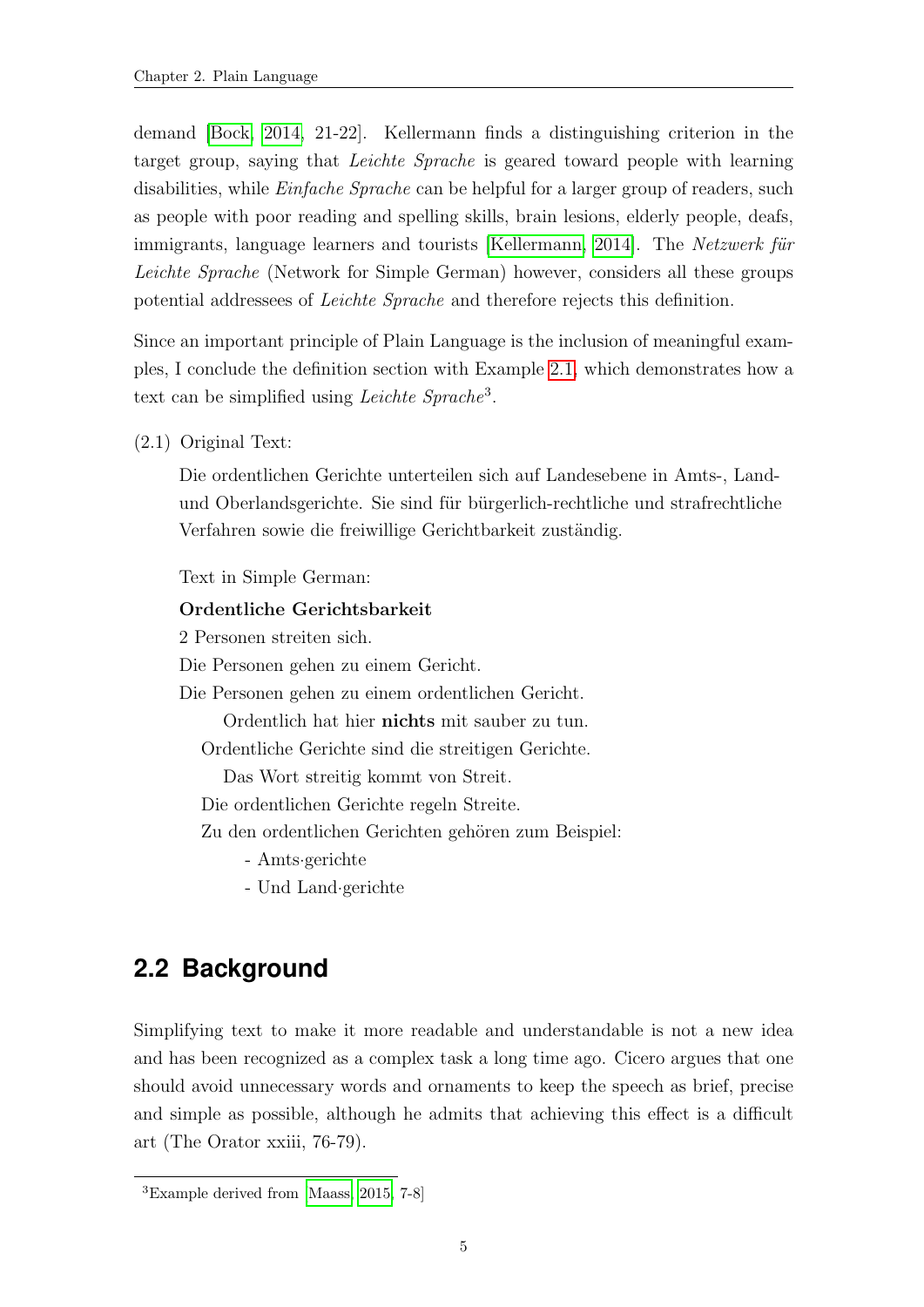Plainness of style seems easy to imitate at first thought, but when attempted, nothing is more difficult.

Sweden holds a pioneer position in the promotion of Easy-to-Read Language (swedish lättläst). The Swedish National Agency for Education released the first book written in Easy-to-read Swedish in 1968. Since 1984, the Center for Easy-to-Read (swedish Centrum för lättläst) publishes a weekly newspaper named  $8 \, SIDOR<sup>4</sup>$  that consists of 8 pages. The Center also offers translation services and workshops on Easy-to-read Language. Following the example of  $L\ddot{a}tt\ddot{a}st$ , Finland, Norway, Denmark, Belgium, Estonia and the Netherlands established similar newspapers written for people with reduced literacy [\[Kellermann, 2014\]](#page-44-0).

Since 1980, there have been many organisations and networks that promoted the use of Plain English. However, most of them focus on simplifying legal texts and government documents and do not necessarily specialize in writing for an audience with reading disabilities: The Plain Language Action and Information Network  $(PLAN)^5$  formed in 1993 is a group of federal employees that support the use of clear communication in government writing in the US. Clarity<sup>6</sup> is an example for an international association that promotes plain legal language. The first organisation to develop and promote Easy-to-read English for people with reduced literacy was People First<sup>7</sup>. People First is run by and for people with learning difficulties and provides Easy-to-read services since 1996.

Inclusion Europe<sup>8</sup> did pioneer work in the European Easy-to-read movement. Under the principle of Information for All, they developed Easy-to-read rule sets for 16 languages that inspired many other guidelines.

The workshop in Natural Language Processing for Improving Textual Accessibility (NLP4ITA)<sup>9</sup> suggests that the increasing interest in Text Accessibility for people with mental and physical disabilities is due to the growing importance of the web. Information on the web can and should be provided in a way that makes it accessible to everyone. The Web Content Accessibility Guidelines (WCAG)<sup>10</sup> of the Web Accessibility Initiative contain recommendations for making information accessible on the web to people with special needs. Among the most basic guidelines is the

<sup>4</sup><http://8sidor.se/>

<sup>5</sup><http://www.plainlanguage.gov/>

 $6$ <http://www.clarity-international.net/>

<sup>7</sup><http://peoplefirstltd.com/contact/>

<sup>8</sup><http://www.inclusion-europe.org>

<sup>9</sup><http://www.taln.upf.edu/nlp4ita/index.html>

 $10$ <http://www.w3.org/WAI/intro/wcag>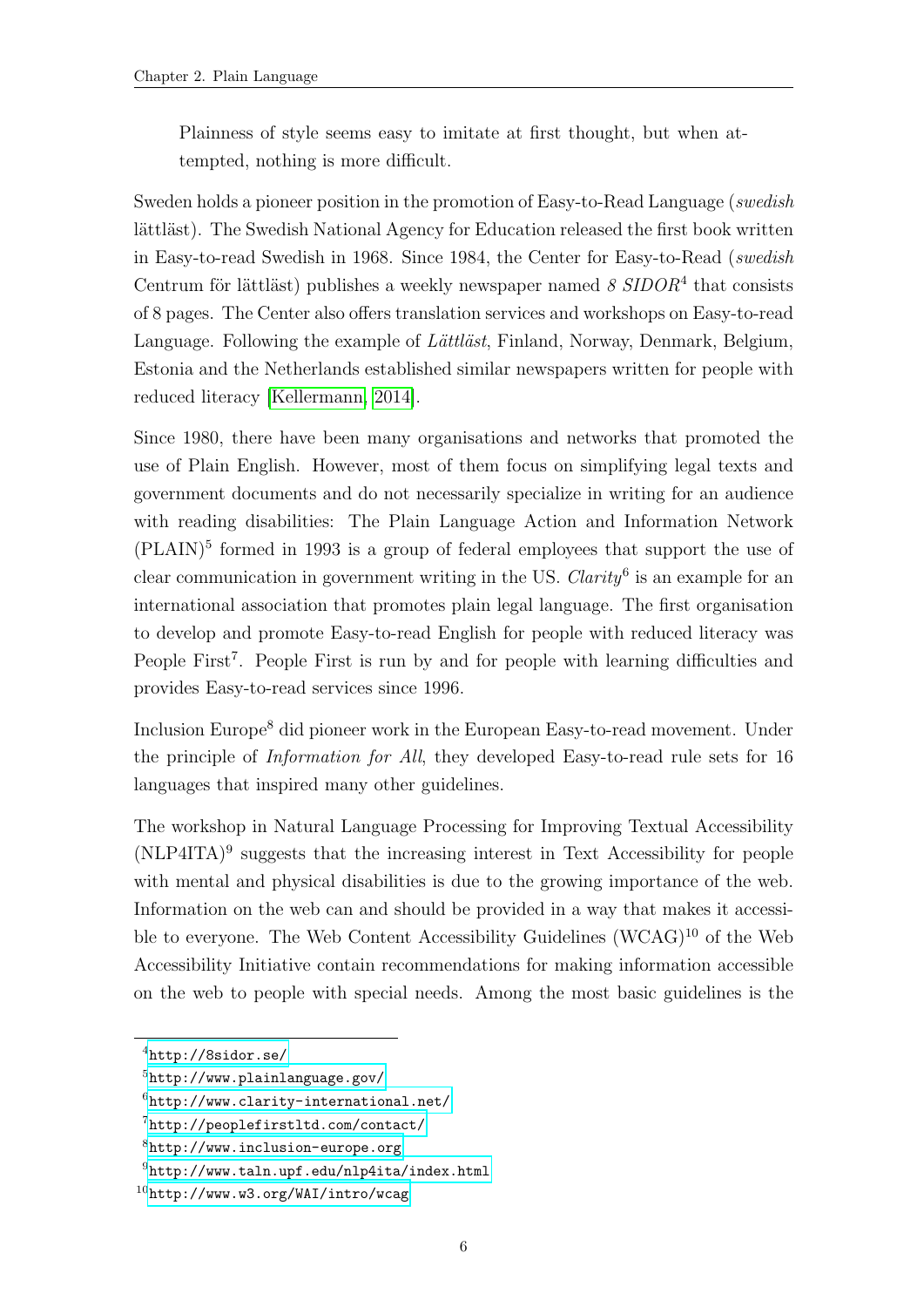requirement for alternative texts for pictures, transcripts for podcasts and keyboardcontrollable navigation to make web contents accessible to people with sight, hearing or movement disabilities. Readability and understandability of text content constitute another important foundation for web accessibility. Although the term *Plain* Language does not appear in the guidelines, the recommendations to reduce text complexity correspond to the rules for writing Plain Language.

## <span id="page-13-0"></span>**2.3 Target Groups**

The target group for Plain Language are people with poor literacy skills. This group, however, is very diverse and every subgroup has its own needs and preferences. Since Plain Language is often initiated by organisations that support people with mental disabilities, the main addressee group seems to be people with learning disabilities<sup>11</sup>. This group is already very heterogeneous and although Plain Language was mainly developed for them, there are many other groups that can benefit from it. A related target group are people with brain lesions and neural diseases such as dementia and aphasia. Dementia patients can use Plain Language especially in early stages of the disease to stay independent and included in society. Another, often neglected group are prelingual deafs, which have lost their sense of hearing before language acquisition. They show very low reading and writing skills because they cannot learn language on a phonological basis like other children. They have difficulties understanding compound sentences and words with morphological information like pronouns, and even adults only possess a passive vocabulary of roughly 2000 words (in German). Their language skills are not sufficient for reading difficult texts written in standard language, but they do not suffer from any mental disabilities and are therefore able to comprehend complex content [\[Maass, 2015,](#page-45-5) 14-17].

The largest target group of Plain Language are functional illiterates. They are individuals who have gone through school education and learned to read and write but do not meet a minimum standard of literacy. Their reading abilities are not sufficient to understand written language on textual, sentence or word level [\[Maass et al.,](#page-45-1) [2014,](#page-45-1) 57-59]. The number of functional illiterates in modern countries with mandatory schooling in today's information age is surprisingly high. In Germany, there are 7.5 million functional illiterates among the working population [Grotlüschen and [Riekmann, 2009\]](#page-44-3). In Switzerland, 800'000 people (16% of the adult population) have insufficient reading skills to understand a simple text [Bundesamt für Statistik, 2006,

<sup>&</sup>lt;sup>11</sup>The Network People First states that *people with learning disabilities* is the preferred and selfchosen term for mentally disabled people.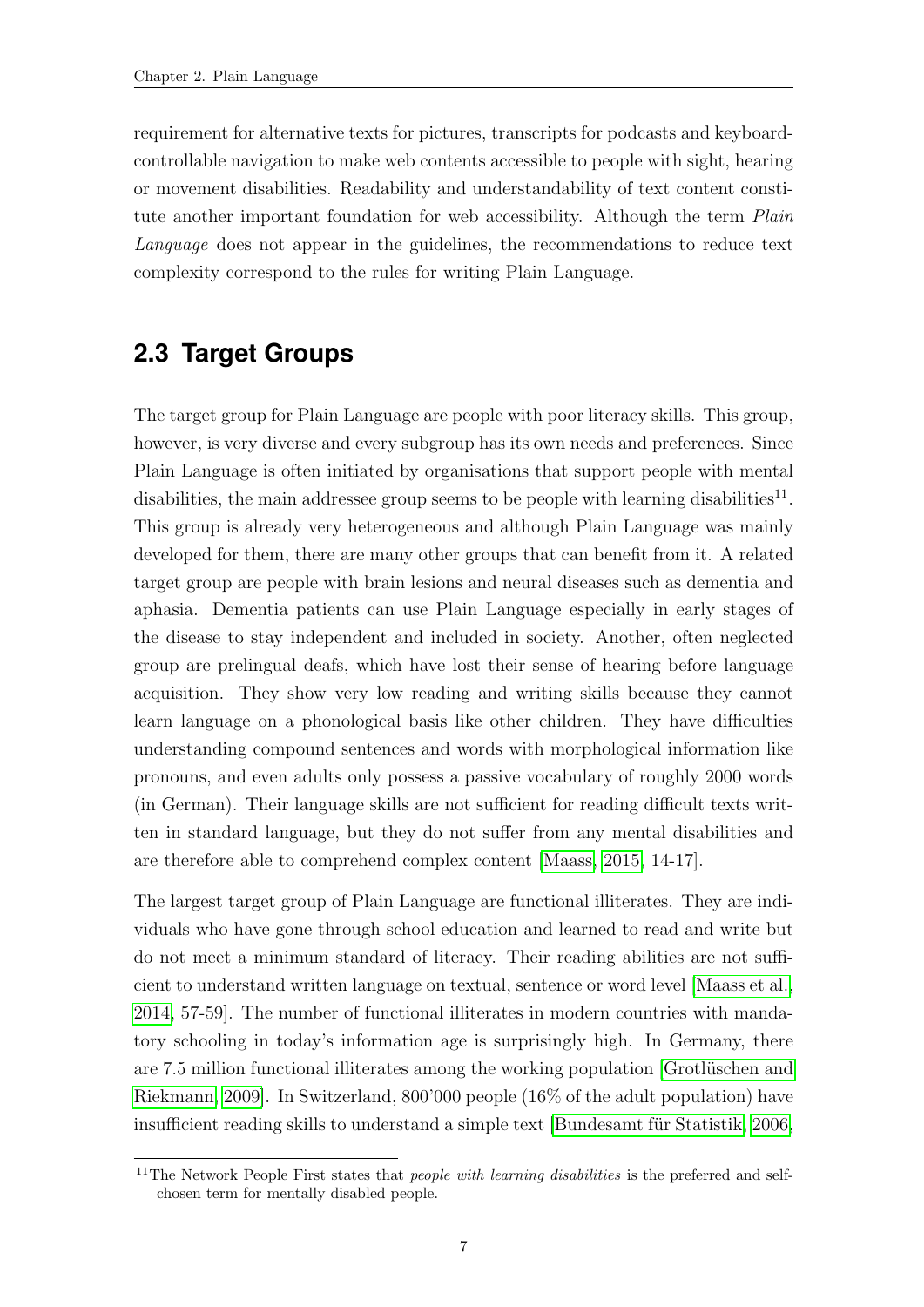6. The functional illiteracy rate in the UK is  $16\%$  among adults<sup>12</sup>. In Brazil, 7% of the population are illiterates while 21% are literate only on a rudimentary level [\[INAF, 2009\]](#page-44-4). Another potential target group are second-language learners. They usually have average or better literacy skills in their native language and can be considered temporary addressees because they might eventually improve their language skills to a level on which they can read standard language texts. Plain Language can support immigrants integrating into society, by both providing information about their new country and helping to master the language [\[Maass, 2015,](#page-45-5) 18]. It is still subject of research how exactly and to what degree the mentioned target groups can benefit from Plain Language and how the guidelines should be adapted to match the needs of the diverse groups.

## <span id="page-14-0"></span>**2.4 Simple German**

The origin of Leichte Sprache in the German speaking area lies in the Easy-toread movement of People First in the US. The equivalent German organisation Mensch zuerst was founded in 2001 and published the first two dictionaries in Simple German. The Netzwerk Leichte Sprache was established in 2006 and has taken a leading role in promoting Leichte Sprache. The Austrian organisation atempo that fights for equality of people developed capito, a translation method for Simple German [\[Bock, 2014,](#page-43-1) 20-21]. In Switzerland, Simple German is a relatively new topic addressed mainly by aid organisations for people with disabilities, for example Insieme and Pro Infirmis. In January 2015, Pro Infirmis founded the Büro für Leichte Sprache (Office for Simple German) that translates texts into Simple German.

Simple German has experienced a boom after the ratification of the Convention on the Rights of Persons with Disabilities by Germany in 2008. The Convention proclaims equal rights for handicapped people and declares accessible information an essential right. Needless to say, the convention is also available in Simple German<sup>13</sup>. In 2002, Germany passed the Behindertengleichstellungsgesetz (law of equality for handicapped peopled) that led to the Barrierefreie-Informatistechnik-Verordnung called BITV (order for accessible information technology). The revised edition BITV 2.0 of 2011 demands that new web contents published by the government should also be made available in Simple German and German Sign Language, and that older articles should be translated by March 2014. Only a part of the documents were translated by the deadline and the quality of the Simple German texts varies, yet

<sup>12</sup>[http://www.literacytrust.org.uk/adult\\_literacy/illiterate\\_adults\\_in\\_england](http://www.literacytrust.org.uk/adult_literacy/illiterate_adults_in_england)  $13$ <http://www.ich-kenne-meine-rechte.de/>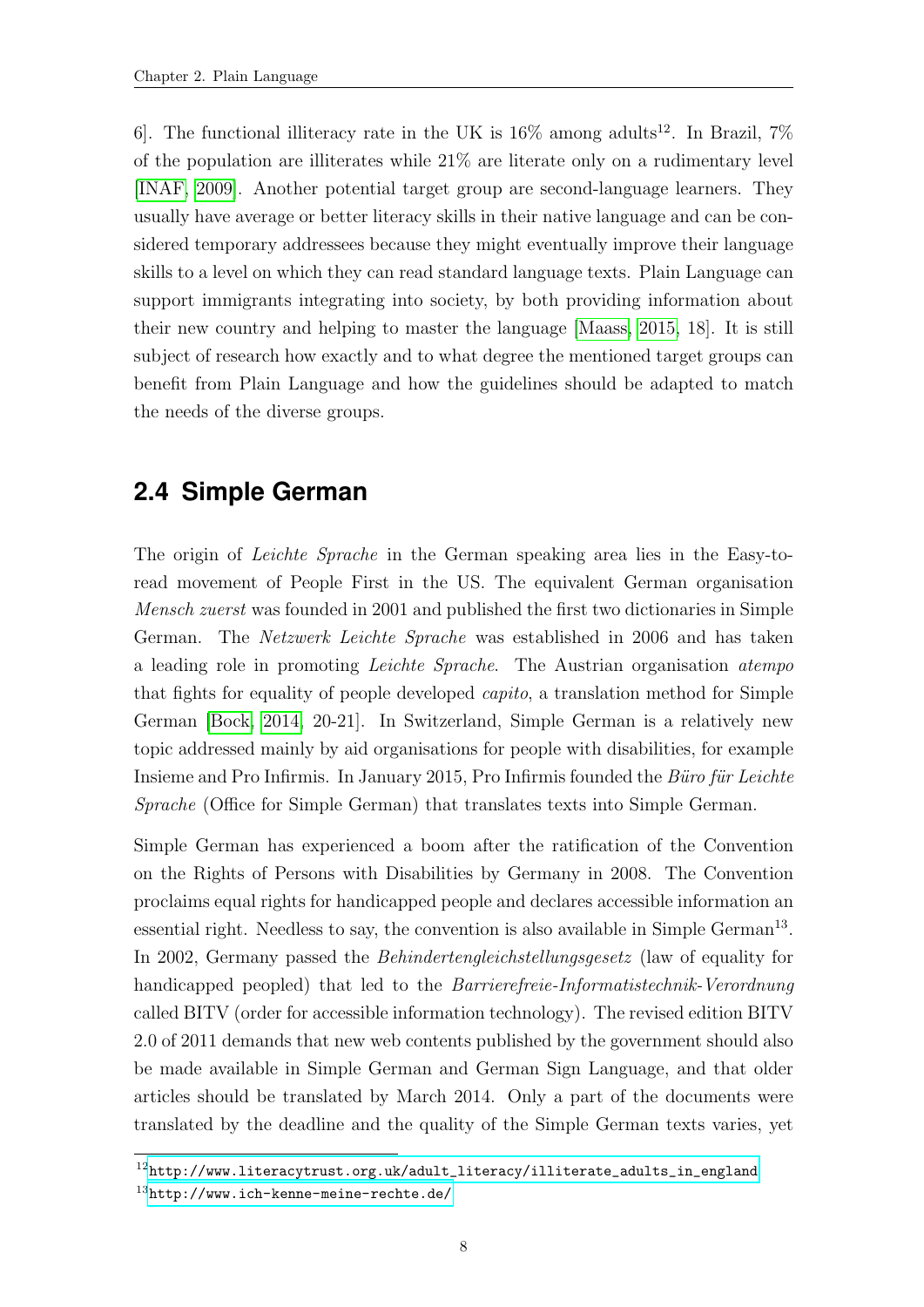this was an important step to draw attention to the need for accessible information for people with disabilities [\[Maass, 2015,](#page-45-5) 20-22]. Switzerland ratified the Convention on the Rights of Persons with Disabilities in April 2014 and the canton St. Gallen was the first Swiss administration office to translate a text into Simple German [\[Hiller, 2015\]](#page-44-5).

Even though Simple German is usually well-received by people with reduced literacy, it seems to have a negative image in society. The texts are rejected as primitive, childish and over-simplified, which can be a valid criticism for low quality translations but does not apply to all Simple German texts. When Simple German is dismissed as German for disabled people (*Behinderten-Deutsch*)<sup>14</sup> it achieves the contrary of the intended effect and builds a barrier between the people using standard language and those using Simple German, instead of including them into society. It is therefore essential for social inclusion that Simple German finds public acceptance. Simple German is a very new phenomenon and profound research on the concept, its target groups and guidelines is still missing, as well as a clear definition. To distribute the idea of Simple German, increase acceptance and further develop Simple German, systematic linguistic and social research is needed [\[Bock,](#page-43-1) [2014,](#page-43-1) 17,29,33-34].

<sup>14</sup>Article in free newspaper "20 Minuten" from 26.05.2015 <http://www.20min.ch/schweiz/news/story/-Behinderten-Deutsch--sorgt-fuer-rote-Koepfe-16240248>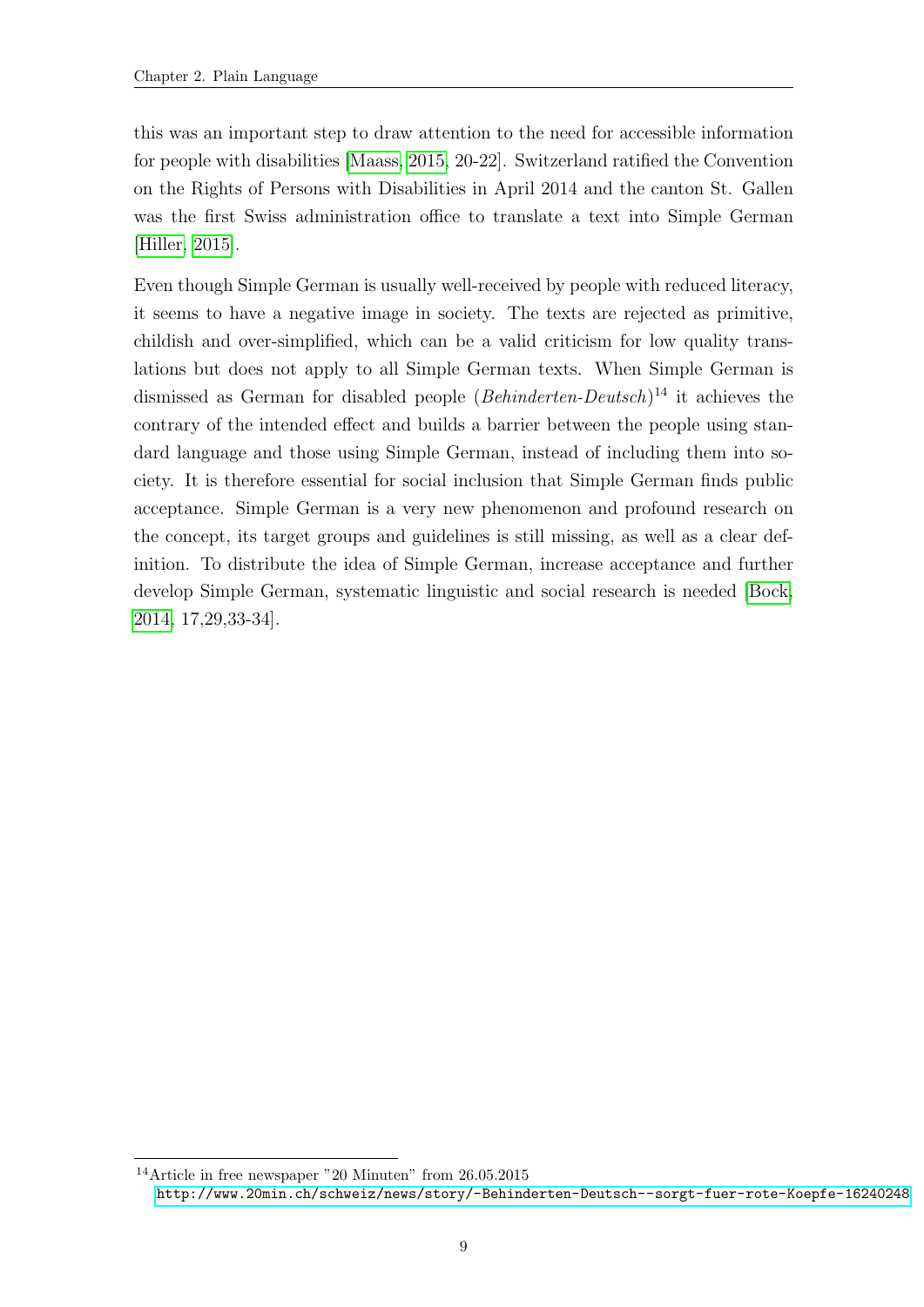# <span id="page-16-0"></span>**3 Guidelines**

An important foundation for writing Simple German are the various guidelines that present rules for Text Simplification. There are four essential guidelines for Simple German: The first rule set to present information in a readable and understandable way was released by Inclusion Europe in 2009. The extensive brochure contains 44 rules for Text Simplification and inspired the later guidelines for Simple German. It is written in Easy-to-read Language but the text ignores some of the self-set rules, perhaps due to the translation from the original English text. Inclusion Europe believes that the principles of Plain Language are the same for all languages and does not give specific rules for Simple German [\[Inclusion Europe, 2009\]](#page-44-6). The Netzwerk Leichte Sprache wrote the most popular guidelines, released in 2009 in electronic form and in 2013 as a brochure. The rules are written in Simple German [\[Net](#page-45-0)[zwerk Leichte Sprache, 2009\]](#page-45-0). The BITV 2.0 rule set was written in 2011 to help translating governmental web contents into Simple German. This guide was important for the wide distribution of Simple German, although the rules themselves are very unspecific and incomplete. The most recent guidelines were developed by the Forschungsstelle für Leichte Sprache (research center for Simple German), founded in 2014 at the University of Hildesheim. The institute conducts research on Simple German and systematically examines the existing guidelines. They have not yet concluded the development of their rule set but already present guidelines based on scientific research with very distinct rules and explanations [\[Maass, 2015,](#page-45-5) 26-29]. Since the Forschungsstelle für Leichte Sprache provides the most elaborate guidelines with detailed linguistic descriptions for transforming standard German into Simple German, I will build my Text Simplification system upon these rules.

The following rules and examples are derived from Christiane Maass' rule book<sup>1</sup> for Simple German developed at the *Forschungsstelle für Leichte Sprache*. Maass preludes her rule set by pointing out that Simple German forms a bridge to standard language in the sense that some readers (for example functional illiterates) might improve their language skills by reading Simple German and move on to standard

 $1$ Christiane Maas. Leichte Sprache - Das Regelwerk.

Lit Verlag Dr. W. Hopf, Berlin, 2015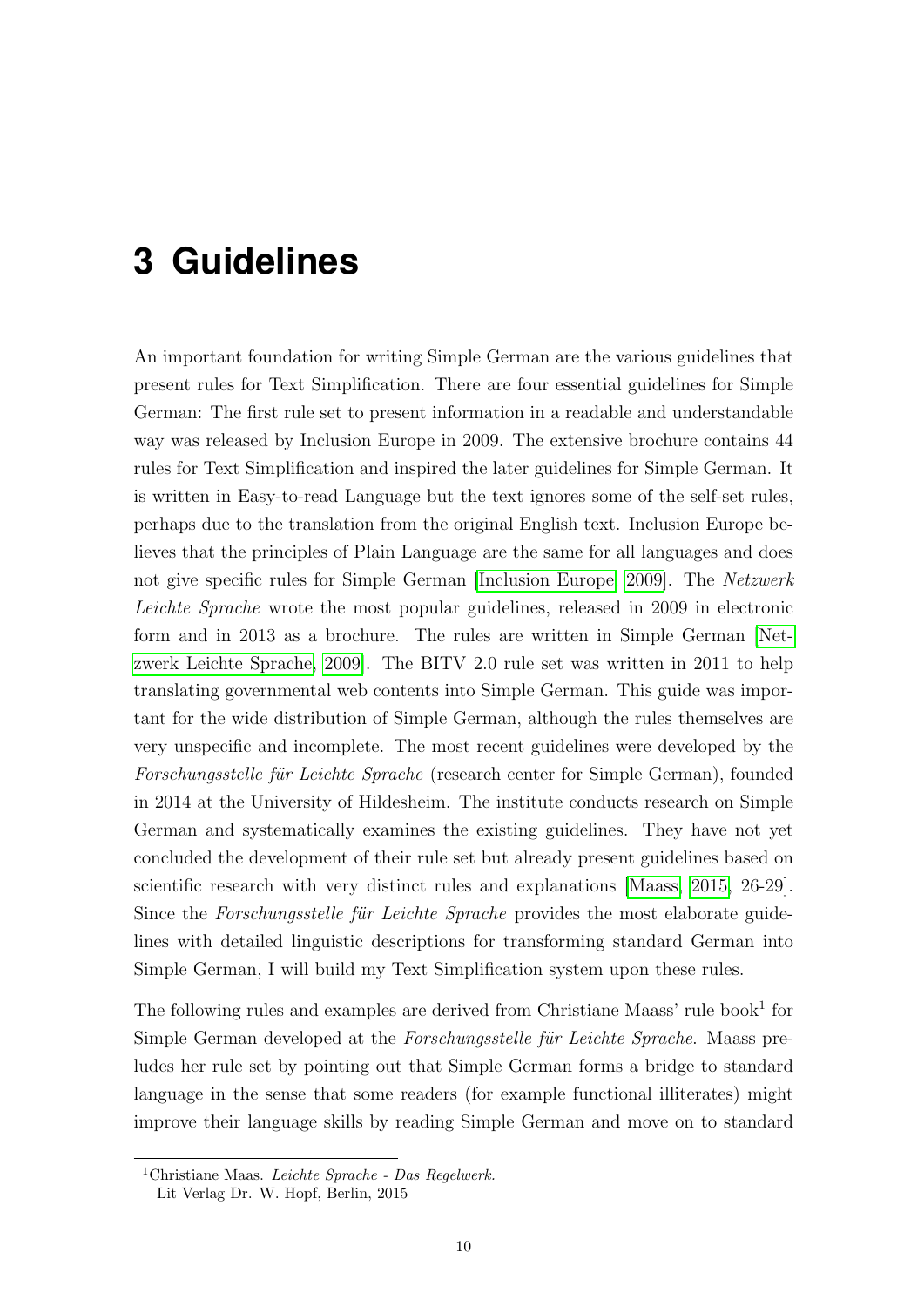German texts. Therefore it is essential that Simple German texts do not contain incorrect German, such as fragmented sentences or unnecessarily hyphenated compounds (see Example [3.1\)](#page-17-1). It would be disrespectful and preposterous to let people with reduced literacy read texts written in incorrect German. They want to be taken seriously, which is why texts should never be written in a childish tone and adults have to be addressed with the polite form ("Sie") at all time. Maass concludes that the aim of Simple German is to produce readable and understandable text and that every rule can be dismissed if it conflicts with this goal. The rules are divided into 5 categories according to the level of text they concern: character level, word level, sentence level, textual level and layout.

## <span id="page-17-0"></span>**3.1 Character Level**

Special characters are not allowed in Simple German, with the exception of the punctuation marks full stop, question mark, exclamation mark, quotation mark, colon and the newly introduced Mediopunkt. Other signs such as the paragraph symbol (§) are forbidden because they are unknown to some readers and can easily be replaced. Note that the comma should not appear in Simple German texts, either; not because it is hard to read but because it implies subordinate clauses and enumerations which are resolved by other rules. The comma becomes dispensable. The Mediopunkt (literal translation: middle dot) was introduced by Christiane Maass for compound splitting. German compounds are productive and not multiword units as in English, so they can result in very long words that are hard to segment for inexperienced readers (see Example [3.1](#page-17-1) a, b). Other guidelines suggest splitting compounds using hyphens, which helps reading long words but can lead to incorrect spelling or unwanted ambiguity  $(3.1 \text{ c} - \text{ e})$  $(3.1 \text{ c} - \text{ e})$ . Especially odd (and orthographically incorrect) is compound segmentation of words with a Fugen-s (linking element s). Since compound splitting is important for Simple German, yet incorrect spelling should be avoided, the *Mediopunkt* was implemented. It facilitates reading long words and can be combined with real hyphenated compounds  $(3.1 f - g)$  $(3.1 f - g)$ . It helps learning the correct spelling, disambiguates words [\(3.1](#page-17-1) h) and contributes to the acceptance of Simple German. It has been criticised, however, that the Mediopunkt introduces a new sign and spelling rule that is not part of the standard German language.

- <span id="page-17-1"></span>(3.1) (a) Ost-West-Konflikt
	- (b) Steuererklärungsfristerstreckungsantragsformular
	- (c) \*Schlag-Anfall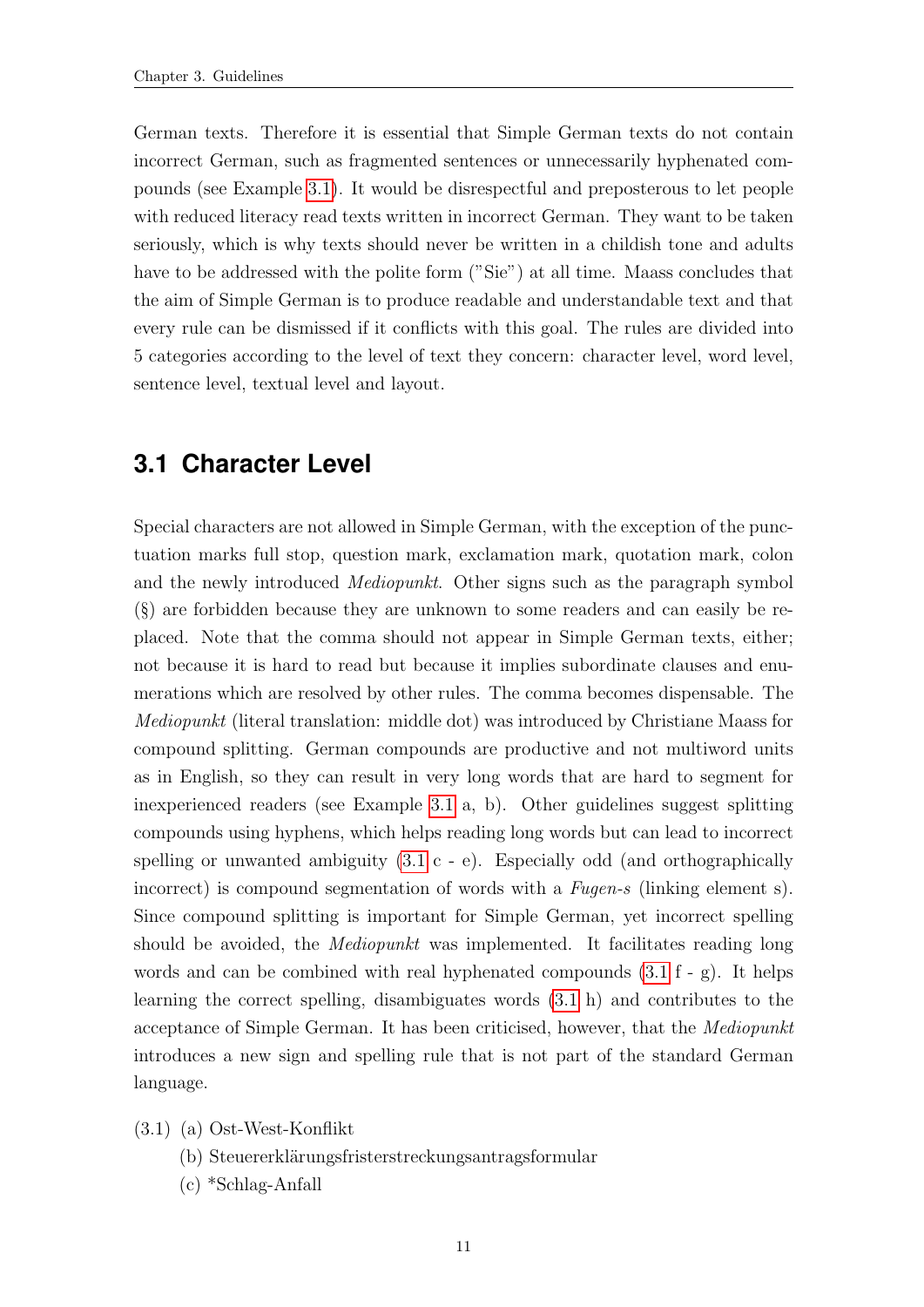- (d) \*Rechts-Anwalt
- (e) Wasser-Hahn: water-tap or special kind of bird?
- (f) Rechts·anwalt
- (g) Lotto-Annahme·stelle
- (h) Musik·erleben vs. Musiker·leben

Numbers should be written as digits and not words because they improve text comprehension. The word ein should only be written with a 1 when it represents a number, not when it takes the role of an indefinite article. Roman numerals must be avoided, large numbers, percentages and year dates should be used sparsely. If possible, year dates should be omitted or paraphrased with expressions such as x years ago. In text types that cannot renounce numbers, charts can be used to illustrate important numeric data.

## <span id="page-18-0"></span>**3.2 Word Level**

The rules for Simple German on the word level can be readily summarized as: Use easy, short and well-known words. In case a difficult word is needed, it should be explained using simple words (see Example [2.1\)](#page-9-1). Technical terms and foreign words should be avoided, as well as abbreviations. Common acronyms like CD or WC may be used if their full forms (*compact disc, water closet*) are less known than the acronym. It is not an easy task to determine what vocabulary is basic enough for Simple German, let alone the diverse language abilities of the target groups. Extracting basic vocabulary according to the frequency in a corpus may sound like a reasonable idea but word frequency does not necessarily correlate with understandability [\[Bock, 2014,](#page-43-1) 75]. A list of permitted vocabulary for Simple German is not available yet. However, there is an online dictionary named Hurraki<sup>2</sup> that explains difficult words in Simple German. Hurraki counts more than 2200 articles and is constantly growing.

## <span id="page-18-1"></span>**3.3 Sentence Level**

Many rules for Text Simplification concern the syntactic structure of a sentence. An important principle is formulating sentences in a way that makes it easy to see who does what. Thus, nominalization and passive constructions are forbidden. Especially

<sup>2</sup><http://hurraki.de/wiki/Hauptseite>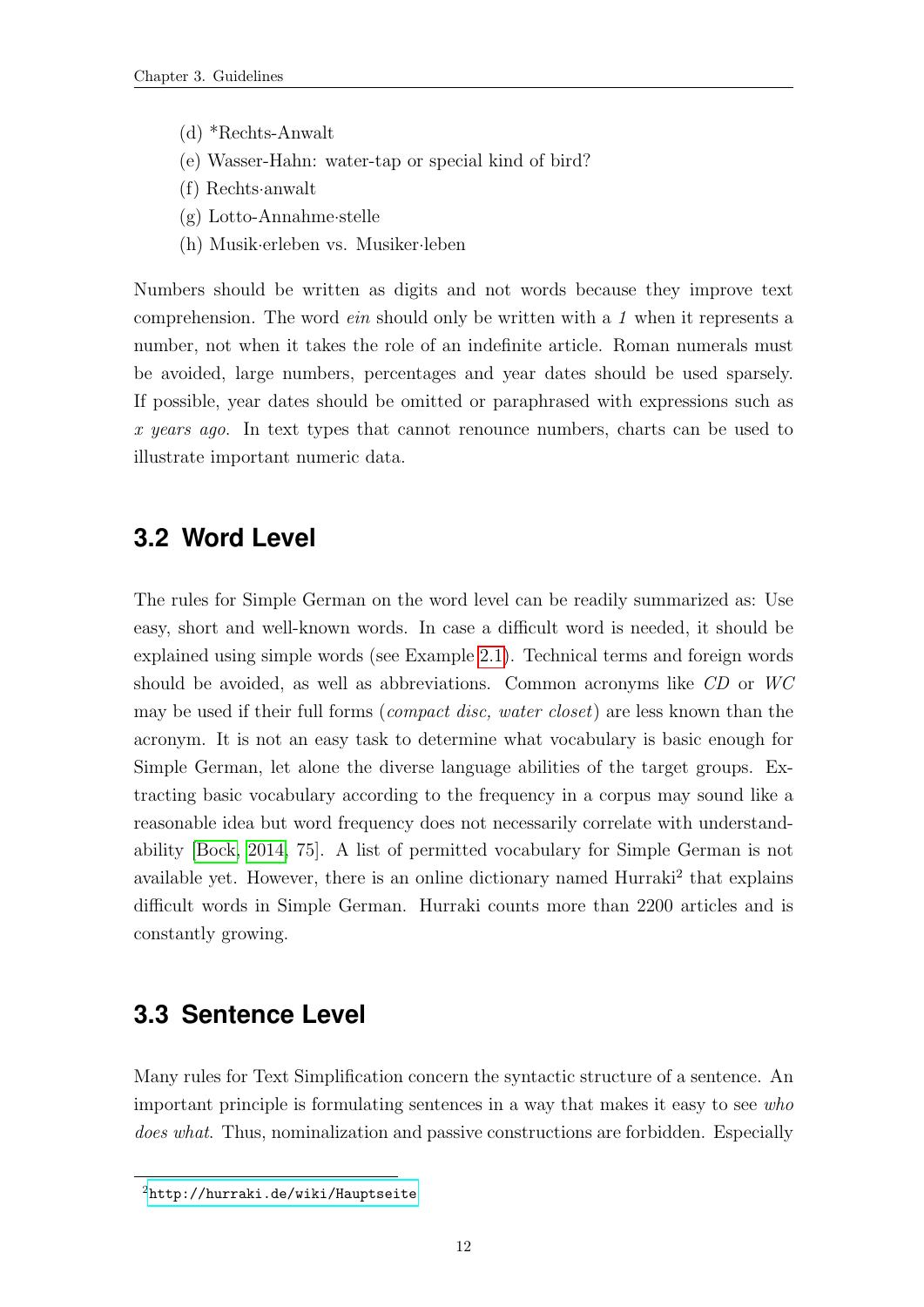paired with genitive constructions, nominalization can make it hard to extract the content of a sentence (see Example [3.2\)](#page-19-0). Paraphrasing nominalization and passive constructions is challenging because the agent that is needed to formulate an active voice phrase can be missing and has to be reconstructed from context (see Example [3.3\)](#page-19-1). Attributive genitives should also be avoided because the use of the genitive case is increasingly rare and inexperienced readers may not recognize the genitive forms. If possible, the genitive attribute should be transferred into a prepositional phrase using von (see Example [3.4\)](#page-19-2).

- <span id="page-19-0"></span>(3.2) Ein Schwerpunkt der Frauenpolitik als Querschnittsaufgabe liegt im Bereich der Umsetzung der "Gender-Mainstreaming-Strategie der EU".
- <span id="page-19-1"></span>(3.3) (a) Heute ist die Wahl zum Heim·beirat.
	- (b) Heute wird der Heim·beirat gewählt.
	- (c) Heute w¨ahlen wir den Heim·beirat. (Simple German)
- <span id="page-19-2"></span>(3.4) (a) Das Haus des Lehrers.
	- (b) Des Lehrers Haus.
	- (c) Das Haus vom Lehrer. (Simple German)

Even though the standard German word order is considered Subject-Verb-Object (SVO), the word order is not fixed and varies depending on other words in the sentence, emphasis and clause type (see Example [3.5\)](#page-19-3). When writing Simple German, the SVO word order should be chosen, unless another word order is more understandable.

- <span id="page-19-3"></span>(3.5) (a) Er besucht seinen Freund. (SVO)
	- (b) Morgen besucht er seinen Freund. (VSO)
	- (c) Seinen Freund besucht er morgen. (OVS)
	- (d) [Ich weiss,] dass er morgen seinen Freund besucht. (SOV)

Another essential principle of Simple German is that every sentence may only contain one piece of information. This rule is challenging on the semantic and syntactic level because complex information has to be broken down systematically. The principle leads to one of the most demanding rules of Simple German: Coordinate and subordinate clauses are forbidden. Splitting coordinate clauses is not a very difficult task, paraphrasing subordinate clauses into main clauses, however, requires distinct transformation rules. Maass suggests ways for splitting and paraphrasing conditional, causal, modal, temporal, consecutive, concessive, final and relative clauses. They are described in detail in Chapter [5.3.2,](#page-32-0) where I discuss how I implemented rules for syntactic simplification. Subjunctive mood should be avoided because the forms are rarely used and thus unfamiliar to inexperienced readers. Studies have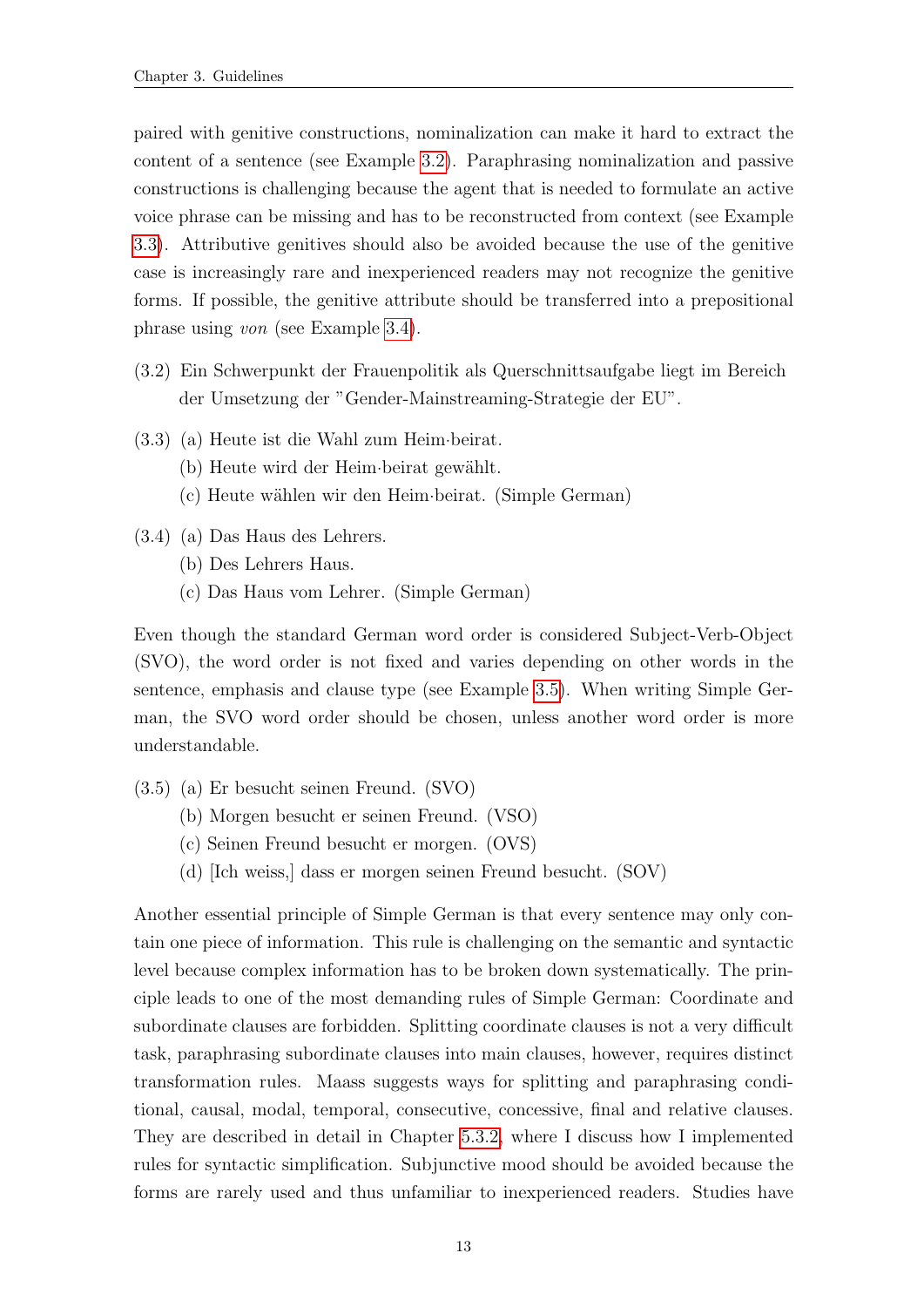shown that the simple past (Präteritum) is less understandable than past perfect (Perfekt) because the often irregular and complex simple past word forms can differ considerably from the original verb and are harder to understand. Past perfect uses the past participle (Partizip II) which can be associated more easily to the lemma of a verb. In sentences in past perfect, information about the past tense, person and number is given in a well-known auxiliary verb instead of a complex verb form (see Example [3.6\)](#page-20-1). Besides, the simple past is relatively rare in spoken language; in Swiss German, the simple past does not exist at all. As a final syntactic rule, negations should be avoided. If needed, it is better to formulate a sentence with nicht (not) instead of kein (not a) because the k of kein can easily be overlooked, resulting in *ein* (one), which changes the meaning of the whole sentence. The *nicht* should always be printed in bold (see Example [3.7\)](#page-20-2).

- <span id="page-20-1"></span>(3.6) (a) Er ass.
	- (b) Er hat gegessen.
- <span id="page-20-2"></span>(3.7) (a) Wir haben heute einen Kuchen gebacken.
	- (b) Wir haben heute keinen Kuchen gebacken.
	- (c) Wir haben heute nicht Kuchen gebacken.

Transparent metaphors like Leichte Sprache (which does not literally have low weight) may be used if they can be easily understood. More complex metaphors and idioms should be replaced by literal expressions.

## <span id="page-20-0"></span>**3.4 Textual Level**

In Simple German, one should always use the same word for the same issue and refrain from the use of synonyms. Personal pronouns of the 1st and 2nd person (ich, du, wir, ihr) may be used, but personal pronouns of the 3rd person (er, sie, es, ihm, ihnen) should be replaced by the corresponding noun phrase. Indirect speech has to be changed to direct speech (see Example [3.8\)](#page-20-3). The text may be changed and extended with examples and explanations, which should follow and not precede the explained term. Pictures, charts and graphics should be meaningful and appropriate for the target reader.

- <span id="page-20-3"></span>(3.8) (a) Peter sagt, er sei krank.
	- (b) Peter sagt: Ich bin krank.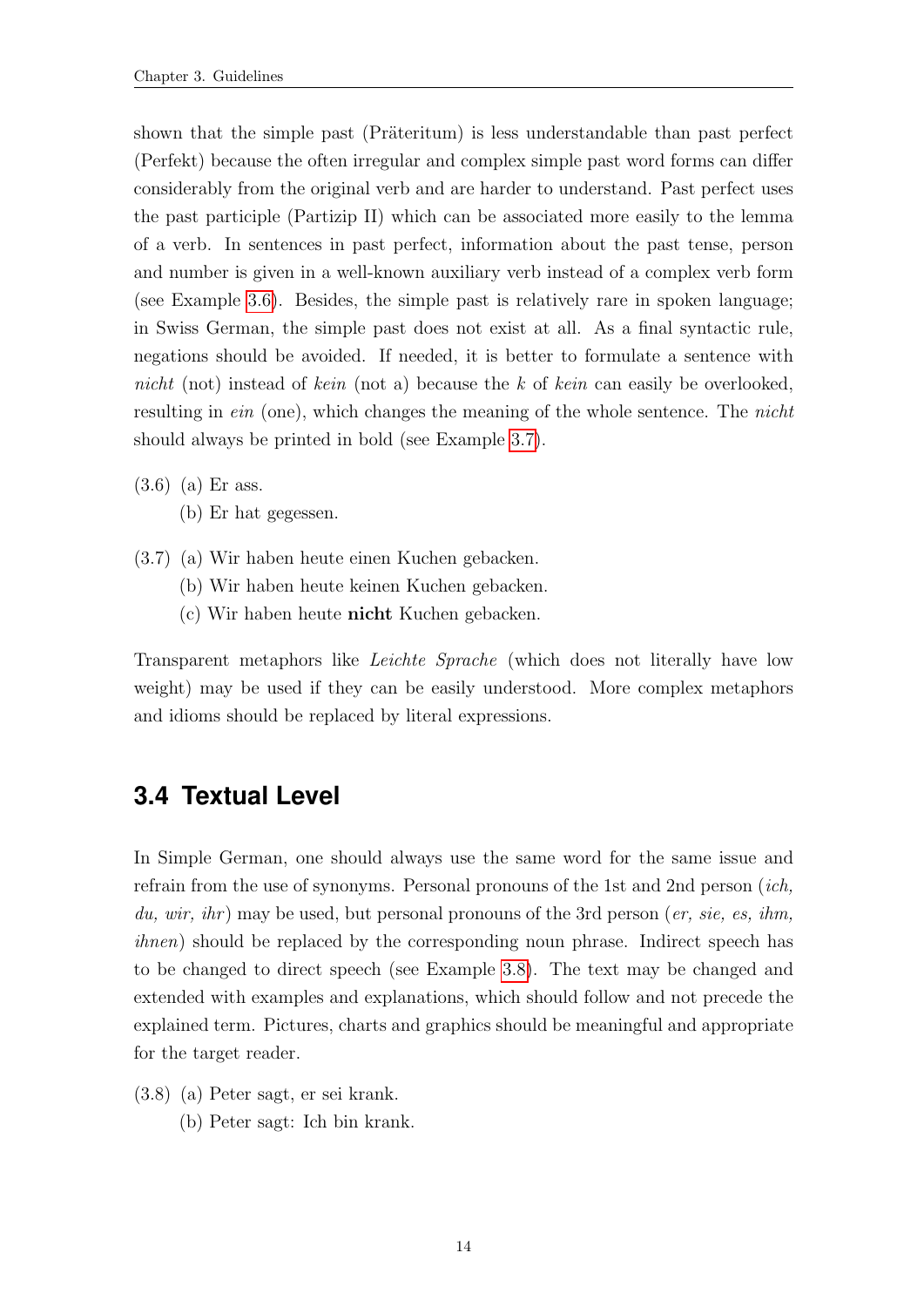## <span id="page-21-0"></span>**3.5 Typography and Layout**

Simple German is always displayed one sentence per line and if a sentence needs to be split up due to shortage of space it should be segmented at syntactical phrase borders. The text is written in a large sans-serif font type and the structure is emphasised by headlines and indentations.

# <span id="page-21-1"></span>**3.6 Proof Reading**

Although not itself a rule but an important principle of Simple German is the proof-reading process. To guarantee high quality, every simplified text needs to be proofread by a member of the target group. The proof-reader points out words and phrases (s)he does not understand, then the text is revised respectively. According to capito, a text can only be considered "simple" when the proof-reader is able to read and understand it without help. Usually, more than one proof-reader is consulted to verify the quality of a text. Verified texts written in Simple German are labeled by *capito* with a quality seal named *Leicht Lesen* (easy reading). Inclusion Europe has its own quality seal that is assigned to Easy-to-read texts in all European languages. The seal may only be applied to texts that meet certain conditions and are acknowledged as Easy-to-read by Inclusion Europe.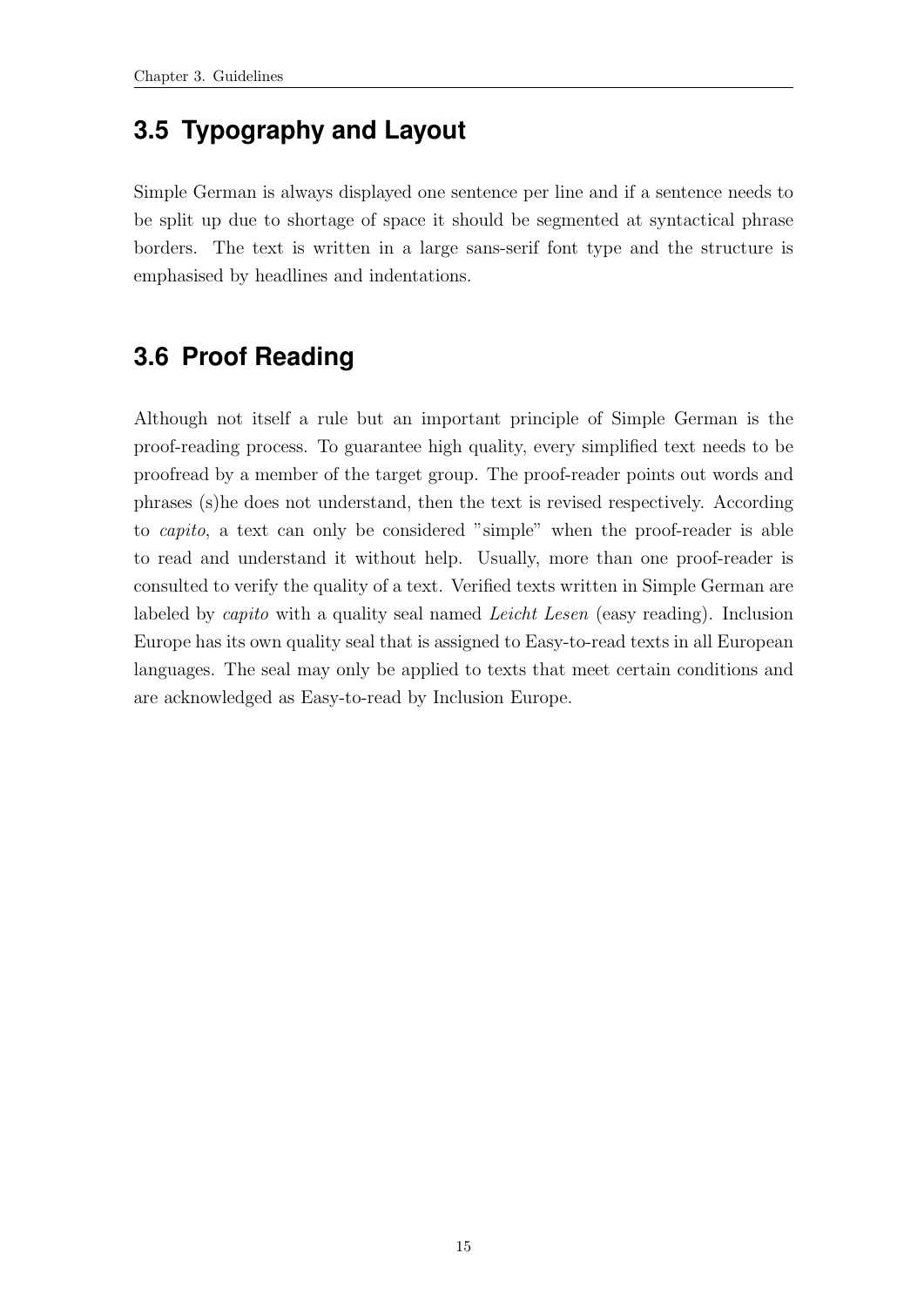# <span id="page-22-0"></span>**4 Automatic Text Simplification**

Text Simplification (TS) is the process of reducing syntactic and lexical complexity of a text while attempting to preserve its meaning and content information. The aim of TS is to improve both readability and understandability to make a text more comprehensible for the reader, or easier to process by a program. Automatic Text Simplification (ATS) has recently become an established research topic that combines many Natural Language Processing (NLP) tasks [\[Siddharthan, 2006\]](#page-46-0). ATS can be performed using (manually crafted) rules for simplification or Statistical Machine Translation (SMT) algorithms.

ATS tackles two generally unrelated fields of research. Firstly, it builds text with enhanced readability that is accessible to a broader audience and contributes to promoting accessible communication (see Chapter [2\)](#page-9-0). Secondly, it breaks down complex sentences which improves the reliability of NLP tasks such as Parsing, Machine Translation, Information Retrieval and Text Summarization [\[Chandrasekar](#page-44-7) [et al., 1996\]](#page-44-7). [Peng et al.](#page-45-6) [\[2012\]](#page-45-6) for example report that syntactic simplification improved their Information Retrieval system to identify sentences about biological events by 20% in recall and 10% in accuracy.

## <span id="page-22-1"></span>**4.1 Challenges**

ATS faces a wide array of challenges. First of all, there is not only one solution for simplifying a text. Depending on whether TS is performed as preprocessing for NLP tasks or accessibility aid for reduced literacy readers, the simplification measures can vary. The diverse group of target readers with different abilities poses another problem; what might be an over-simplified text for one reader can be complex for another. The missing definition and poorly researched guidelines for Plain Language present another problem for both manual and automatic TS. Notably, while most publications on ATS list the various target users for simplified texts, hardly any of them use the word Plain Language or Easy-to-read Language, let alone give a definition of the concept. If ATS is used as an assistive technology, it is essential that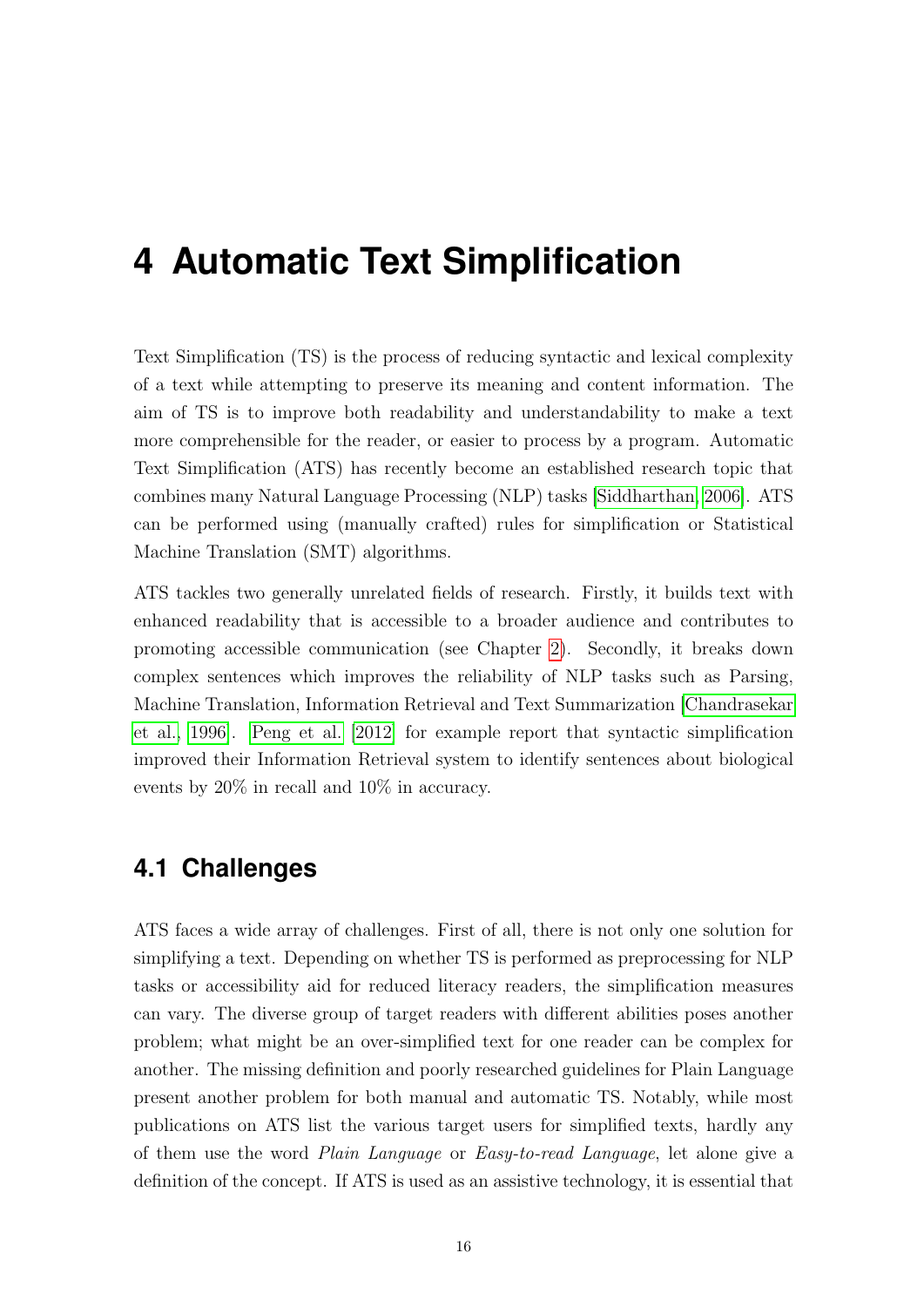is produces accurate results. While moderate accuracy can be sufficient for other NLP tasks, a low-accuracy ATS system might generate incomprehensible text, which confuses the user more than the original complex text [\[Shardlow, 2014\]](#page-46-1). It is also important to notice that rules for Plain Language conflict with stylistic guidelines for scientific and belletristic writing. While word repetition should be avoided and the sentence structure ought to vary in standard language, Plain Language forbids the use of synonyms and demands simple and repetitive grammatical structures. Thus, it is essential for Text Simplification to specify the audience and purpose of the generated text.

Rule-based approaches for TS rely on text analysis, usually in the form of syntactic parsing. Parsing, however, is not considered a solved task in NLP and still produces incorrect analysis for many sentences. Such preprocessing errors present a considerable problem in ATS: [Brouwer et al.](#page-43-3) [\[2014\]](#page-43-3) described that 89% of all ATS errors in their system for Simplified French are due to preprocessing errors. Approaches that consider ATS a Machine Translation task are confronted with other challenges: SMT is based on parallel or comparable corpora, but they are very rare and small for Standard/Plain Language pairs. The English/Simple English Wikipedia data is so far the only available corpus for Simple English and was first used for ATS by [Zhu et al.](#page-46-2) [\[2010\]](#page-46-2). Sentence alignment for monolingual corpora forms another obstacle. There exist many, usually length-based, algorithms for aligning bilingual parallel corpora, however those do not apply to comparable monolingual data. The Plain Language version can be structured completely different and since sentences are much shorter in the simplified version, a standard language sentence may have to be aligned to several Plain Language sentences. Hence, monolingual sentence alignment is usually performed using lexical similarity [\[Klaper et al., 2013\]](#page-45-4).

A final issue of ATS is the lack of significant evaluation measures for fluency and correctness. The BLEU-score – standard for SMT evaluation – requires at least one human-written reference translation, which is usually missing for rule-based approaches. The BLEU-score has also been criticised as an evaluation metric for TS because there are many different ways to simplify a sentence. Readability metrics based on sentence and word length, sometimes including syntactic and discourse characteristics, are used for evaluation, although it is important to differentiate between readability and understandability. Readability defines how easy a text is to read, based on the complexity of grammar, length of sentences and familiarity of vocabulary. Understandability is the amount of information that can be gained from a text, depending on the reader's knowledge of the topic, its specific vocabulary and the understanding of complex concepts. A high readability text can still be hard to understand if the reader is not familiar with the topic. Plain Language aims at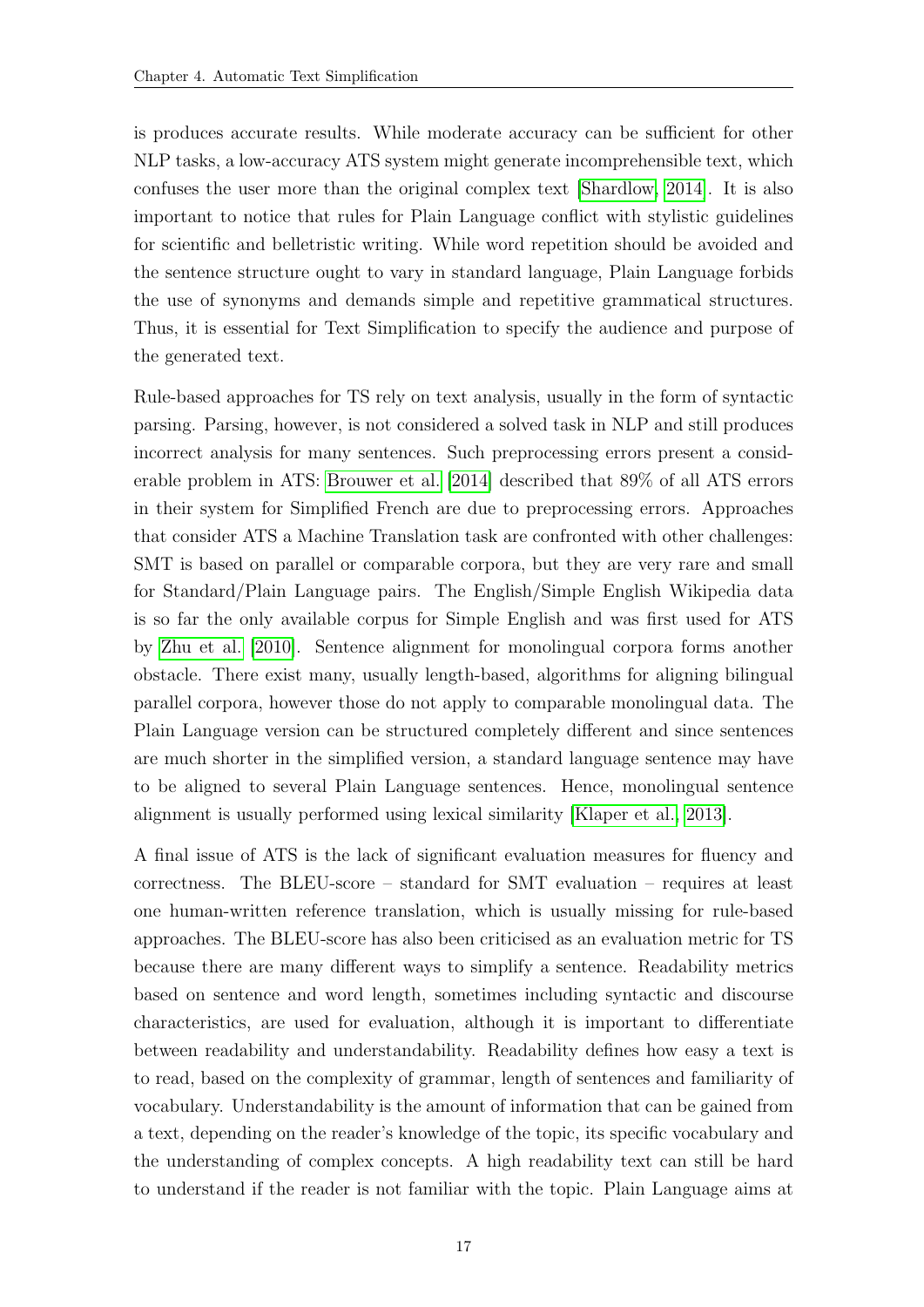producing text with both high readability and understandability [\[Shardlow, 2014\]](#page-46-1). The best way to evaluate is human judgement. Evaluation done by fluent readers, however, fails to tell us if a text is really comprehensible for low literacy people. Besides, manual evaluation is time-consuming and expensive [\[Siddharthan, 2014\]](#page-46-3).

## <span id="page-24-0"></span>**4.2 Previous Work**

There are rule-based, corpus-based and hybrid approaches for simplifying texts. The rule-based ATS can be divided into three subtasks: Lexical simplification, explanation generation and syntactical simplification. Lexical simplification replaces difficult, unfamiliar words with more common alternatives and reduces lexical density by eliminating synonyms. When using the same words for the same issues, reading takes less cognitive effort. Many systems use word frequency as a measure for difficulty. However, frequent words do not necessarily increase the comprehensibility [\[Saggion et al., 2011\]](#page-45-7). [Kandula et al.](#page-44-8) [\[2010\]](#page-44-8) find user-friendly alternatives to difficult medical terms in the Open Access and Collaborative Consumer Health Vocabulary. PorSimples, one of the most famous ATS projects that aims at simplifying Brazilian Portuguese, has built its own common word dictionary. Difficult words are replaced by synonyms that appear in this dictionary, ranked according to their frequency in a Google search [Aluísio and Gasperin, 2010]. For morphologically rich languages such as German, the synonym needs to be declined to the respective linguistic case and number. Another essential characteristic of Plain Language is the explanation of difficult terms, which can be achieved by including dictionary entries for terms that were identified as difficult and crucial. The FACILITA plug-in of the PorSimples project recognises Named Entities and annotates them with a short explanation derived from Wikipedia, which is shown in a separate box, so not to hinder the reading flow [\[Watanabe et al., 2010\]](#page-46-4).

Syntactic simplification is the most challenging task of ATS and has been developed inter alia for English, Dutch, Swedish, French and Portuguese. Following a manual for Simple Portuguese, PorSimples developed simplification operations that are applied when any of 22 linguistic phenomena are detected. Appositive, relative, coordinate and subordinate clauses are simplified, as well as passive voice, irregular word order and long adverbial phrases. Since low-literacy readers prefer short texts, yet sentence splitting makes a text longer, Text Summarization is applied at the end [Aluísio and Gasperin, 2010]. Rennes and Jönsson  $[2015]$  perform syntactical simplification for Swedish texts using 4 operation types: replacement and deletion of phrases, shifting of the word order and sentence splitting. Using those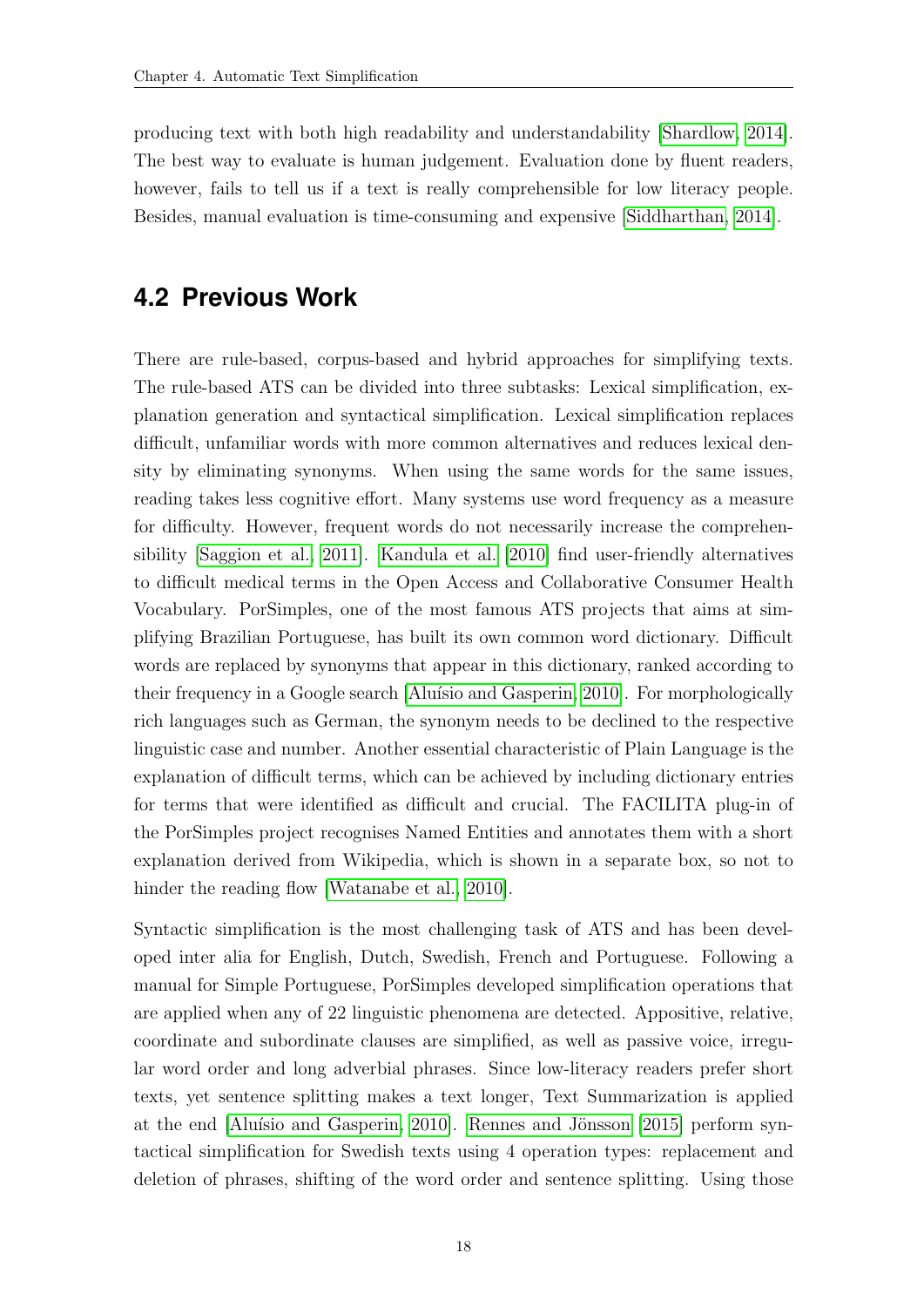operations, they implemented rules for changing passive to active voice, quotation inversion that puts the speaker at the beginning of the sentence (He said: [quote] instead of  $\langle quote, he \ said. \rangle$ , rearranging the word order and splitting sentences. [Siddharthan](#page-46-0) [\[2006\]](#page-46-0) suggests a three-level architecture for syntactic simplification: analysis, transformation and regeneration. The analysis process includes resolving 3rd person pronouns, detecting relative clause attachments and clause boundaries, and marking up appositives. During the transformation step, conjoined clauses are split, 3rd person pronouns are replaced by the noun phrase they refer to and relative clauses and appositive phrases are paraphrased. The regeneration module prevents the simplified text from losing cohesion: The newly split sentences are reordered and appropriate cue words that signal the rhetorical relation between sentences are selected. For duplicated noun phrases resulting from the anaphora resolution, a suitable determiner is chosen (definite or indefinite article or demonstrative determiner). Additional adjustments are carried out to create a simplified, cohesive text that contains the same information as before simplification.

Phrase Based Machine Translation (PBMT) approaches for ATS require large corpora, but so far there exist only a few parallel corpora containing Plain Language. English/Simple English Wikipedia is the most prominent one. [Zhu et al.](#page-46-2) [\[2010\]](#page-46-2) extracted 108'016 sentence pairs; but since the number of Simple English articles is increasing, more recently created corpora would certainly contain more data. The corpus resulting from the PorSimples project is composed of 104 texts from a newspaper plus their simplified versions in two levels, which makes a total of 128'586 words [\[Caseli et al., 2009\]](#page-43-5). The Simplext corpus for Spanish contains 200 short news articles [\[Saggion et al., 2011\]](#page-45-7). The corpus for German/Simple German by [Klaper et al.](#page-45-4) [\[2013\]](#page-45-4) consists of about 70'000 tokens in 7000 sentences. [Brunato et al.](#page-43-6) [\[2015\]](#page-43-6) developed a simplification annotation scheme and tagged an Italian corpus containing original and simplified texts with simplification operations (split, merge, reordering, insert, delete and transformation). They aim to use this annotated corpus as training material for a semi–automatic supervised TS system. [Siddharthan](#page-46-3) [\[2014\]](#page-46-3) argues that, contrary to rule-based approaches, PBMT systems do not include linguistic knowledge and are therefore not equipped to handle simplifications that require syntactic reordering, morphological changes and insertions. They can only perform lexical substitutions, deletion and simple paraphrasing.

Simplext proposes a hybrid approach for syntactic simplification. A grammar looks for possible target structures that need simplification (such as relative clauses), then the statistical filter classifies them according to whether they should be changed or not. The syntactic simplification itself is based on rules and involves deletion, insertions and copying of syntactic nodes and trees. The classifier prevents the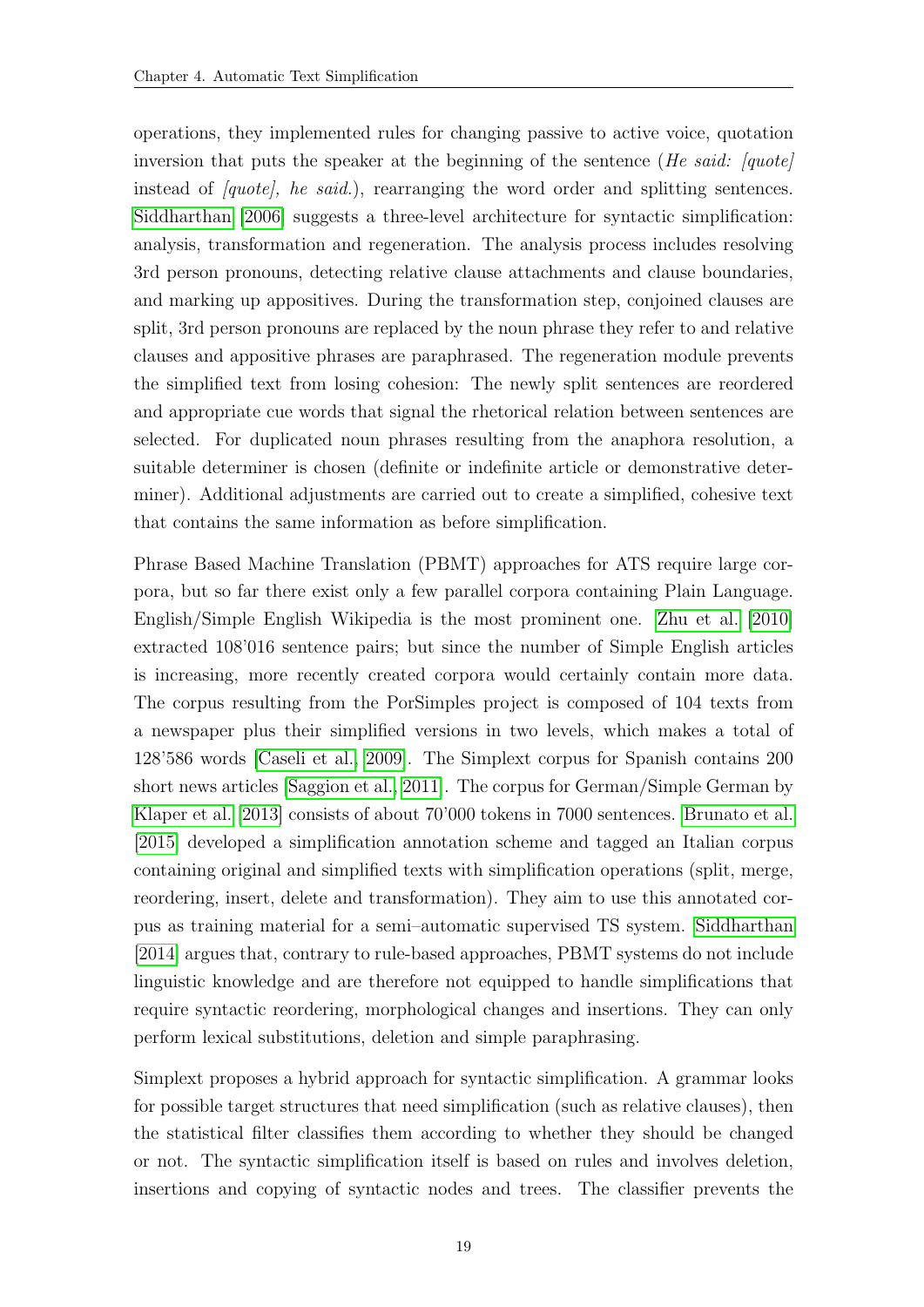simplification system from manipulating wrongly detected target structures, such as restrictive relative clauses or complement clauses [\[Bott et al., 2012\]](#page-43-7).

To the best of my knowledge, no work other than the corpus built by [Klaper et al.](#page-45-4) [\[2013\]](#page-45-4) has been done on automatically simplifying German texts. Plain Language in general is under-represented in the German speaking area [\[Matausch and Nietzio,](#page-45-9) [2012\]](#page-45-9) and systematic research on Simple German has only just begun. The increasing importance of Simple German in society might trigger more work on ATS for German in the future. Another reason for missing ATS systems for German may be the rich morphology of the German language that complicates tasks such as synonym replacement and passive to active voice paraphrasing. When a word is replaced or a sentence rephrased, producing the adequate word forms requires morphological generation, a yet largely unsolved NLP task.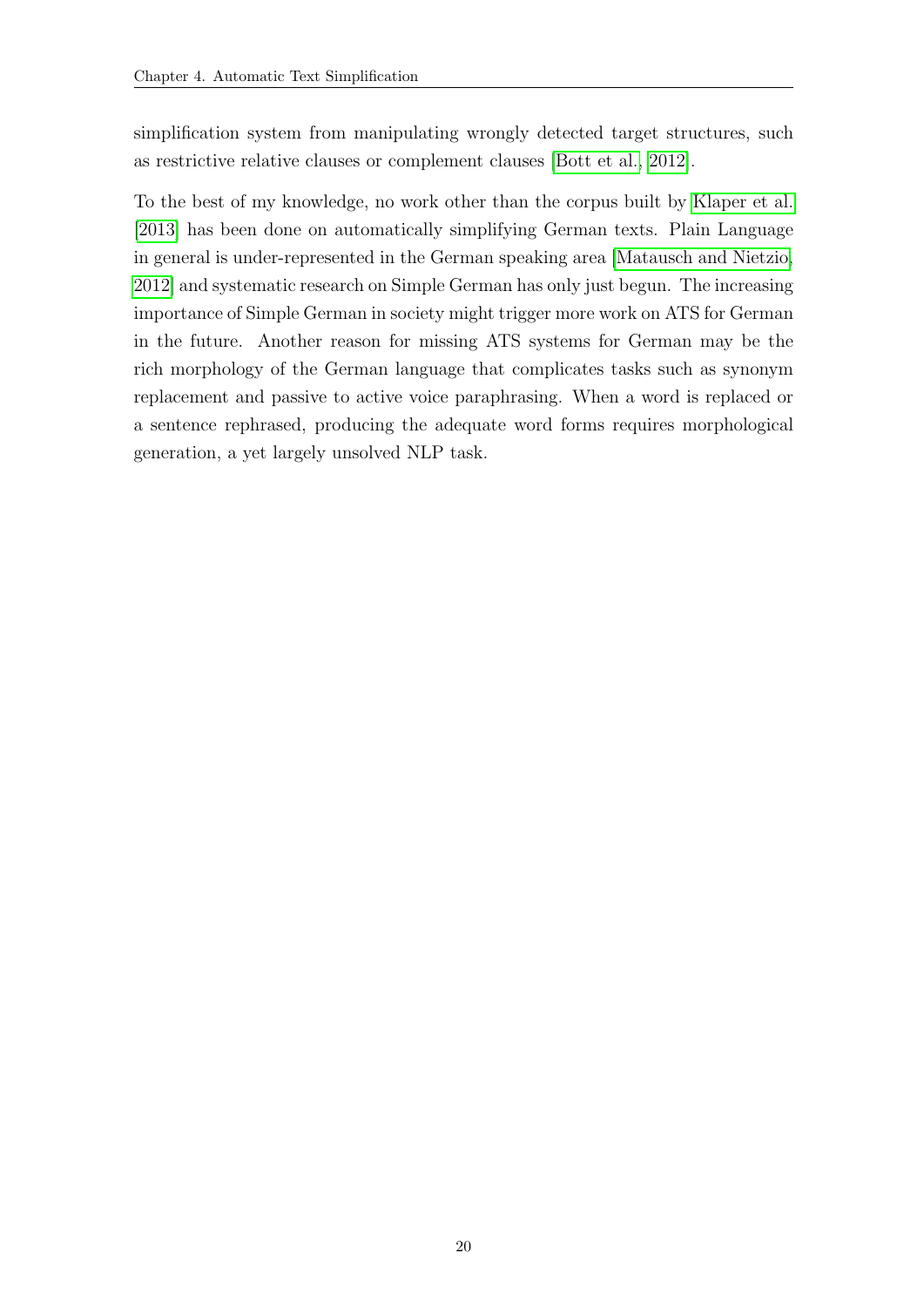# <span id="page-27-0"></span>**5 Rule-based Text Simplification for German**

## <span id="page-27-1"></span>**5.1 Goal**

As described in Chapter [4,](#page-22-0) there have been no attempts of automatically simplifying German texts as of yet. I took a first step towards Automatic Text Simplification for German by developing a rule-based system that reduces the complexity of standard German texts. My goal was not to produce perfect Simple German output but rather a slightly simplified version of the source text. I examined what it takes to simplify German language according to the guidelines described in Chapter [3](#page-16-0) and implemented as many rules as possible in my Text Simplification system. My system is based on the output of a dependency parser and therefore focuses on syntactic simplification. However, I also included other resources and tools to reduce the lexical complexity.

## <span id="page-27-2"></span>**5.2 Tools and Resources**

### <span id="page-27-3"></span>**5.2.1 ParZu**

The basis of my TS system is given by the syntactic parsing output of the source text that is to be simplified. My system accesses the hybrid dependency parser ParZu that combines hand-written rules with a probabilistic disambiguation system [\[Sennrich et al., 2009\]](#page-45-10). ParZu performs sentence segmentation and tokenization, and provides linguistic information for every token in the text: position in the sentence, lemma, part-of-speech, morphological information, grammatical function and the head of the phrase it depends on. This information alone allows various syntactic simplification operations and therefore constitutes the foundation of my system.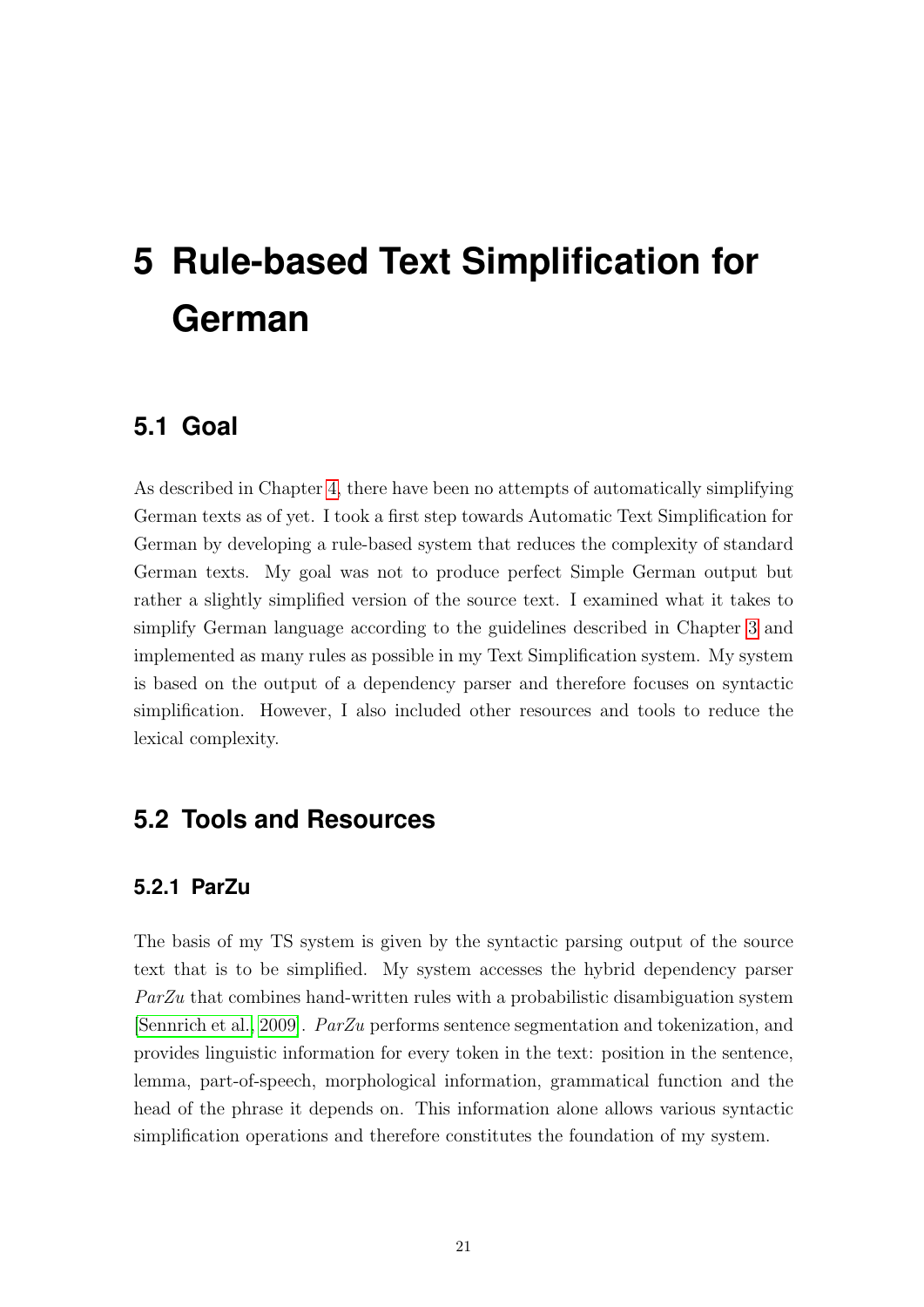### <span id="page-28-0"></span>**5.2.2 Gertwol**

I used the morphology tool GERTWOL for the segmentation of compounds [\[Haa](#page-44-9)[palainen and Majorin, 1995\]](#page-44-9). GERTWOL returns all possible segmentations for a word and provides morphological analysis (see Example [5.1\)](#page-28-2). The morphological information can be essential for disambiguation. In the sentence Das kleinste Staubecken ist nur zur Hälfte gefüllt the word Staubecken can only be singular (because of the determiner, adjective and verb), so the option Staub·ecken that occurs only in the plural form can be dismissed.

<span id="page-28-2"></span>(5.1) Analysis for Staubecken

| morphology          |
|---------------------|
| S NEUTR SG NOM      |
| S NEUTR SG AKK      |
| S NEUTR SG DAT      |
| S NEUTR PL NOM      |
| S NEUTR PL AKK      |
| S NEUTR PL GEN      |
| S NEUTR PL DAT      |
| S FEM PL NOM        |
| <b>S FEM PL AKK</b> |
| S FEM PL DAT        |
| S FEM PL GEN        |
|                     |

### <span id="page-28-1"></span>**5.2.3 Hurraki**

Hurraki is an online dictionary in form of a wiki that consists of more than 2200 articles written in Simple German. The articles are structured in three sections: A short definition, a list of synonyms and a more precise description of the term. The definition is written in one or two short sentences and is usually accompanied by a picture. The synonym section ( $Gleiche\;Wörter$ ) contains not only exact synonyms but also abbreviations and sometimes hypernyms. The length and structure of the descriptions vary. Since every user can compose articles, the quality of the entries is heterogeneous. Article writers are encouraged to follow the guidelines from Inclusion Europe but it is not described if and how the entries are reviewed by an expert. The overall website is designed very user-friendly, even the interface for writing and changing articles. Hurraki is an important project for Simple German and creates a valuable resource for both Plain Language users and translators.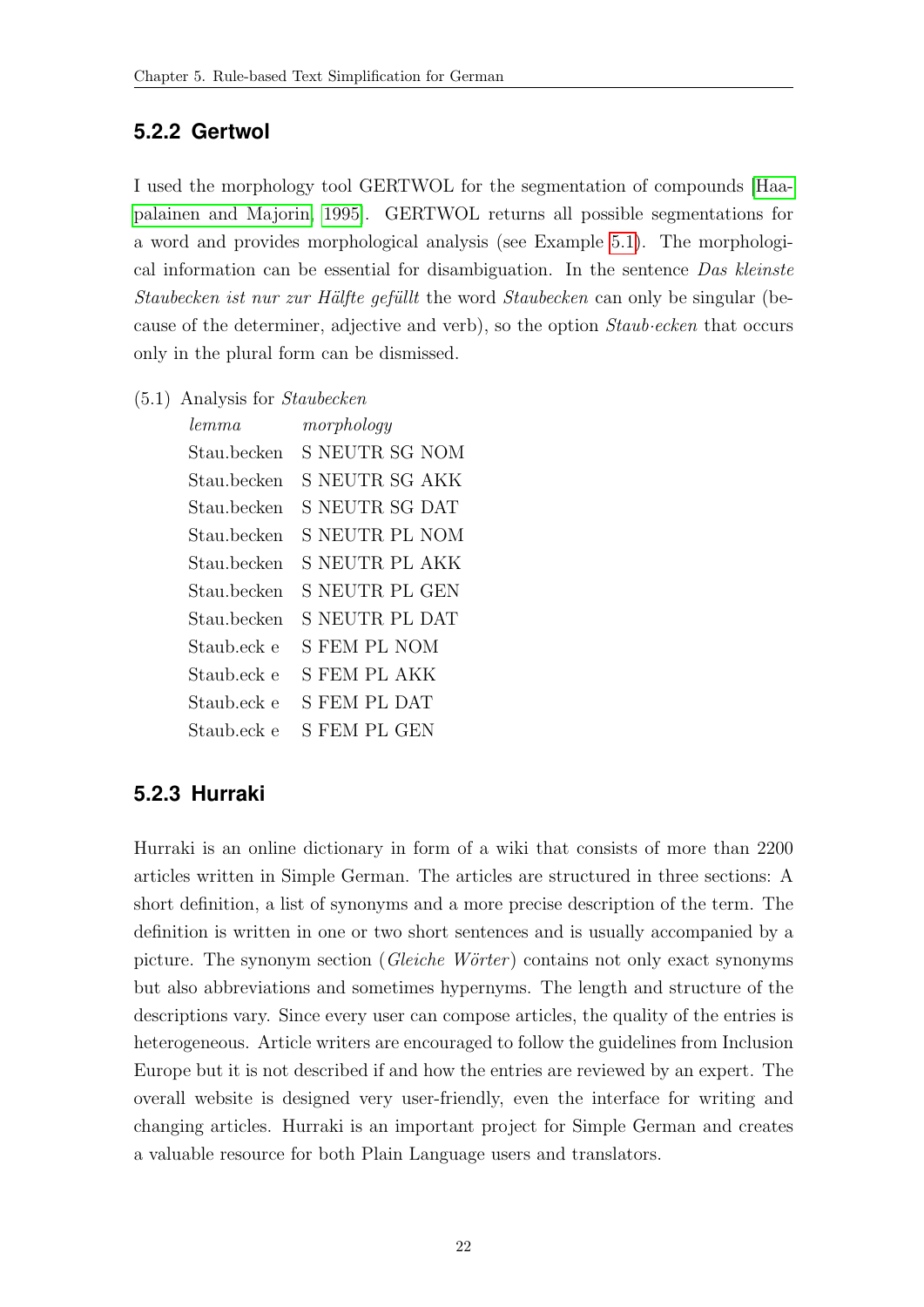### <span id="page-29-0"></span>**5.2.4 Abbreviation List**

Since abbreviations are not allowed in Simple German, a list of common abbreviations and their full form is needed. I found the most extensive list on Wikipedia<sup>1</sup> and derived 405 abbreviations ending with a full stop (for example zzgl.) and a list of 278 acronyms ( $T\ddot{U}V$ ) and abbreviations without full stop (Abo).

### <span id="page-29-1"></span>**5.2.5 Conjugation**

Although many simplification operations can be performed without changing the verb form (for example certain types of sentence splitting), more complex tasks such as passive to active transformation and modification of the tense require adaptation of the verb. I could not find a suitable tool for the generation of verb forms, so I settled for an online resource: The website for verb conjugation<sup>2</sup> created by Andreas Göbel in 2000 gives the full conjugation table for every German verb, in all tenses and modes. It even suggests conjugations for verbs that are unknown to the system or do not exist in German (for example leichtsprachisieren), which makes it very robust. If a change in verb form is needed, my system accesses this website and retrieves the correctly conjugated form. So far I have not detected any mistakes in the conjugation tables and will therefore continue to rely on this auxiliary website.

### <span id="page-29-2"></span>**5.2.6 Declension**

Not only the conjugation of verbs is needed for Text Simplification but also the declension of nominals. Paraphrasing passive sentences and genitive attributes requires a change in case for nouns, adjectives, determiners and possessive pronouns. Since it worked well for verb forms, I decided to extract declined nominals from an online resource as well. CanooNet<sup>3</sup> is an online dictionary released by Cannoo Engineering in 2000 that contains more than 250'000 manually checked German word entries. It provides not only words forms but also synonyms and hyper- and hyponyms, which could be used for lexical simplification. Although CanooNet also returns conjugation tables for verbs, I continued to extract verb forms from Verbformen.de because it specializes on verbs and is more robust.

<sup>1</sup>[https://de.wikipedia.org/wiki/Portal:Abk%C3%BCrzungen/Gebr%C3%A4uchliche\\_Abk%](https://de.wikipedia.org/wiki/Portal:Abk%C3%BCrzungen/Gebr%C3%A4uchliche_Abk%C3%BCrzungen) [C3%BCrzungen](https://de.wikipedia.org/wiki/Portal:Abk%C3%BCrzungen/Gebr%C3%A4uchliche_Abk%C3%BCrzungen)

 $^{2}$ <http://www.verbformen.de/>

 $3$ <http://www.canoo.net/>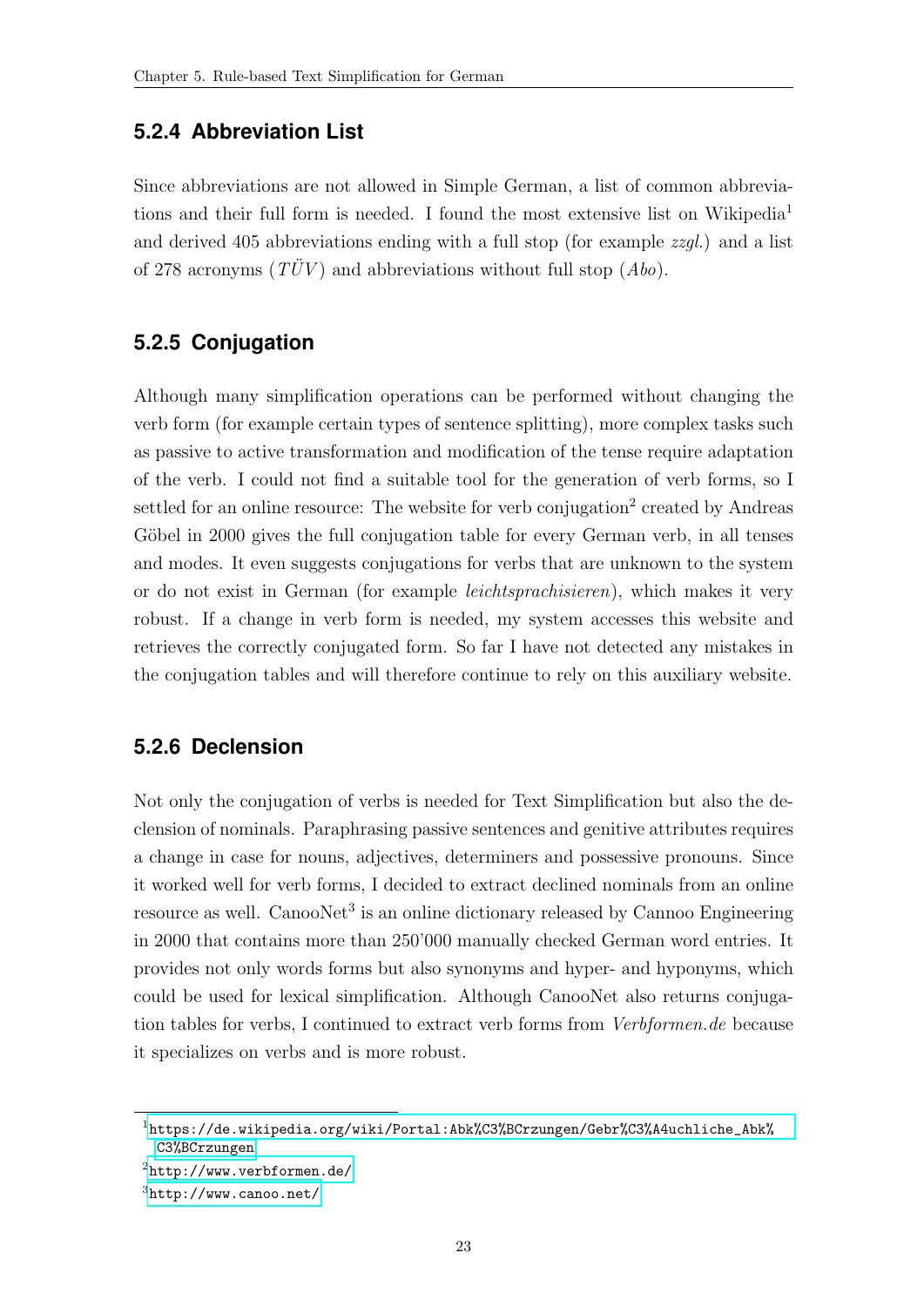# <span id="page-30-0"></span>**5.3 Text Simplification Rules**

My Text Simplification system is based on syntactic parsing output. The parsing results for each sentence are stored individually as my ATS system applies the simplification rules sentence by sentence. There are no rules that go beyond (original) sentence boundaries and the simplification rules can be divided into the same categories as the guidelines for Simple German described in Chapter [3.](#page-16-0) Figure [1](#page-30-1) shows the architecture of my system and the simplification processes at the different levels. On the following pages, I will explain the implemented rules in detail and demonstrate them with example translations<sup>4</sup> by my system.



<span id="page-30-1"></span>Figure 1: Architecture of rule-based Text Simplification system

<sup>4</sup>O: Original sentence; SG: Simple German translation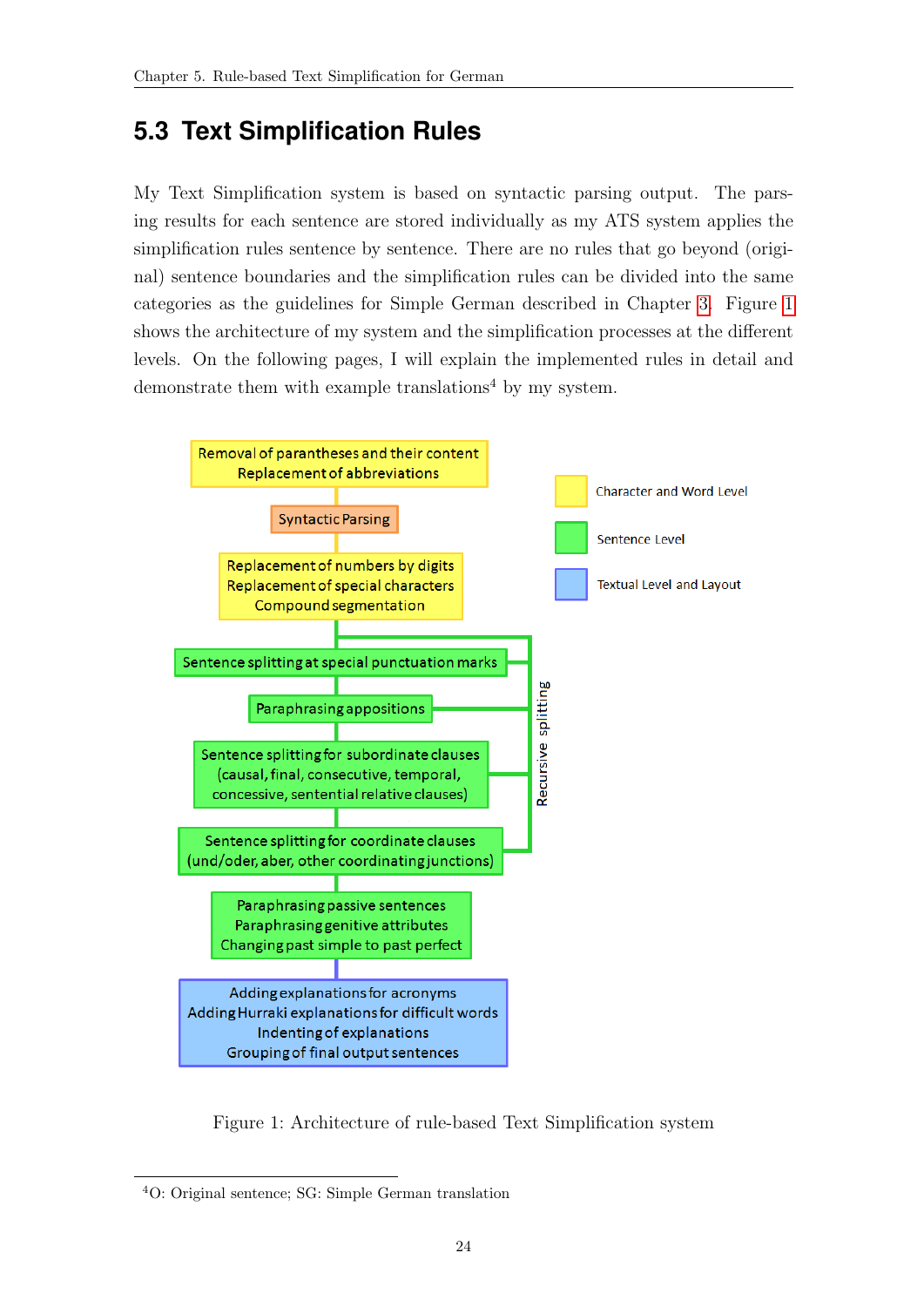### <span id="page-31-0"></span>**5.3.1 Character and Word Level**

The first simplification steps are executed before parsing the source text. Since parentheses and their contents increase information density, all parentheses and the tokens in between are removed from the text. This is a radical step but it improves both readability and parser performance. The source text is then tokenized and abbreviations are replaced by their full spelling, using the abbreviation list derived from Wikipedia (see Example [5.2\)](#page-31-1). The replacement of the abbreviations is carried out before the parsing process to prevent wrongly segmented sentences due to full stops in abbreviations. I observed that this preprocessing step improves the performance of the parser. Acronyms are not replaced because their extended spelling could influence the parser performance, interfere with the simplification rules and require case adaption. Besides, full spellings lengthen the sentences and are not necessarily easier to read. So instead, I inserted explanations for acronyms after the first simplified sentence that contains them (see Example [5.15\)](#page-37-1). After preprocessing, ParZu performs dependency parsing on the whole source text. Every sentence in the text is searched for cardinal and ordinal numbers written in words, which are then replaced by digits. The part-of-speech tags (POS-tags) help differentiating between ein as an indefinite article and as a cardinal number. Special characters such as % and § are also replaced by words using a hand-made dictionary. If a noun (that is not a proper noun) is longer than 5 characters, it is examined as to whether it is a compound, and split accordingly using the *Medio-punkt* (see Example [5.2\)](#page-31-1). If case and number are known, the corresponding match is chosen to resolve ambiguity (see [5.1\)](#page-28-2). Unfortunately, sometimes the wrong segmentation is selected, as for Töpfer·eibe·trieb (correct: Töpferei·betrieb) or Hau·sauf·gaben (correct: Haus aufgaben). Even though the *Medio-punkt* is disputed by experts because it introduces a new symbol to Simple German, I found it a suitable alternative to orthographically incorrect hyphenated spellings. To me, the Medio·punkt feels less disturbing in the reading process than hyphens, especially in words that can be segmented into several parts. Test readers from the target group would have to decide which version is easier to read for them but since the *Medio-punkt* is a very new complement to Simple German, there have been no studies yet.

- <span id="page-31-1"></span>(5.2) O: Prof. M¨uller kauft sich am Hbf. den siebten Band (den letzten) seiner Lieblingskrimireihe für  $8\$  50 $\phi$  inkl. MwSt.
	- SG: Professor M¨uller kauft sich am Haupt·bahn·hof den 7. Band von seiner Lieblings·krimi·reihe für 8 Dollar 50 Cent inklusive Mehr·wert·steuer.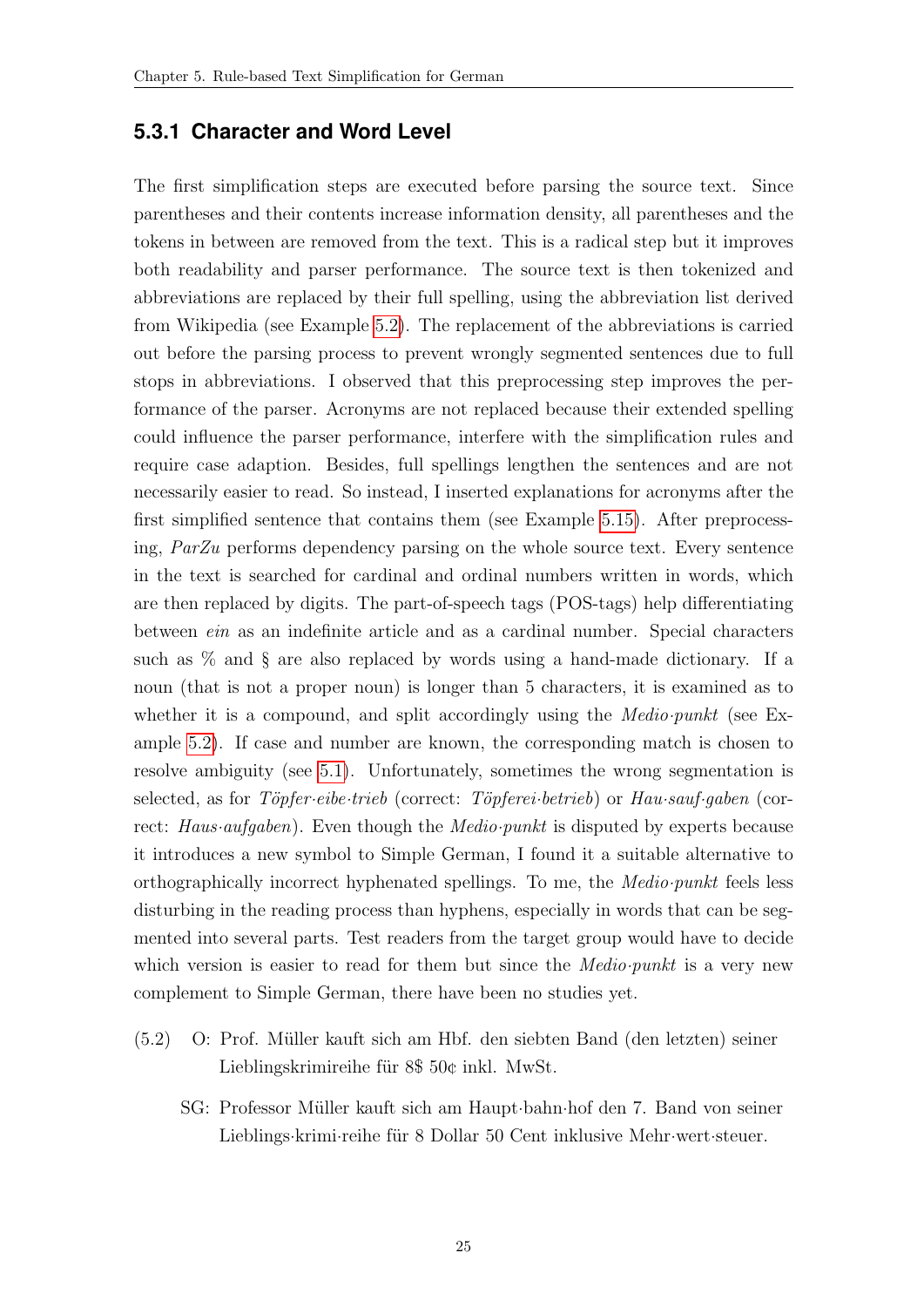### <span id="page-32-0"></span>**5.3.2 Sentence Level**

On the sentence level, a large number of syntactic simplification rules are executed. These rules split and/or rephrase the sentences and return grammatically correct, complete and independent sentences. Since these resulting sentences might need further simplification, the process of syntactic simplification is structured in a recursive loop. The specific simplification rules are either executed once per loop or triggered by keywords. Various helping functions return information about the target sentence or perform frequent paraphrasing operations. For example, I created functions that return the full noun phrase when given the head (needed for subject extraction and reordering), change the case of a noun phrase (leaving prepositional phrases and genitive attributes untouched) or invert subject and verb to achieve correct word order. Those helping functions facilitate the addition of new rules and prevent the need to solve the same linguistic challenges multiple times.

The syntactic simplification loop starts by looking for semicolons, dashes (not hyphens within words) and colons, and the sentence is split there. The semicolon usually divides independent sentences so splitting is safe. Splitting at dashes can result in a full sentence and an elliptic sentence without subject and/or predicate. However, this does usually not pose a problem. If two dashes are detected – possibly containing an insertion (like here) – the sentence is left alone. If a colon is found, the sentence is split there. If the second part of the sentence contains a predicate (outside relative clauses), it is left unchanged. Otherwise it is likely to be an enumeration and therefore a *nämlich* (particularly) is added (see Example [5.3\)](#page-32-1). A better solution (proposed by Maass) would be to list the items with bullet points. As a next step, appositions are paraphrased. Appositions are detected by a function tag assigned by the parser and are removed from the original sentence. A new sentence is generated in which the noun phrase the apposition refers to forms the subject  $(X)$  and the apposition is the predicative noun  $(Y)$ , yielding an X is Y sentence (see Example [5.4\)](#page-32-2). For this, apposition and corresponding noun phrase have to be changed to nominative case.

- <span id="page-32-1"></span> $(5.3)$  O: Es gibt – gemäss Informatikern – 10 Arten von Menschen: diejenigen, die Binärcode verstehen, und die anderen.
	- $SG:$  Es gibt gemäss Informatikern 10 Arten von Menschen. Nämlich diejenigen, die Binär·code verstehen, und die anderen.
- <span id="page-32-2"></span>(5.4) O: Jeden Abend sehe ich Bello, den kleinen Hund meiner Nachbarin, im Garten spielen.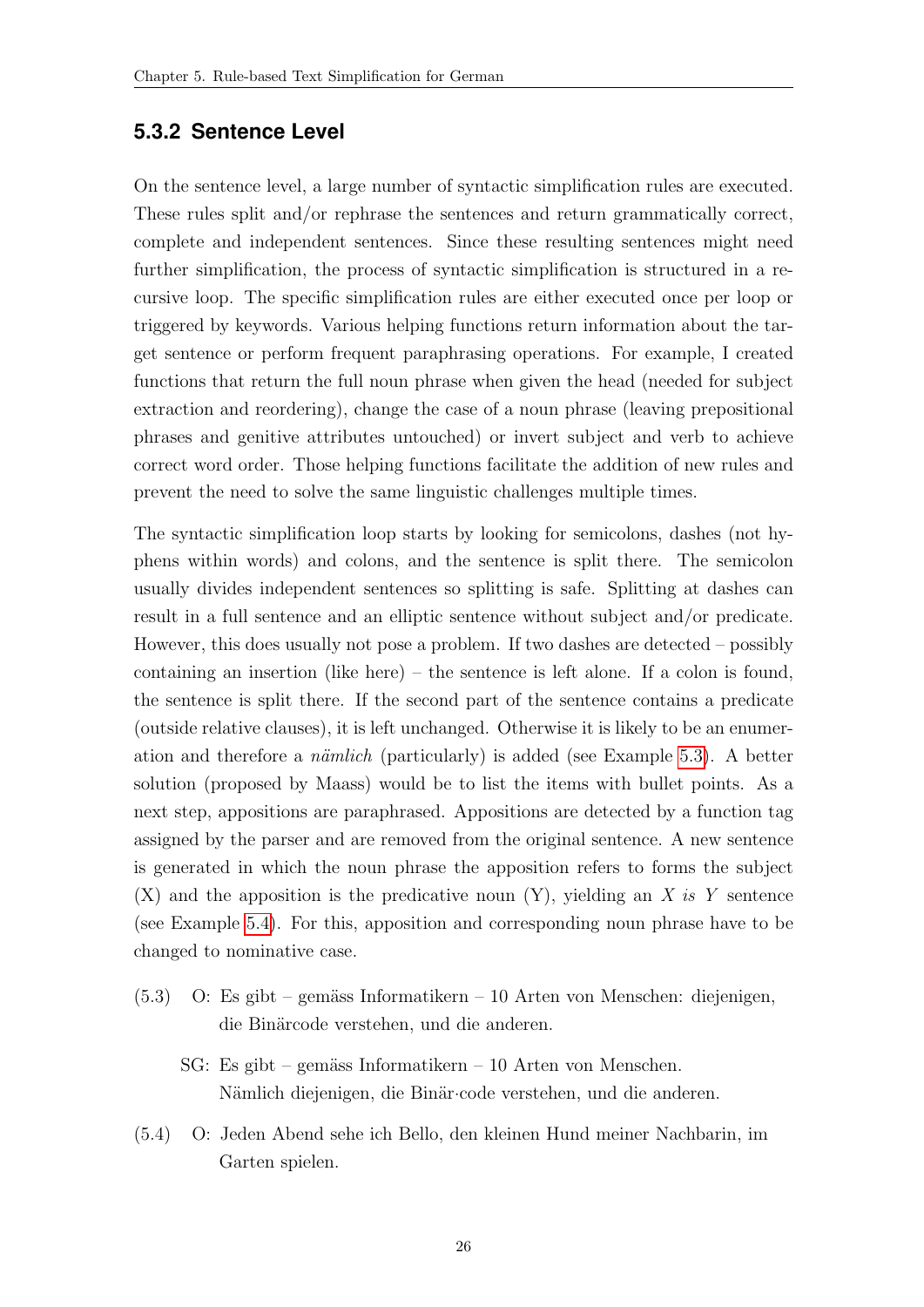SG: Jeden Abend sehe ich Bello im Garten spielen. Bello ist der kleine Hund von meiner Nachbarin.

The next simplification functions concern paraphrasing sentences containing subordinate clauses. These rules all have a similar structure: If a subordinating conjunction (such as weil, nachdem, obwohl) is found, it is checked whether it really is a conjunction (and not for example a preposition (*nachdem*) or adverb  $(da)$ ). Then, the sentence is split at the conjunction and both resulting sentences are edited and paraphrased to form independent sentences. Suitable connective words that express the rhetorical relation are added to maintain the original meaning, and the correct word order is restored. The paraphrasing of the sentence sometimes depends on whether the subordinate clause is placed before or after the main sentence. In causal clauses, for example, if the subordinate clause is in first position, the conjunction (e.g. weil (because)) is removed and not replaced. Instead, the connective word *deshalb* (therefore) is added to the main clause. The two new sentences retain the information of the original one. If on the other hand, the subordinate clause is in the second position, the conjunction is replaced with the connective word denn (because). Maass suggests using *nämlich* (thus/that is to say) instead of *denn*. However, I decided to only use connectives that can be placed at the beginning of the sentence so they can serve as signal words, even if it results in VSO word order. If the sentence starts with denn, the reader instantly realizes that an explanation will follow (see Example [5.5\)](#page-33-0). Final clauses are paraphrased using the modal verb wollen (want). This might not always be an ideal solution but generally produces understandable output. Final clauses containing  $um...zu$  constructions pose an additional challenge because the subject is not mentioned in the subordinate clause and has to be retrieved from the main clause (see Example [5.6\)](#page-33-1). Consecutive clauses with sodass (so that) are paraphrased using deshalb (therefore) (see Example [5.7\)](#page-34-0).

- <span id="page-33-0"></span> $(5.5)$  O: Weil Anna noch nicht da ist, müssen wir warten.
	- SG: Anna ist noch nicht da. Deshalb müssen wir warten.
		- O: Wir müssen warten, weil Anna noch nicht da ist.
	- SG: Wir müssen warten. Denn Anna ist noch nicht da.
- <span id="page-33-1"></span>(5.6) O: Um sich zu entspannen, nimmt Lisa ein Bad.
	- SG: Lisa will sich entspannen. Deshalb nimmt Lisa ein Bad.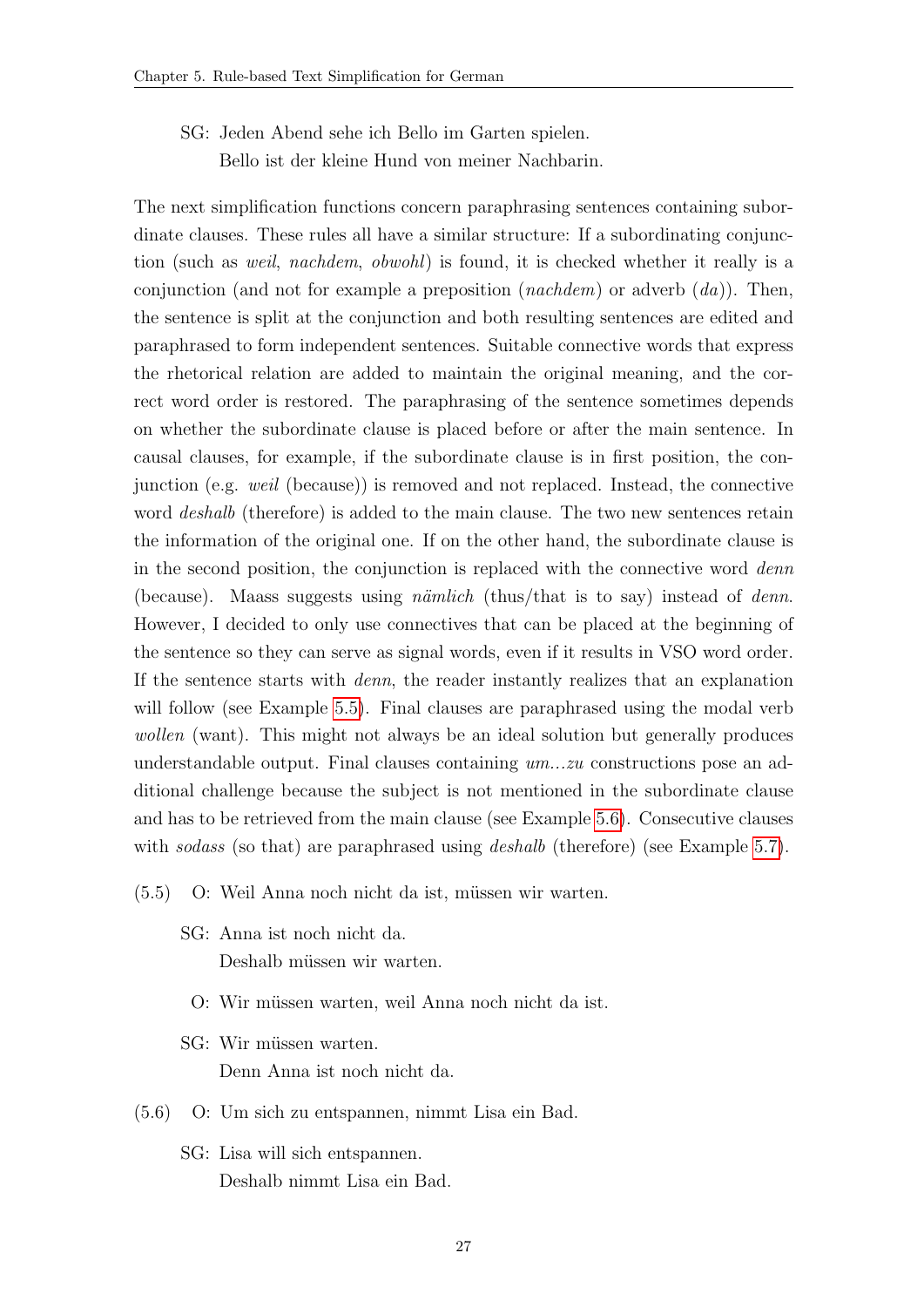- <span id="page-34-0"></span>(5.7) O: Die Geschäfte laufen schlecht, sodass sie bald schliessen müssen.
	- SG: Die Geschäfte laufen schlecht. Deshalb müssen sie bald schliessen.

Splitting temporal clauses while retaining their information content turned out to be especially challenging. I found acceptable connectives to paraphrase temporal clauses containing nachdem (after), bevor (before), seit (since) and während (while) (see Example [5.8\)](#page-34-1) but some resulting sentences might need tense adapation because of anteriority or posteriority in the subordinate clause. I also struggled with solange (as long as) and decided to simply reorder the sentences and reuse solange as connective, which transmits the meaning of the sentence but can result in unnatural language. I could not find a good and general way to paraphrase temporal clauses with the most frequent temporal conjunction  $als$  (when/as) which shows that sentence splitting is a challenging task, not only for computers but also for humans. Paraphrasing concessive clauses with obwohl (although) and similar conjunctions, on the other hand, could simply be arranged by placing the concessive part introduced by the connective trotzdem (however) after the main clause (see Example [5.9\)](#page-35-0). Resolving relative clauses is very difficult so I decided only to tackle sentential relative clauses, which do not refer to the preceding noun but the whole sentence or clause. The words referring back are called pronominal adverbs. Such sentences can be split at the pronominal adverb which is then replaced by its cataphoric corresponding adverb. The predicate which is placed at the end of the subordinate clause is pulled forward to generate a correct sentence (see Example [5.10\)](#page-35-1).

- <span id="page-34-1"></span>(5.8) O: Nachdem er zwei Stunden auf sie gewartet hatte, ging er nach Hause.
	- SG: Er hatte 2 Stunden auf sie gewartet. Dann ist er nach Hause gegangen.
		- O: Seit ich meinen Fernseher weggegeben habe, lese ich viel mehr.
	- SG: Ich habe meinen Fern·seher weggegeben. Seitdem lese ich viel mehr.
		- O: W¨ahrend die Eltern arbeiten, passen die Grosseltern auf die Kinder auf.
	- SG: Die Eltern arbeiten. In dieser Zeit passen die Grosseltern auf die Kinder auf.
		- O: Solange du einen Lernführerschein hast, darfst du nicht alleine fahren.
	- SG: Du hast einen Lern-führer-schein. Solange darfst du nicht alleine fahren.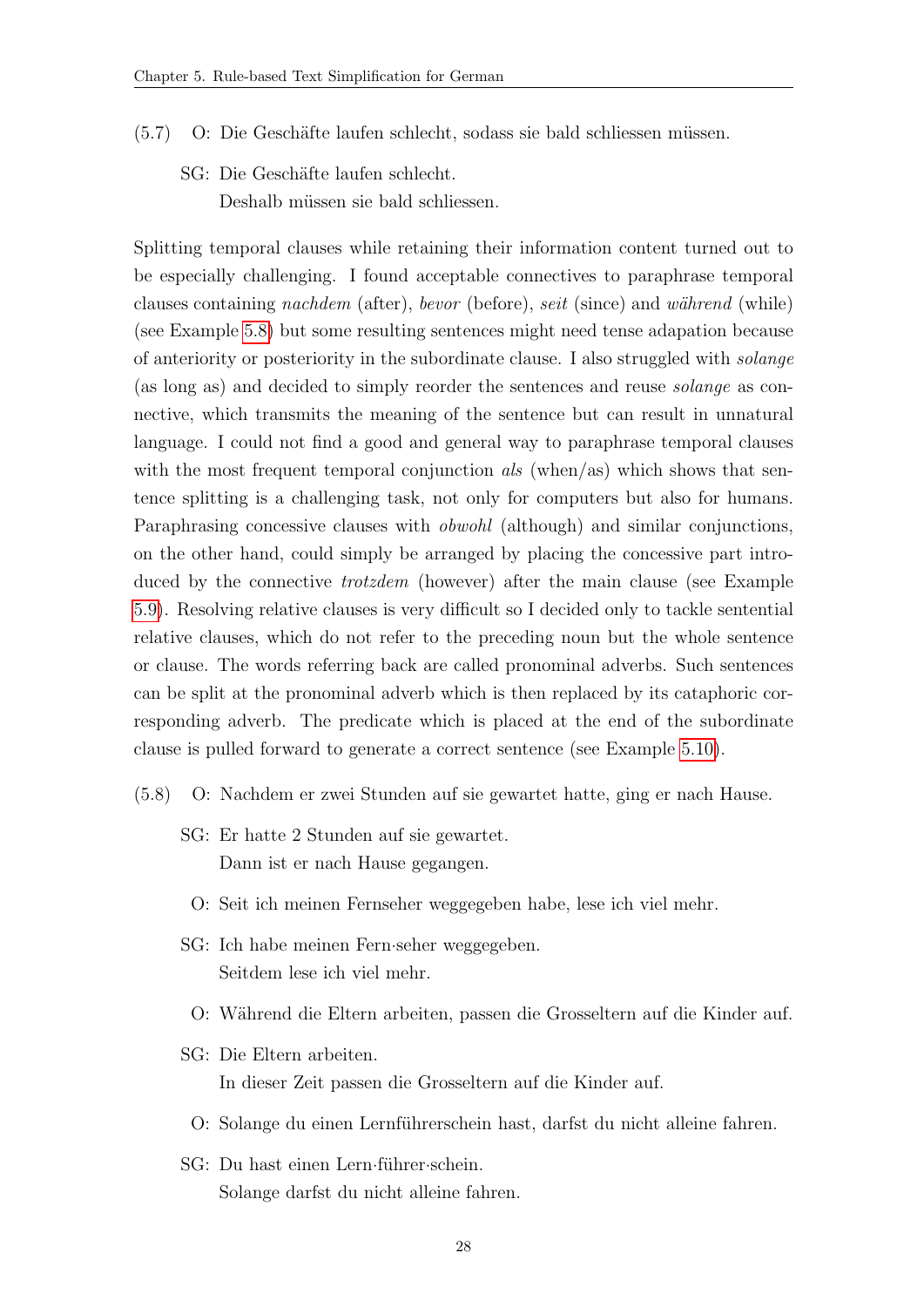- <span id="page-35-0"></span>(5.9) O: Er geht nicht zum Zahnarzt, obwohl er starke Zahnschmerzen hat.
	- SG: Er hat starke Zahn·schmerzen. Trotzdem geht er nicht zum Zahn·arzt.
- <span id="page-35-1"></span>(5.10) O: Lena wurde von Marco, dem Schwarm aller M¨adchen, zum Essen eingeladen, worüber sie sich sehr freute.
	- SG: Marco hat Lena zum Weihnachts·ball eingeladen. Darüber hat sie sich sehr gefreut. Marco ist der Schwarm von allen Mädchen.

Splitting coordinate clauses is easier than subordinate clauses, yet not a trivial task. Most sentences containing coordinate conjunctions can simply be split at the conjunction. Sentences with conjunctions such as  $und$  (and), *oder* (or) and *aber* (but), however, might be elliptic, meaning that the subject is not repeated. In this case, the subject has to be retrieved from the previous clause. Only the necessary parts of the subject noun phrase are extracted, leaving out adjectives, genitive attributes and prepositional phrases to keep the sentences as short as possible (see Example [5.11\)](#page-35-2). I allowed sentences that start with und and oder to indicate that more information about the previous topic follows, even though some experts argue against the use of such sentences.

- <span id="page-35-2"></span>(5.11) O: Mein bester Freund an der Universität lernt jeden Tag und nimmt sogar Nachhilfeunterricht, aber seine Noten werden einfach nicht besser.
	- SG: Mein bester Freund an der Universität lernt jeden Tag. Und mein Freund nimmt sogar Nach·hilfe·unterricht. Aber seine Noten werden einfach nicht besser.

Text Simplification is not only about shortening and splitting sentences but also deals with paraphrasing complex syntactical structures. A challenge for untrained readers is the passive voice. If a passive construction is detected by my system, it retrieves the grammatical agent (indicated by a prepositional phrase starting with von (by)), the object (the subject of the passive phrase) and the action verb (past participle), and generates an active voice sentence. The action verb is conjugated to the 3rd person, to the number as derived from the agent and to the tense extracted from the auxiliary verb werden. Verbs with seperable verb prefixes are not correctly transformed and I did not implement rules to paraphrase sentences with agents of 1st or 2nd person. If the agent was not mentioned, I used the impersonal pronoun man (one) as agent (see Example [5.12\)](#page-36-0). Impersonal forms should be avoided in Simple German but I considered passive constructions more challenging than an impersonal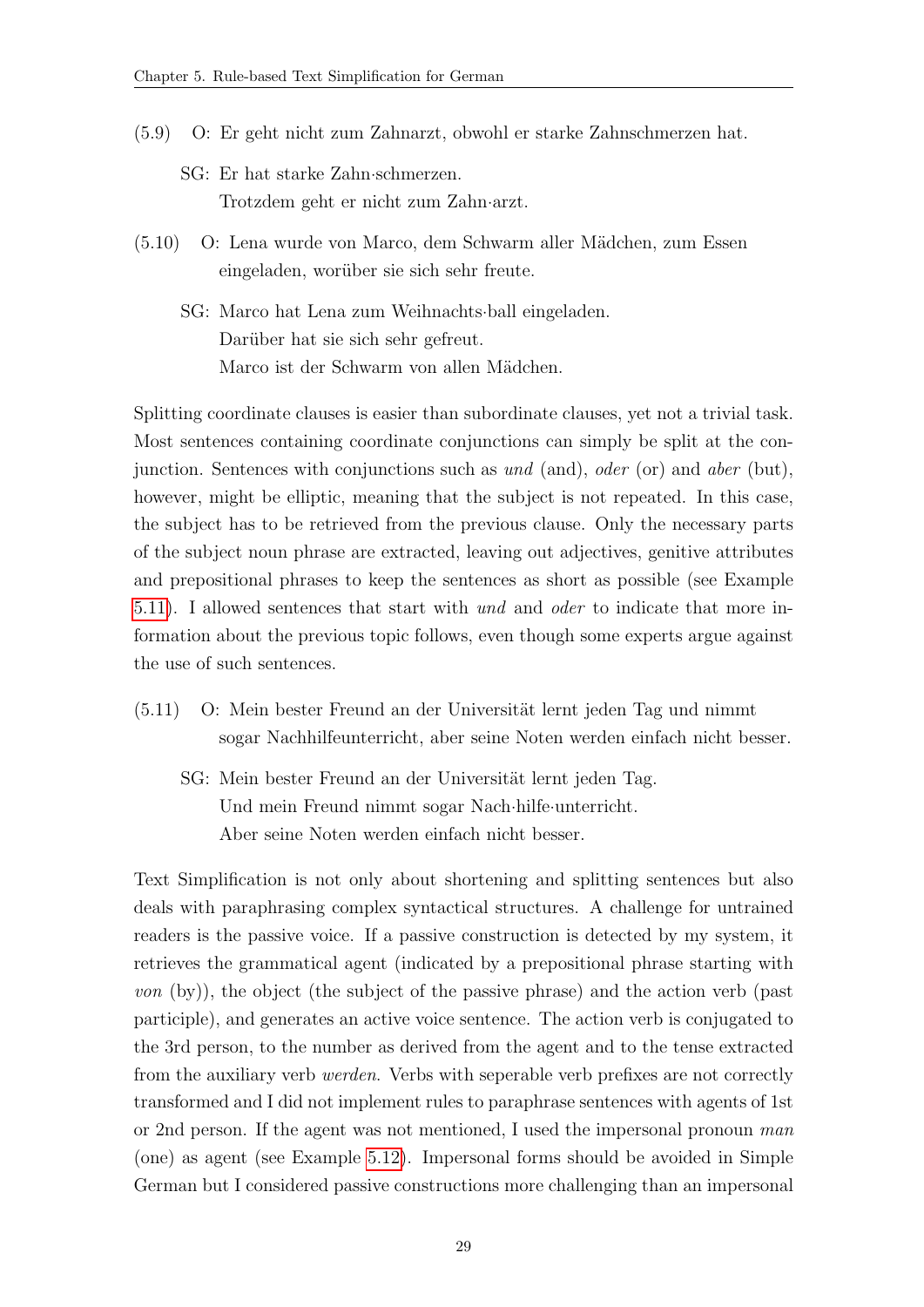pronoun. Again, test readers from the target group have to be asked which version they prefer. Inserting a meaningful agent would be the best solution but if the agent is not mentioned in the text it can be difficult even for human translators to produce one. To resolve genitive attributes, the whole attribute is transformed to dative and completed with the preposition von. If the new noun phrase in dative starts with the article dem, the preposition and article are merged to the more naturally sounding vom (see Example [5.13\)](#page-36-1). Genitive attribute resolution is executed after passive reconstruction because the resulting von prepositional phrases could be misleading when searching for the agent. To remove more genitive forms, one could change the noun phrases after the prepositions *wegen* (because of) and *trotz* (despite) to dative since those prepositions allow both cases.

- <span id="page-36-0"></span>(5.12) O: Der Geiselnehmer wurde ¨uberw¨altigt und festgenommen.
	- SG: Man hat den Geisel-nehmer überwältigt. Und man hat den Geisel·nehmer festgenommen.
		- O: Die befreiten Geiseln werden von der Polizei befragt und der Täter wird abgeführt.
	- SG: Die Polizei befragt die befreiten Geiseln. \* Und man führt den Täter.
- <span id="page-36-1"></span>(5.13) O: Das ist das Zimmer meines kleinen Bruders.
	- SG: Das ist das Zimmer von meinem kleinen Bruder.
		- O: Der Dativ ist der Tod des Genitivs.
	- SG: Der Dativ ist der Tod vom Genitiv.

<span id="page-36-2"></span>After splitting the sentences and resolving passive constructions and genitive attributes, the tense of the resulting sentence is determined. If it is past simple, the sentence is changed to past perfect. The past participle of the predicate is retrieved and the predicate is replaced by the corresponding auxiliary sein or haben. The auxiliary is conjugated to the person and number of the original predicate and the past participle is added to the end of the sentence. Since the sentence is already shortened as much as possible at this time, this method usually works well, with the exception of verbs with separable prefixes (see Example [5.14\)](#page-36-2). Auxiliary verbs *sein* and haben or modal verbs such as wollen (want) and können (can) are not changed to past perfect because they their past simple forms are usually known even to untrained readers. Besides, changing auxiliary and modal verbs to past perfect results in unnatural language.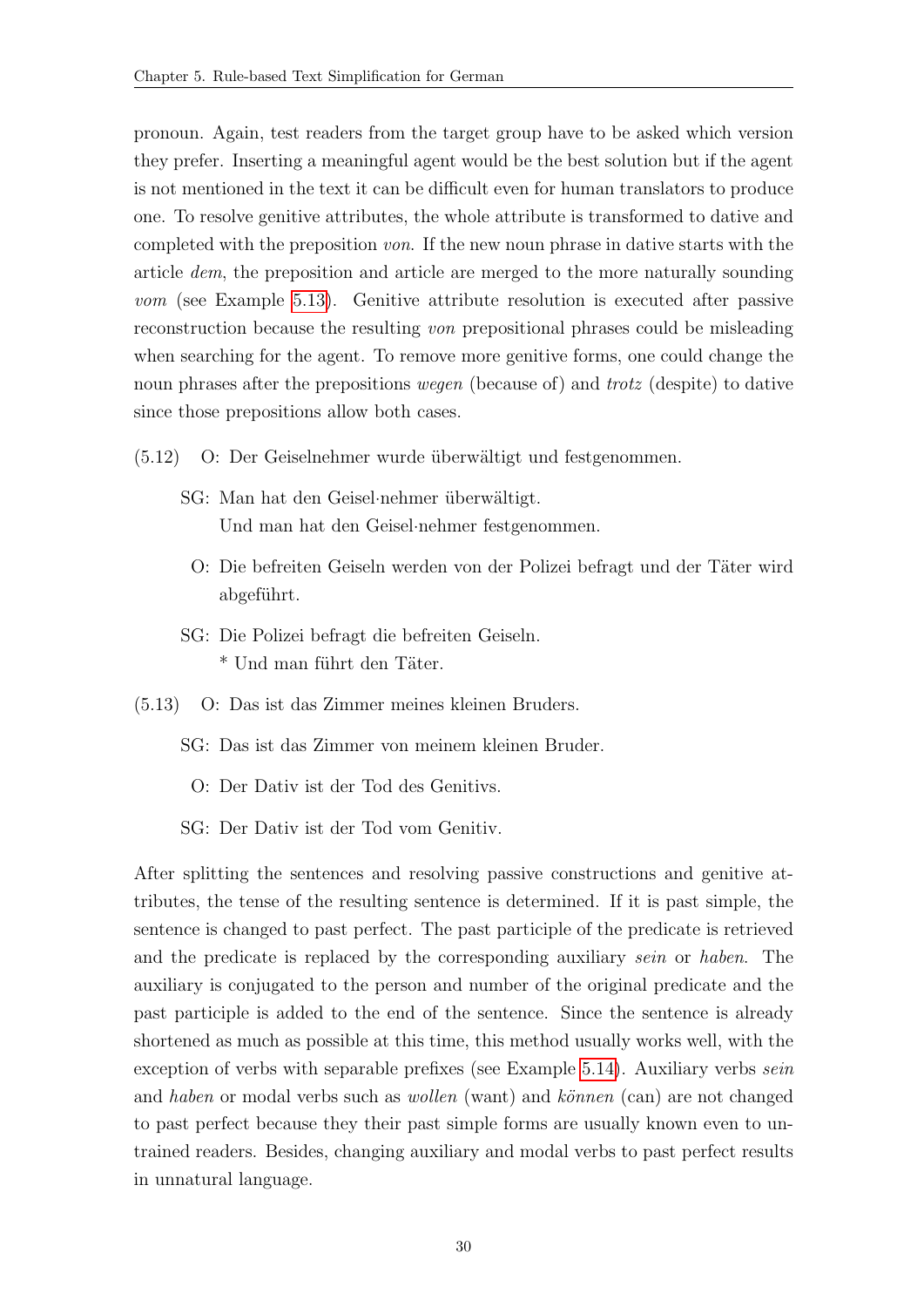- (5.14) O: Sie kamen am See an und sprangen gleich ins Wasser, weil sie sich abkühlen wollten.
	- SG: \* Sie sind am See an gekommen. Und sie sind gleich ins Wasser gesprungen. Denn sie wollten sich abkühlen.

### <span id="page-37-0"></span>**5.3.3 Textual Level and Layout**

On the textual level, my simplification rules only include the addition of explanations for difficult words occurring in the text. Difficult words are defined as acronyms and words that are explained in the Hurraki online dictionary<sup>5</sup>. The acronyms are explained as seen in Example [5.15.](#page-37-1) If a simplified sentence contains a Hurraki word, the Hurraki definition is given (only at the first occurrence). I excluded the synonyms and detailed explanation from the explanation to keep it as short as possible (see Example [5.16\)](#page-37-2). Creating a link to the full Hurraki article would be a nice feature. Since Hurraki does not only explain difficult words and concepts but also contains entries for words such as man, woman or car, I created a list with trivial Hurraki words and did not provide explanations for those. Unnecessary explanations disturb the reading process. To mark automatically added explanations, I indented the explanation paragraphs. This way, the explanation can be skipped easily. When printing the simplified text, all sentences resulting from one original sentence are grouped together in a paragraph to emphasize what information belongs together.

<span id="page-37-1"></span>(5.15) O: Die SBB bietet ein vergünstigtes Abo für Studienbeginner an.

SG: Die SBB bietet ein vergünstigtes Abo für Studienbeginner an.

SBB ist die Abkürzung für Schweizerische Bundesbahnen. Abo ist die Abkürzung für Abonnement.

<span id="page-37-2"></span>(5.16) O: Ein Heimittel gegen Aids wird sicher bald entdeckt.

SG: Man entdeckt ein Heil·mittel gegen Aids sicher bald.

Aids ist ein schwieriges Wort. Hurraki erklärt es so: Aids ist eine Krankheit. Diese Krankheit ist ansteckend. An Aids kann man sterben.

<sup>5</sup>Dictionary word list retrieved on June 24, 2015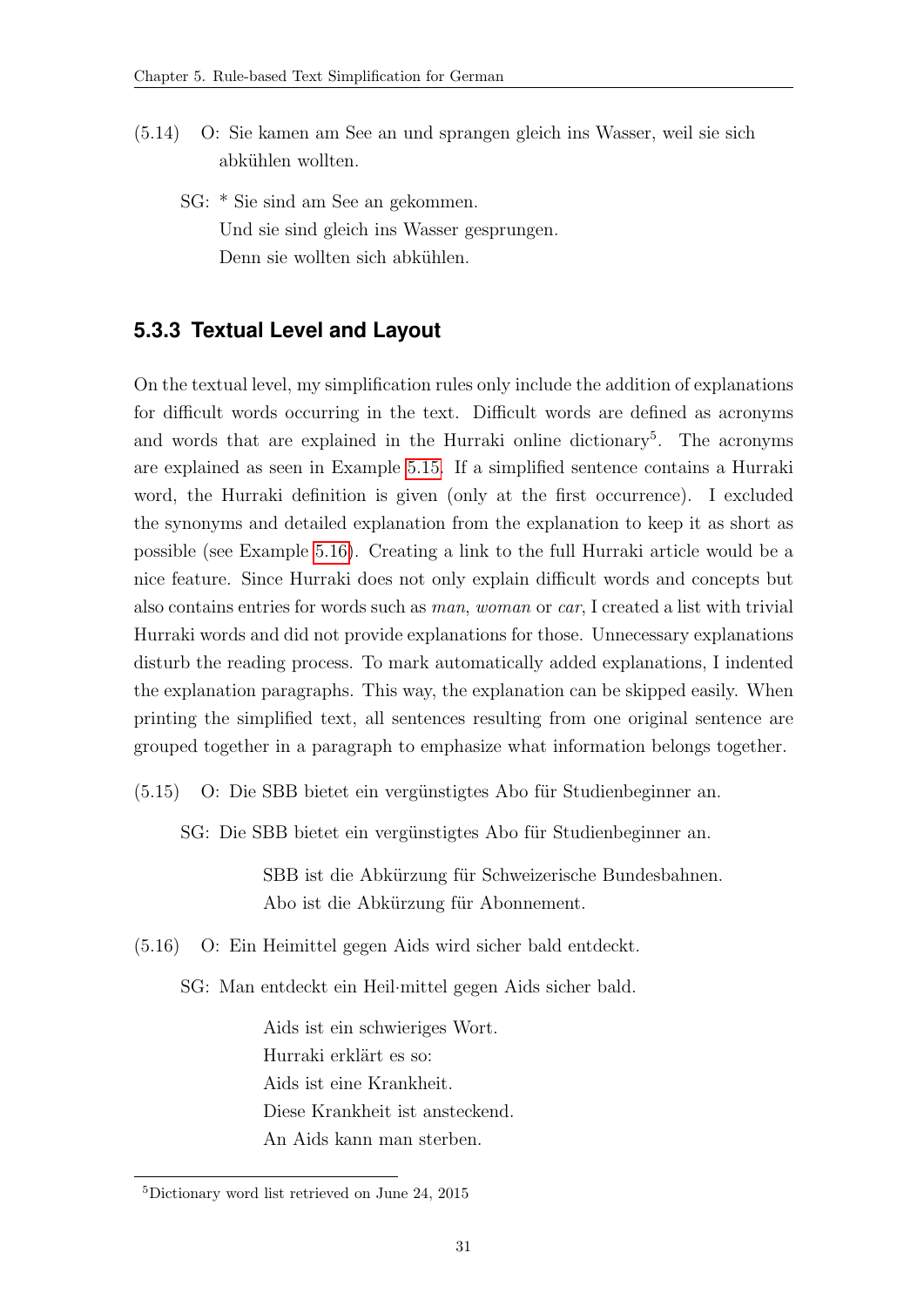# <span id="page-38-0"></span>**6 Evaluation and Discussion**

## <span id="page-38-1"></span>**6.1 Evaluation**

I evaluated my Automatic Text Simplification system by comparing the output for an example source text to its human translation. I used a short text about the arrival of the Swiss team at the Special Olympics in Korea. The text and its translation to Simple German was provided by France Santi, a trained translator for Simple German. The original text, the human translation and the output of my system can be found in the appendix [A.](#page-47-0) I selected this text because it contains many of the structures that are simplified by my program and is therefore suitable to evaluate my system. It should be pointed out, however, that it was also this text that inspired me to implement rules for paraphrasing appositions and sentential relative clauses. No other adjustments were made to improve the quality of the output text.

The strongest difference between the human translation and machine translation is the lexical complexity. In the human translation, difficult words and expressions such as Delegation, Volunteers and unter die Fittiche nehmen were replaced by easier words. Interestingly, the foreign word Games was not changed. My system does not replace difficult words or synonyms but explains some of them: Botschaft and Chef both triggered Hurraki explanations. The human translation does not provide explanations for those words, probably because they are not difficult or relevant enough. While my system segments the words  $Ein\cdotdrücke$  and Unter-haltung with the *Mediopunkt*, they remain unchanged in the human translation. Even the newly introduced and long word Schweizersportler is not segmented. My system can correctly segment this word.

In both translations, the sentences were split at the dash sign and two colons. In my system, splitting at the dash results in an elliptic sentence without verb. The apposition was paraphrased very similarly in both translations, although the rest of the sentence was translated differently. The human translation might be more understandable because it links Timothy Shriver to the aforementioned Besucher. The final clause was resolved in both versions, although in the human translation,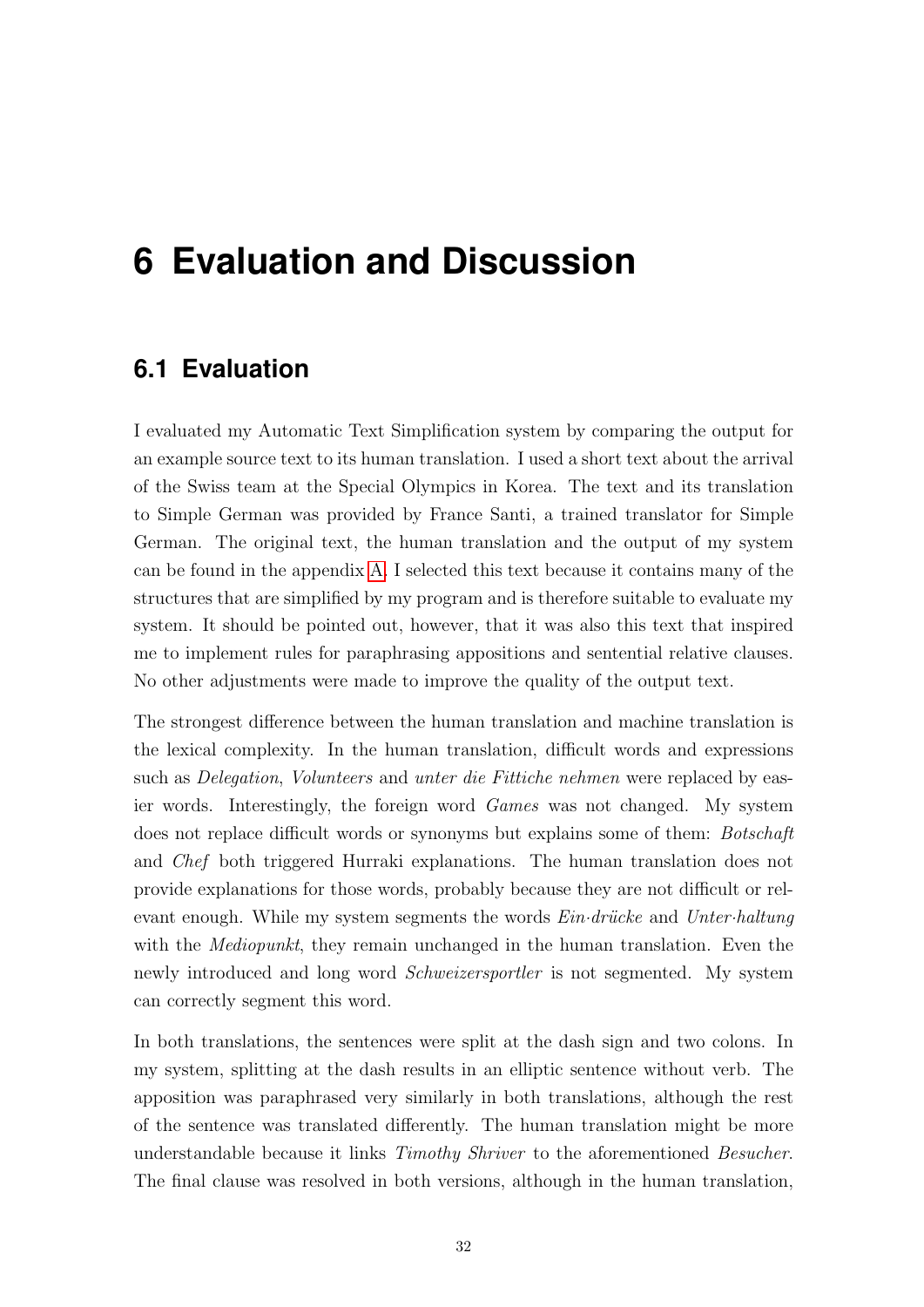the final clause was removed in favor of an explanation of Meditation and the intentional thought behind the final clause is lost. The sentential relative clause is also rephrased by both human and machine translation, using the connective word das. I implemented no rule for paraphrasing participle constructions so the third sentence is not split or changed. As a matter of fact, the participle *ermüdet* was tagged as an infinite verb by the parser so a rule paraphrasing participle constructions would not affect this sentence. Since the sentence is not split and *ermüdet* was identified as predicate in present tense, the sentence is not transformed to past perfect later. While my system splits all coordinate conjunctions, there are two unsplit und sentences in the human translation. However, they are visually split by a line break.

In both translations, passive constructions and genitive attributes are resolved, although my system naturally returns more literal translations. In the second sentence, the prepositional phrase von koreanischen Volunteers was not identified as agent but as attribute to unsere Gruppe, due to the results of the dependency parser. This annotation is not necessarily wrong because constructions such as eine Gruppe von Schülern are very common and in this sentence, this reading is also possible. Only the context makes it clear that unsere Gruppe does not consist of but was taken care of by koreanische Volunteers. Apart from that, the passive could be resolved and even the elliptic second part (und zum Shing Hun Sa Tempel geführt) was completed and transformed correctly. Note that only unsere Gruppe was used as the second subject and not the whole noun phrase including the prepositional phrase. The genitive attributes are also paraphrased in both versions, although in the phrase Strapazen der langen Reise, the parser assigns the wrong lemma (Reis) to Reise which causes an incorrect dative form. In the human translation, the expression während der Games contains a genitive that could have been avoided using the accusative case instead. In both translation, past simple forms were changed to past perfect, with the exception of the previously discussed sentence.

The human translator grouped the resulting sentences from one original sentence together, just like my system does. While my system prints every output sentence on a new line, the human translation contains more line breaks. The sentences are split at commas, *und* and at phrase borders so the lines contain fewer words and less information at once. Especially for long sentences, this layout is very helpful to inexperienced readers. Note that the human translation was not proof-read by a member of the target group, probably because of its length and relatively easy content. For better evaluation of my text, proof-reading would be essential. Discussions with Simple German experts and people from the target group are needed to judge the quality of my translation and determine what it takes to transform my output text to Simple German.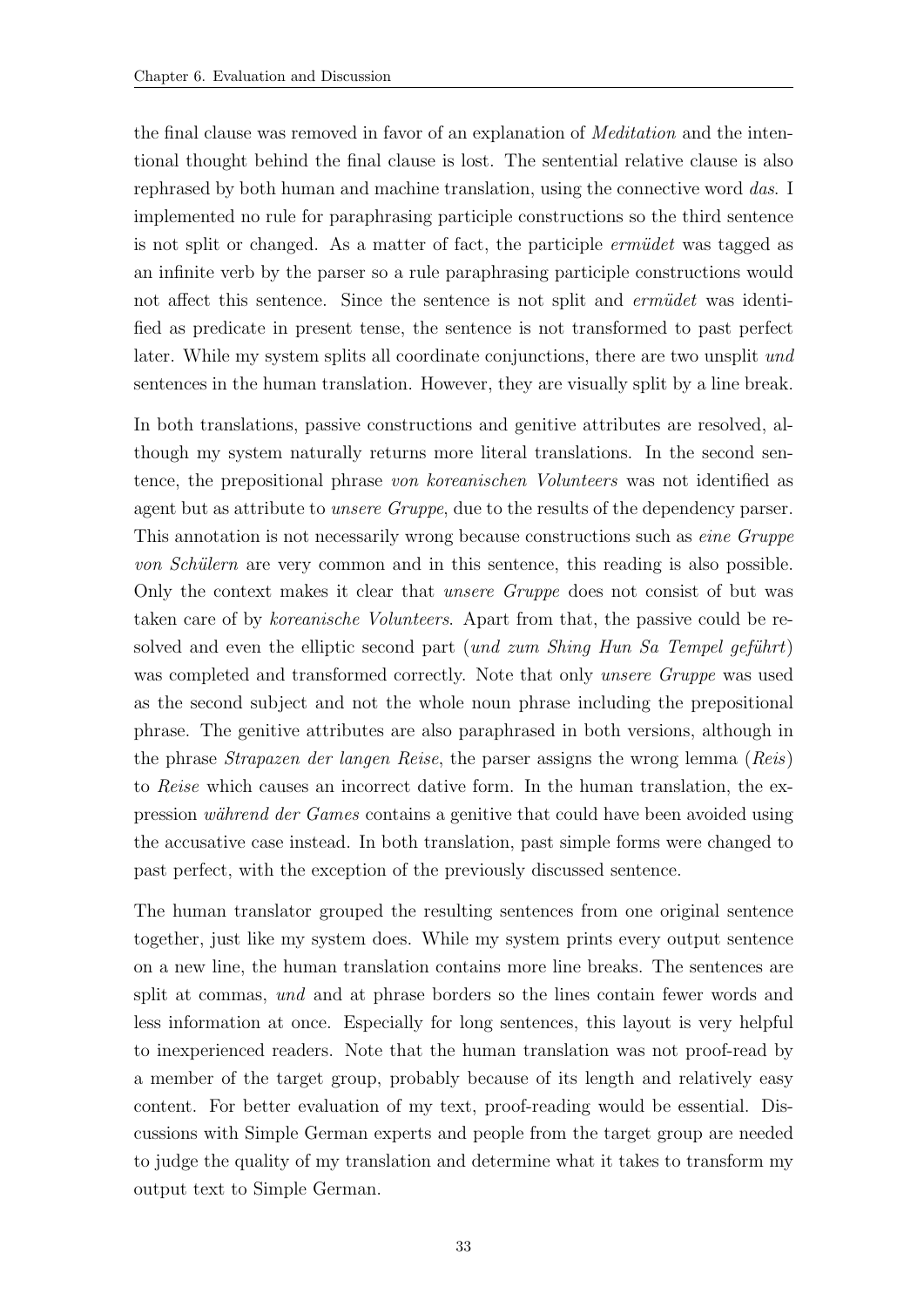Apart from the manual evaluation, I also computed the readability index  $LIX<sup>1</sup>$  to compare the complexity of all three texts. LIX is a readability score based on average sentence length and the proportion of long words. Thus, a text with long sentences and many long words is considered difficult to read and is assigned a high LIX value [Smith and Jönsson, 2011]. The original text yields a LIX of 53, which indicates scientific literature or newspaper articles. The LIX of the human translation is 35, labelling the text as easy. The translation generated by my system has a LIX score of 41, which classifies it as a text of average difficulty. Although the scores roughly correlate with my own evaluation, they are insufficient to evaluate the complexity of the evaluation texts. Sentence and word length alone are not sufficient measures to compute readability, especially when segmented words are taken into consideration. Syntactical structures and word density are neglected completely, and the LIX score only evaluates readability, not understandability.

## <span id="page-40-0"></span>**6.2 Discussion**

When applied to the evaluation source text, my Automatic Text Simplification system produces a well-readable translation. Especially on the syntactic level, many simplifications are achieved and the output of my system can be compared to the reference translation in syntactic complexity. It has to be noted, however, that the text used for evaluation is relatively simple and was selected because it is suitable to demonstrate the implemented simplification rules. My system still produces incorrect sentences with chaotic word order and wrong word forms for many test sentences; sometimes there is no output at all because the program runs into an error. Gibberish output or runtime errors are caused by many factors. First of all, there are countless linguistic structures that could be simplified and it is impossible to create rules for all of them. Then, the rules I wrote for some of these linguistic phenomena are not robust enough to deal with all varieties of them, let alone the combination of different phenomena. A missing subject or predicate in a main clause for instance, possibly caused by an error in the previous simplification step, has consequences for the rest of the process. Finally, since most rules are based on the parsing output, parser mistakes can be fatal. However, I built my system with an eye on the parser's capabilities and limits and included some rules to verify the correctness of frequently wrongly annotated tags and completed missing annotations by guessing, so parsing errors did not considerably reduce my system's performance.

 $1$ <http://www.psychometrica.de/lix.html>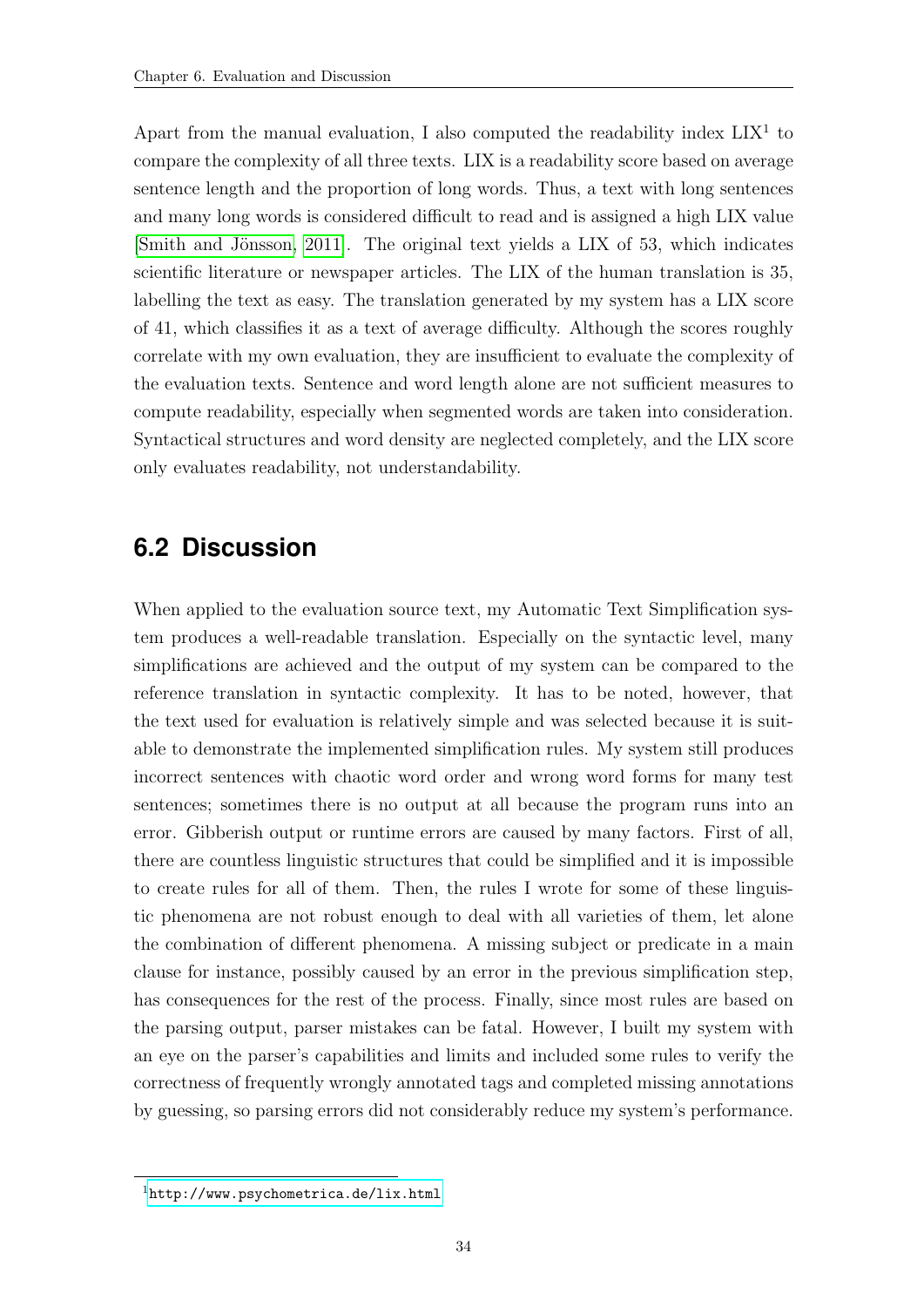There are many structures that are not yet simplified by my system, such as indirect speech, sentences containing dass and many other subordinate clauses, or sentences in subjunctive mood. Also, my system does little work on reducing lexical complexity. My goal, however, was not to create an Automatic Simplification System that produces perfect Simple German output. I rather wanted to take a first step in Automatic Text Simplification for German and demonstrate the variety of simplification rules needed to generate Simple German. Producing Simple German requires simplification on five different levels of the text. I implemented various rules for all of these levels and showed that even with a relatively small number of rules a text can be simplified considerably.

When further developing my system, one should put more emphasis on lexical simplification because even a text with short and simple sentences can be hard to read for inexperienced readers if it contains high lexical density and difficult words. Apart from that, syntactic simplification should be extended, refined and implemented more systematically, not exemplary as it was done so far. Some simplification rules may need to be revised to guarantee smooth interaction with other rules. Last but not least, a suitable output format should be chosen (for example XML) so that the text's structure – possibly emphasised by more indentations, line breaks, bold prints and headings – can easily be saved and displayed.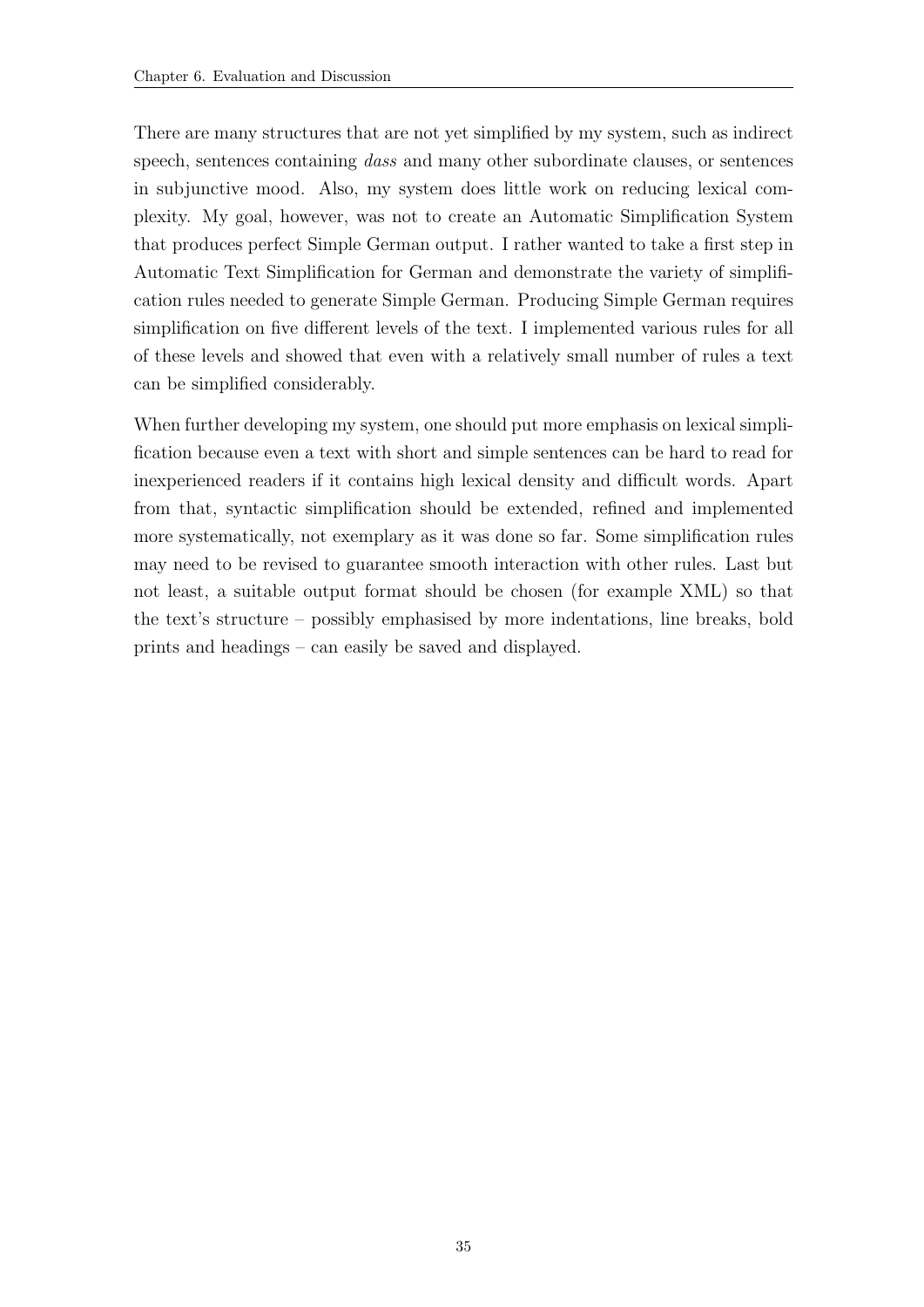# <span id="page-42-0"></span>**7 Conclusion**

In my Bachelor thesis, I have implemented a rule-based system for Automatic Text Simplification that aims at generating Simple German. I have created a variety of simplification rules based on guidelines for Simple German to reduce both lexical and syntactical complexity of a source text. Although my system still produces incorrect output in an number of cases, it was able to generate a simplified version of a short text that is comparable to the human translation, at least on the syntactic level.

I introduced the phenomenon of Plain Language and explained its importance in social inclusion. I gave an overview of Plain Language worldwide and then focused on the movement of Leichte Sprache in Germany, Austria and Switzerland. I explained the most important guidelines for Simple German that form the foundation of my system. I discussed the purpose and challenges of Text Simplification in general and gave a brief overview of the previous work. I also presented my system in detail: I introduced the auxiliary tools and resources, explained the simplification rules I implemented and demonstrated them with example translations. In the end, I evaluated my system by comparing its output to an expert translation.

Automatic Text Simplification is a novel topic in Natural Language Processing and this Bachelor thesis is, to my knowledge, the first attempt at simplifying German texts. In this simple proof of concept, I show that even a small number of carefully selected and implemented simplification rules can reduce text complexity and make a text more comprehensible. I hope that this will serve to inspire further work on Automatic Text Simplification for German, especially with the specific aim of generating Simple German. Plain Language is an interdisciplinary topic with many different facets and I hope that interest and research in this fascinating field will increase over the next few years so that more and more information becomes accessible to everyone.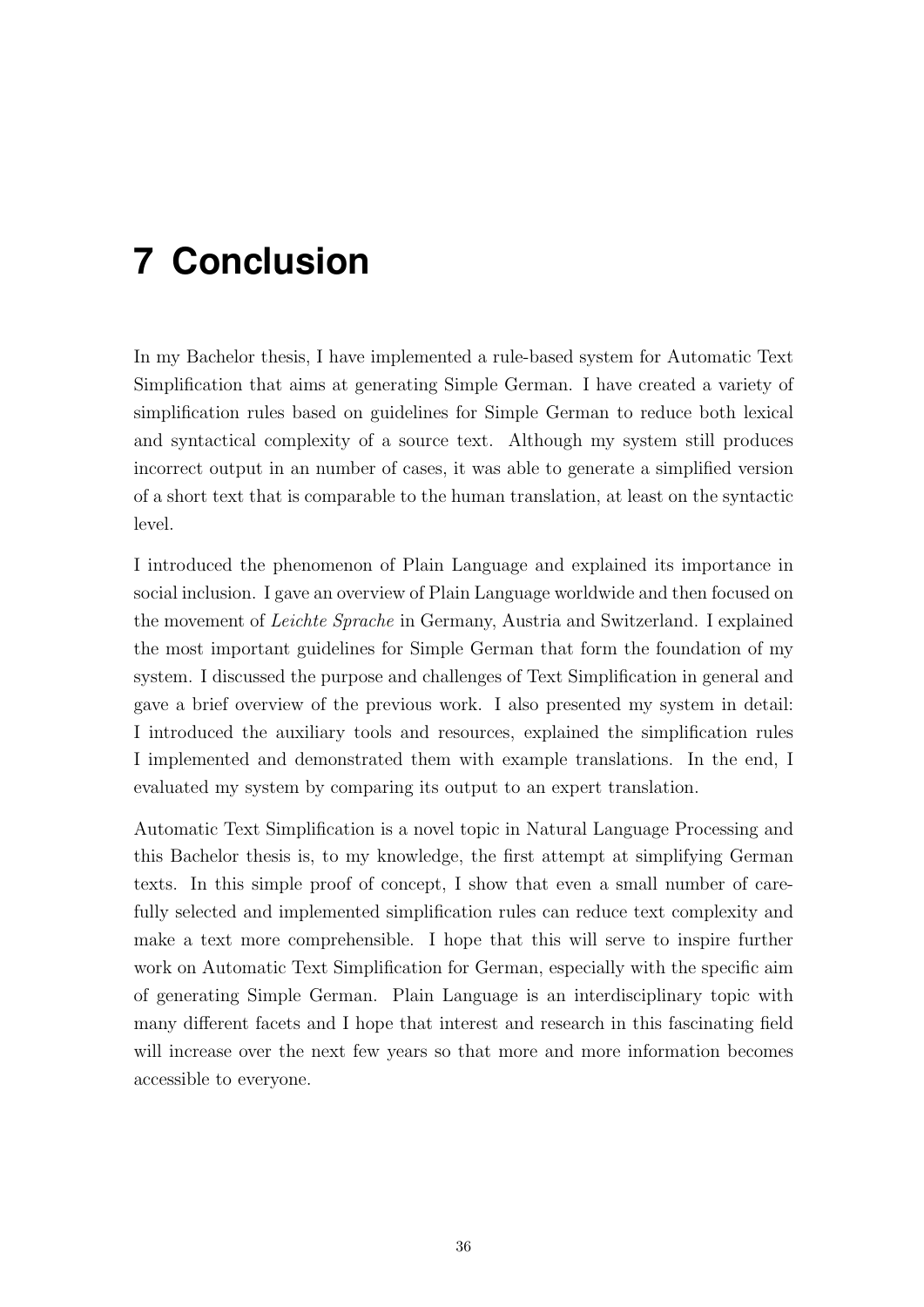# <span id="page-43-0"></span>**References**

- <span id="page-43-4"></span>S. M. Aluísio and C. Gasperin. Fostering Digital Inclusion and Accessibility: the PorSimples project for Simplification of Portuguese Texts. In Proceedings of the NAACL HLT 2010 Young Investigators Workshop on Computational Approaches to Languages of the Americas, pages 46–53. Association for Computational Linguistics, 2010.
- <span id="page-43-1"></span>B. M. Bock. Leichte Sprache: Abgrenzung, Beschreibung und Problemstellungen aus Sicht der Linguistik. Sprache barrierefrei gestalten. Perspektiven aus der Angewandten Linguistik. Berlin: Frank & Timme.  $(= TransUD. 69)$ , pages 17–52, 2014.
- <span id="page-43-7"></span>S. Bott, H. Saggion, and D. Figueroa. A Hybrid System for Spanish Text Simplification. In Proceedings of the Third Workshop on Speech and Language Processing for Assistive Technologies, pages 75–84. Association for Computational Linguistics, 2012.
- <span id="page-43-3"></span>L. Brouwer, D. Bernhard, A.-L. Ligozat, and T. Francois. Syntactic Sentence Simplification for French. In Proceedings of the 3rd Workshop on Predicting and Improving Text Readability for Target Reader Populations (PITR)@ EACL, pages 47–56, 2014.
- <span id="page-43-6"></span>D. Brunato, F. Dell'Orletta, G. Venturi, and S. Montemagni. Design and Annotation of the First Italian Corpus for Text Simplification. In The 9th Linguistic Annotation Workshop held in conjuncion with NAACL 2015, page 31, 2015.
- <span id="page-43-2"></span>Bundesamt für Statistik. Lesen und Rechnen im Alltag. Grundkompetenzen von Erwachsenen in der Schweiz. Nationaler Bericht zu der Erhebung Adult Literacy & Lifeskills Survey. BFS Bundesamt für Statistik, Neuchatel, 2006. URL [http://www.bfs.admin.ch/bfs/portal/de/index/international/22/publ.](http://www.bfs.admin.ch/bfs/portal/de/ index/international/22/publ.Document .80535.pdf) [Document.80535.pdf](http://www.bfs.admin.ch/bfs/portal/de/ index/international/22/publ.Document .80535.pdf). (retrieved June 21, 2015).
- <span id="page-43-5"></span>H. M. Caseli, T. F. Pereira, L. Specia, T. A. Pardo, C. Gasperin, and S. M.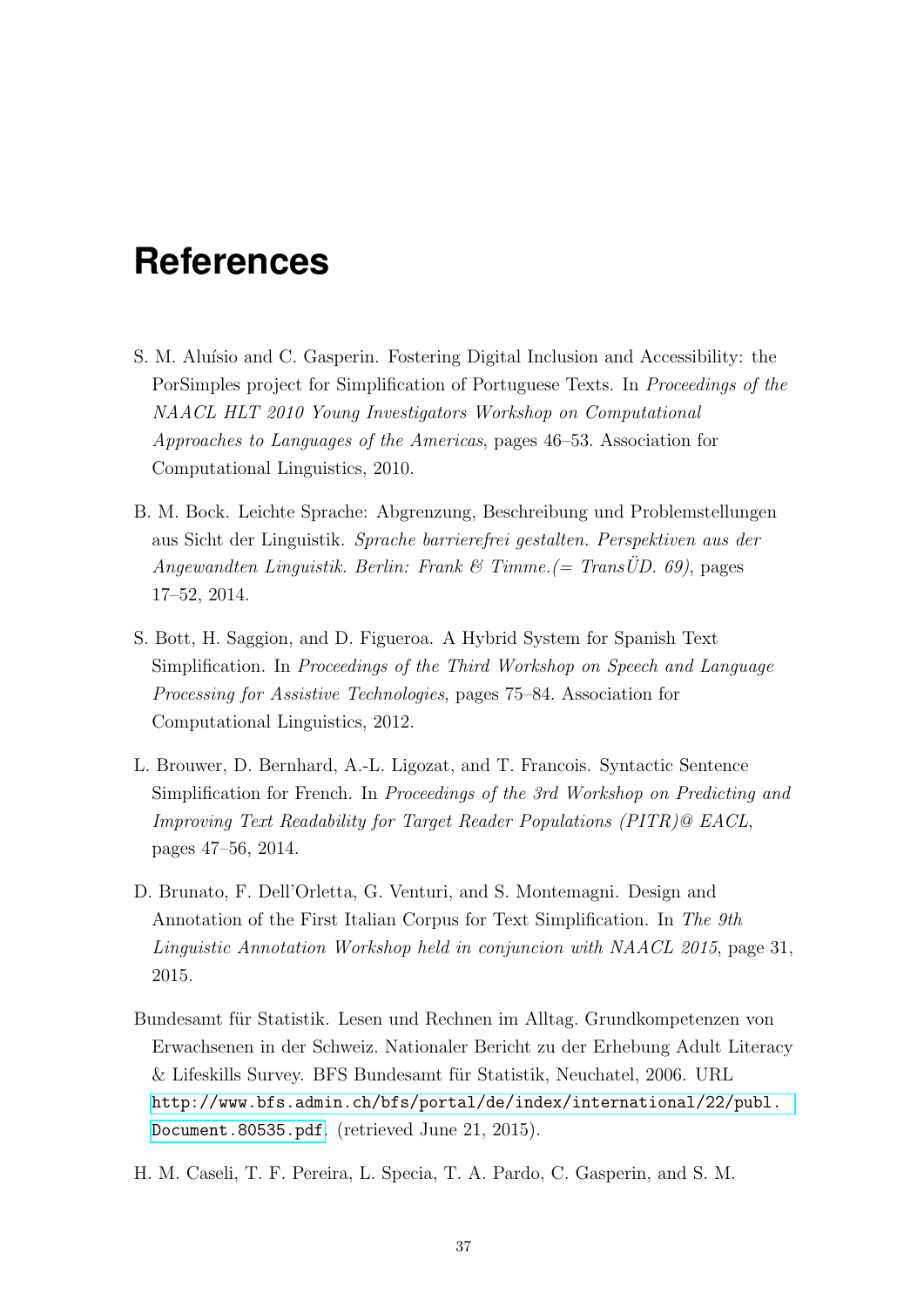Aluísio. Building a Brazilian Portuguese parallel corpus of original and simplified texts. In the Proceedings of CICLing, 2009.

- <span id="page-44-7"></span>R. Chandrasekar, C. Doran, and B. Srinivas. Motivations and Methods for Text Simplification. In Proceedings of the 16th conference on Computational linguistics-Volume 2, pages 1041–1044. Association for Computational Linguistics, 1996.
- <span id="page-44-1"></span>R. Eagleson. Writing in Plain English. Australian Government Publishing Service, Canberra, 1990.
- <span id="page-44-2"></span>N. E. Fuchs, K. Kaljurand, and T. Kuhn. Attempto Controlled English for Knowledge Representation. In Reasoning Web, pages 104–124. Springer, 2008.
- <span id="page-44-3"></span>A. Grotlüschen and W. Riekmann. Leo-One Studie zur Grössenordnung des Analphabetismus von Bundesministerium für Bildung und Forschung (BMBF), 2009.
- <span id="page-44-9"></span>M. Haapalainen and A. Majorin. GERTWOL und Morphologische Disambiguierung für das Deutsche. In Proc. of the 10th Nordic Conference on Computational Linguistics, Helsinki, Finland, 1995.
- <span id="page-44-5"></span>O. Hiller. Leichte Sprache - Die ersten Gehversuche. Ostschweiz am Sonntag, 25.05.2015, page 2, 2015.
- <span id="page-44-4"></span>INAF. INAF Brasil - Indicador de Alfabetismo Funcional, 2009. URL [http://www4.ibope.com.br/ipm/relatorios/relatorio\\_inaf\\_2009.pdf](http://www4.ibope.com.br/ipm/relatorios/relatorio_inaf_2009.pdf). (retrieved June 21, 2015).
- <span id="page-44-6"></span>Inclusion Europe. Information für Alle - Europäische Regeln, wie man Informationen leicht lesbar und leicht verständlich macht, 2009. URL [http://www.inclusion-europe.org/images/stories/documents/Project\\_](http://www.inclusion-europe.org/images/stories/documents/Project_Pathways1/DE-Information_for_all.pdf) [Pathways1/DE-Information\\_for\\_all.pdf](http://www.inclusion-europe.org/images/stories/documents/Project_Pathways1/DE-Information_for_all.pdf). (retrieved June 21, 2015).
- <span id="page-44-8"></span>S. Kandula, D. Curtis, and Q. Zeng-Treitler. A Semantic and Syntactic Text Simplification Tool for Health Content. In AMIA Annual Symposium Proceedings, volume 2010, page 366. American Medical Informatics Association, 2010.
- <span id="page-44-0"></span>G. Kellermann. Leichte und Einfache Sprache - Versuch einer Definition. Aus Politik und Zeitgeschichte. Bundeszentrale für politische Bildung, pages 19–25, 2014.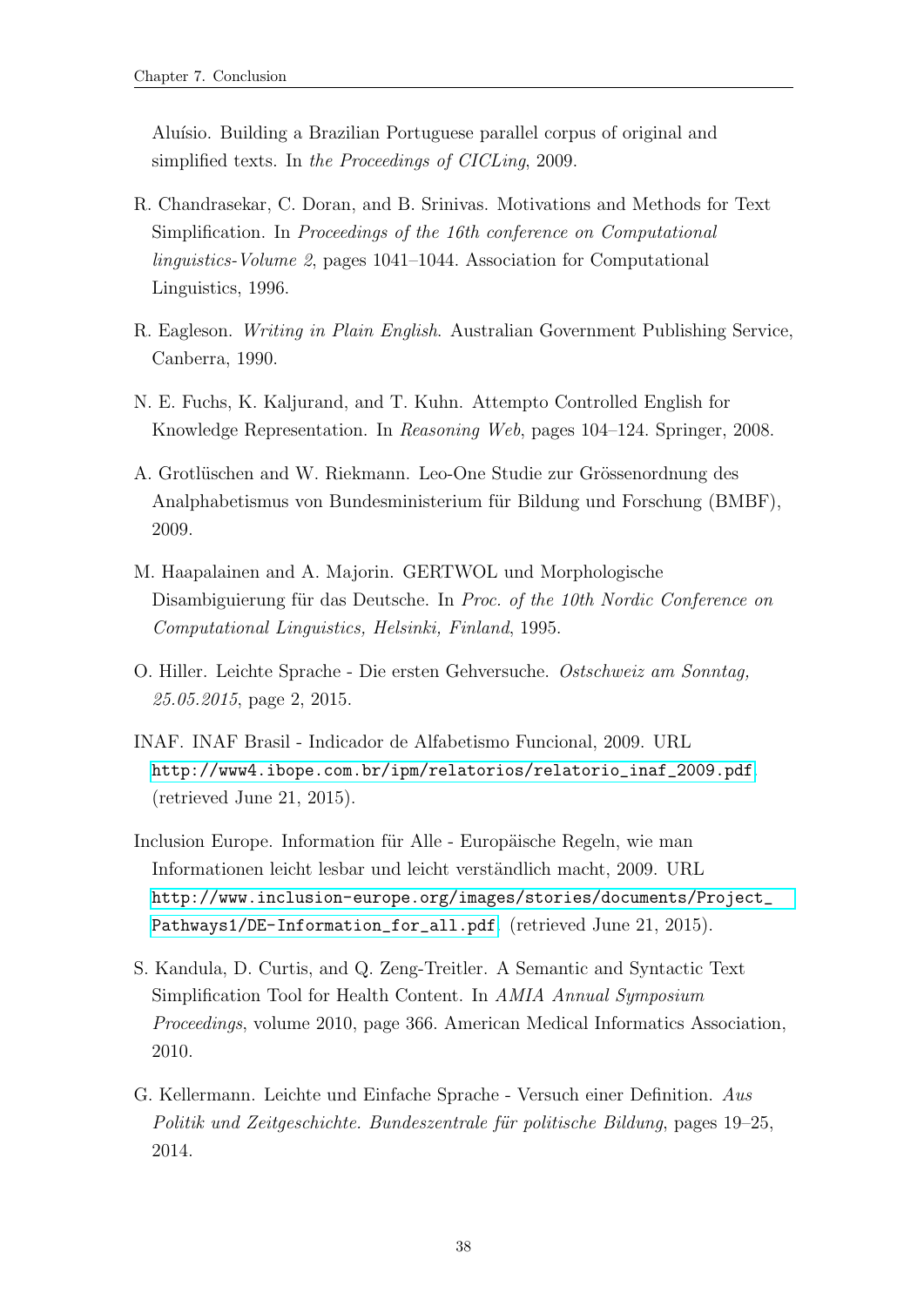- <span id="page-45-4"></span>D. Klaper, S. Ebling, and M. Volk. Building a German/Simple German Parallel Corpus for Automatic Text Simplification. In Proc. of the Second Workshop on Predicting and Improving Text Readability for Target Reader Populations, pages 11–19, 2013.
- <span id="page-45-3"></span>T. Kuhn. A Survey and Classification of Controlled Natural Languages. Computational Linguistics, 40(1):121–170, 2014.
- <span id="page-45-5"></span>C. Maass. Leichte Sprache - Das Regelbuch. Lit Verlag Dr. W. Hopf Berlin, 2015.
- <span id="page-45-1"></span>C. Maass, I. Rink, and C. Zehrer. Leichte Sprache in der Sprach-und Ubersetzungswissenschaft. Sprache barrierefrei gestalten. Perspektiven aus der Angewandten Linguistik. Berlin: Frank & Timme.  $(= TransUD. 69)$ , pages 53–85, 2014.
- <span id="page-45-9"></span>K. Matausch and A. Nietzio. Easy-to-read and Plain Language: Defining Criteria and Refining Rules, 2012. URL <http://www.w3.org/WAI/RD/2012/easy-to-read/paper11/>. (last accessed June 24, 2015).
- <span id="page-45-0"></span>Netzwerk Leichte Sprache. Die Regeln für Leichte Sprache, 2009. URL [http://www.leichtesprache.org/images/Regeln\\_Leichte\\_Sprache.pdf](http://www.leichtesprache.org/images/Regeln_Leichte_Sprache.pdf). (retrieved June 21, 2015).
- <span id="page-45-2"></span>C. K. Ogden. Basic English: A General Introduction with Rules and Grammar. Number 29. K. Paul, Trench, Trubner, 1944.
- <span id="page-45-6"></span>Y. Peng, C. O. Tudor, M. Torii, C. H. Wu, and K. Vijay-Shanker. iSimp: A Sentence Simplification System for Biomedical Text. In Bioinformatics and Biomedicine (BIBM), 2012 IEEE International Conference on, pages 1–6. IEEE, 2012.
- <span id="page-45-8"></span>E. Rennes and A. Jönsson. A Tool for Automatic Simplification of Swedish Texts. In Nordic Conference of Computational Linguistics NODALIDA 2015, page 317, 2015.
- <span id="page-45-7"></span>H. Saggion, E. G. Mart´ınez, E. Etayo, A. Anula, and L. Bourg. Text Simplification in Simplext: Making Text more Accessible. Procesamiento del lenguaje natural, 47:341–342, 2011.
- <span id="page-45-10"></span>R. Sennrich, G. Schneider, M. Volk, and M. Warin. A New Hybrid Dependency Parser for German. Proceedings of the German Society for Computational Linguistics and Language Technology, pages 115–124, 2009.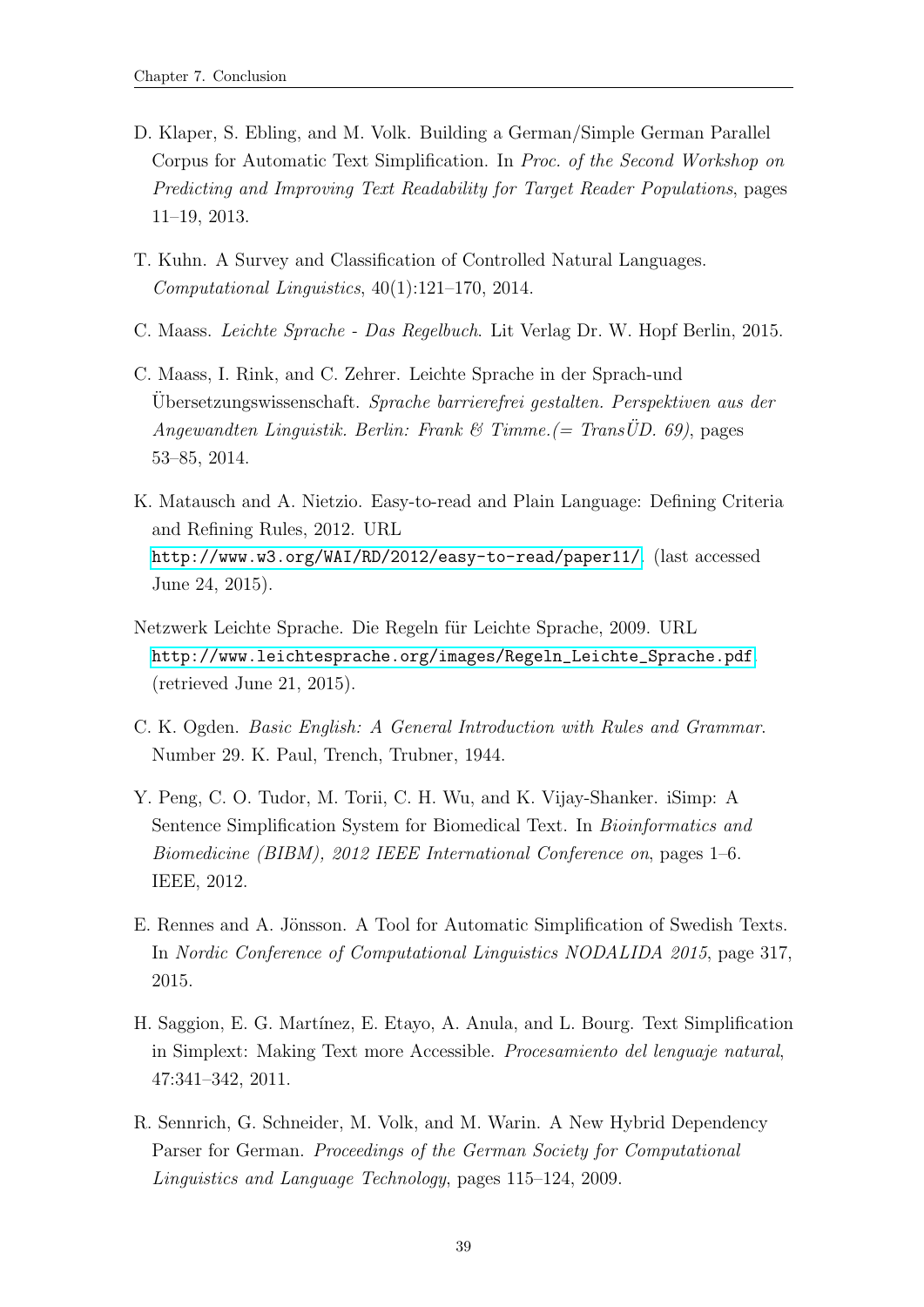- <span id="page-46-1"></span>M. Shardlow. A Survey of Automated Text Simplification. International Journal of Advanced Computer Science and Applications (IJACSA), Special Issue on Natural Language Processing, pages 58–70, 2014.
- <span id="page-46-0"></span>A. Siddharthan. Syntactic simplification and text cohesion. Research on Language  $& Computation, 4(1): 77-109, 2006.$
- <span id="page-46-3"></span>A. Siddharthan. A survey of research on text simplification. International Journal of Applied Linguistics, 165(2):259–298, 2014.
- <span id="page-46-5"></span>C. Smith and A. Jönsson. Automatic Summarization As Means Of Simplifying Texts, An Evaluation For Swedish. In Proceedings of the 18th Nordic Conference of Computational Linguistics (NoDaLiDa-2010), Riga, Latvia, 2011.
- <span id="page-46-4"></span>W. M. Watanabe, A. Candido Jr, M. A. Amâncio, M. De Oliveira, T. A. S. Pardo, R. P. Fortes, and S. M. Aluísio. Adapting Web content for low-literacy readers by using lexical elaboration and named entities labeling. New Review of Hypermedia and Multimedia, 16(3):303–327, 2010.
- <span id="page-46-2"></span>Z. Zhu, D. Bernhard, and I. Gurevych. A Monolingual Tree-based Translation Model for Sentence Simplification. In Proceedings of the 23rd international conference on computational linguistics, pages 1353–1361. Association for Computational Linguistics, 2010.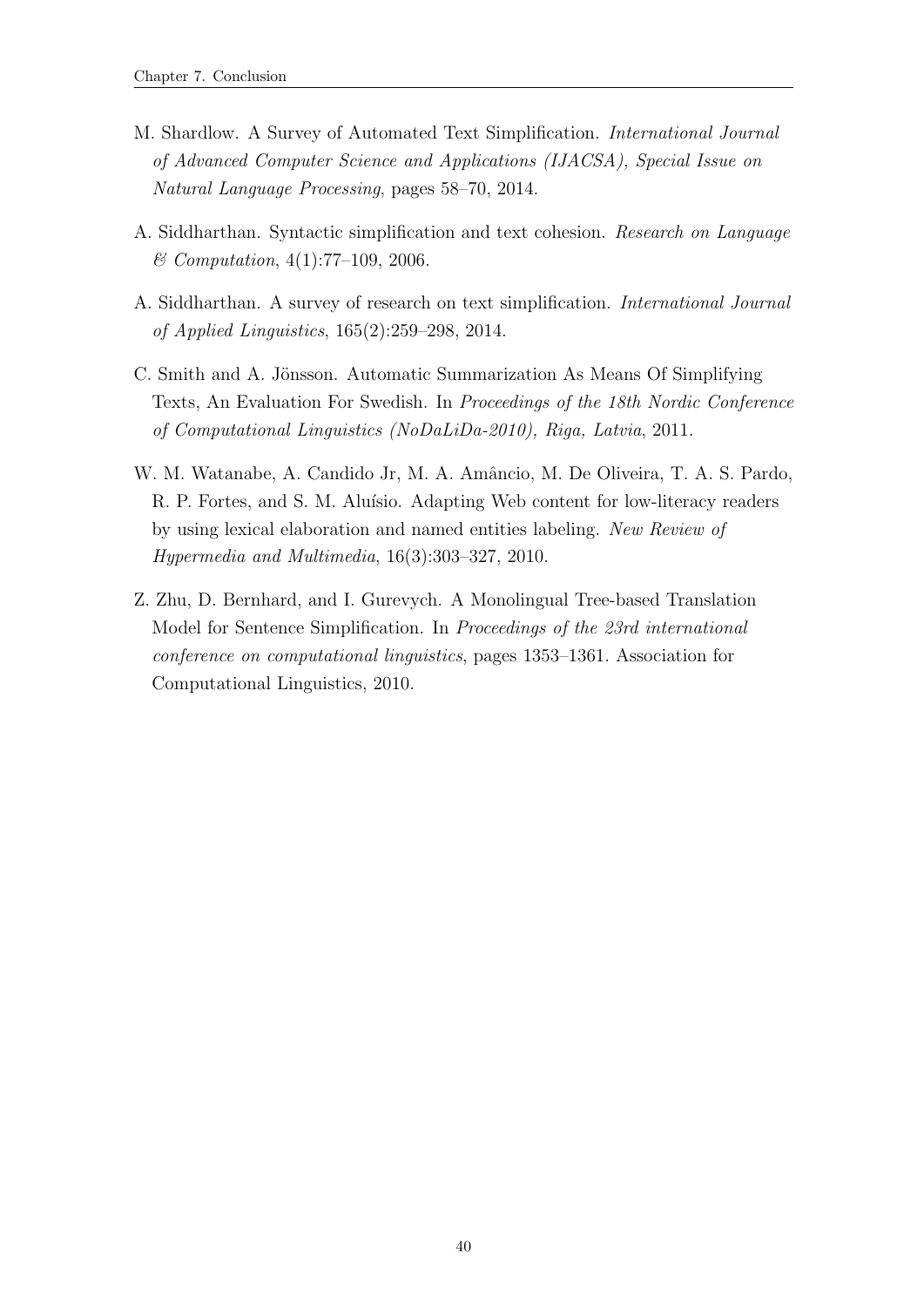# <span id="page-47-0"></span>**A Evaluation Texts**

### (A.1) Original Text

Unsere Delegation ist gut in Korea angekommen - und wurde sogar von Vertretern der Schweizer Botschaft und der Deutschen Schule willkommen geheissen!

Gleich bei der Ankunft wurde unsere Gruppe von koreanischen Volunteers unter die Fittiche genommen und zum Shing Hun Sa Tempel geführt. Von den Strapazen der langen Reise doch einigermassen ermüdet, fanden alle trotz Aufregung und unzähliger Eindrücke sofort einen tiefen Schlaf im Tempel - Frauen und Männer in getrennten Sälen.

Am nächsten Tag wurden sie in verschiedene Meditationstechniken eingeführt, um sich vor den Games noch einmal so richtig zu entspannen. Aber auch die Unterhaltung kam nicht zu kurz: die Delegation hat den Gangnam Style Tanz eingeübt, was bestimmt äusserst amüsant war.

Am Abend kam hoher Besuch in den Tempel: Timothy Shriver, Chef von Special Olympics weltweit, erlebte zusammen mit der Delegation eine Tee-Meditation.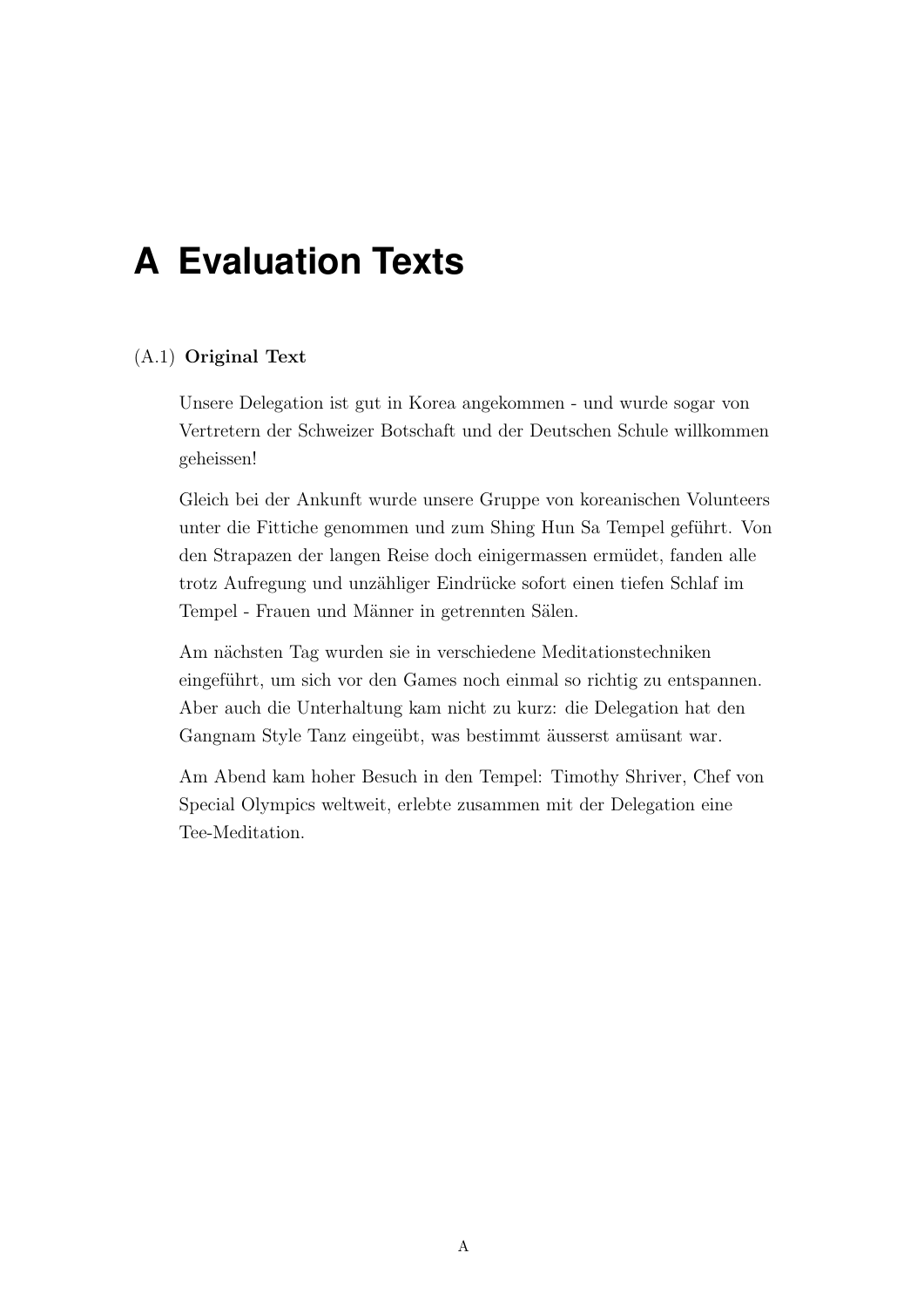### (A.2) Expert Translation to Simple German

#### $Schweizer sportler...$  Müde aber glücklich angekommen

Die Schweizersportler sind gut angekommen in Korea. Viele Leute haben ihnen Hallo gesagt. Diese Leute arbeiten bei der Schweizer Botschaft und der Deutschen Schule.

Freiwillige Helfer aus Korea kümmern sich die Schweizersportler. Die Helfer haben sie zum Shing Hun Sa Tempel gebracht. Unsere Sportler wohnen im Tempel während der Games.

Alle sind müde wegen der langen Reise. Es ist alles sehr aufregend und es gibt viele Eindrücke.

Trotzdem sind alle bald eingeschlafen im Tempel. Frauen und Männer schlafen in verschiedenen Räumen.

Am nächsten Tag haben unsere Sportler gelernt, wie man eine Meditation macht. Meditation ist eine Übung um sich gut zu entspannen.

Es hat aber auch Unterhaltung gegeben: Die Gruppe hat den Gangnam Tanz-Stil geübt, das hat sicher viel Spass gemacht!

Am Abend ist ein wichtiger Besucher in den Tempel gekommen. Er heisst Timothy Shriver und er ist der Chef der Special Olympics. Unsere Gruppe hat zusammen mit Timothy eine Tee-Meditation erlebt.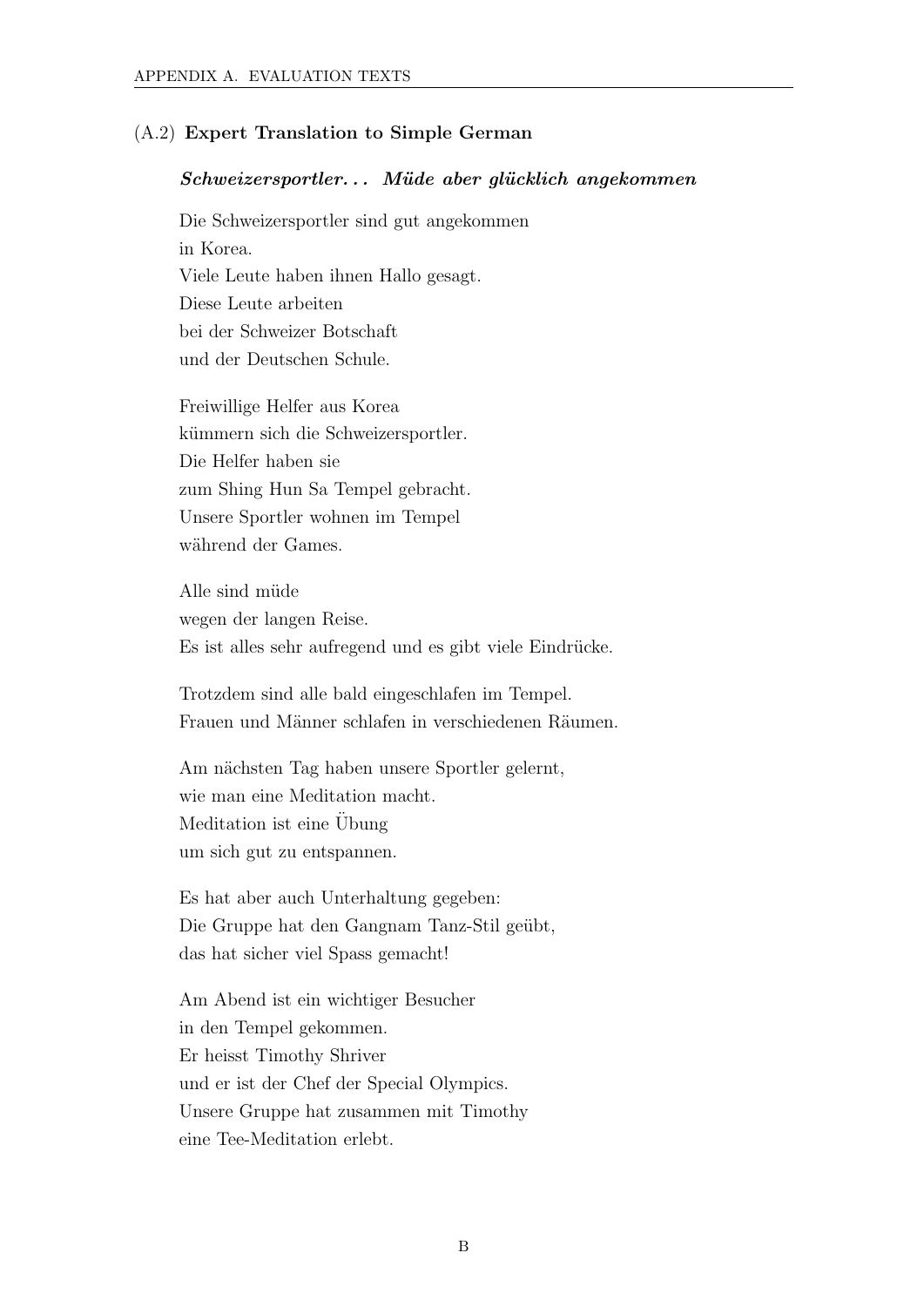### (A.3) Translation generated by my system

Unsere Delegation ist gut in Korea angekommen.

Und Vertreter von der Schweizer Botschaft und der Deutschen Schule haben unsere Delegation sogar willkommen geheissen.

Botschaft ist ein schwieriges Wort. Hurraki erklärt es so: Eine Botschaft ist eine Vertretung eines Staates in einem anderen Staat. Die Vertretung der Regierung eines Landes hat ein Haus in einem anderen Land. Das heißt Botschaft. Im Beispiel, die Botschaft Deutschlands in den USA. Deutsche können dort Hilfe in dem fremden Land bekommen

Gleich bei der Ankunft hat man unsere Gruppe von koreanischen Volunteers unter die Fittiche genommen.

Und man hat unsere Gruppe zum Shing Hun Sa Tempel geführt.

Von den Strapazen von der langen Reis doch einigermassen ermüdet fanden alle trotz Aufregung und unzähliger Ein·drücke sofort einen tiefen Schlaf im Tempel.

Frauen und Männer in getrennten Sälen.

Sie wollten sich vor den Games noch einmal so richtig entspannen. Deshalb hat man sie in verschiedene Meditationstechniken eingeführt.

Aber auch die Unter·haltung ist nicht zu kurz gekommen. Die Delegation hat den Gangnam Style Tanz eingeübt. Das war bestimmt äusserst amüsant.

Am Abend ist hoher Besuch in den Tempel gekommen. Timothy Shriver hat zusammen mit der Delegation eine Tee-Meditation erlebt.

Timothy Shriver ist Chef von Special Olympics weltweit.

Chef ist ein schwieriges Wort. Hurraki erklärt es so: Ein Chef ist im Betrieb der Vorgesetzte oder Verantwortliche.